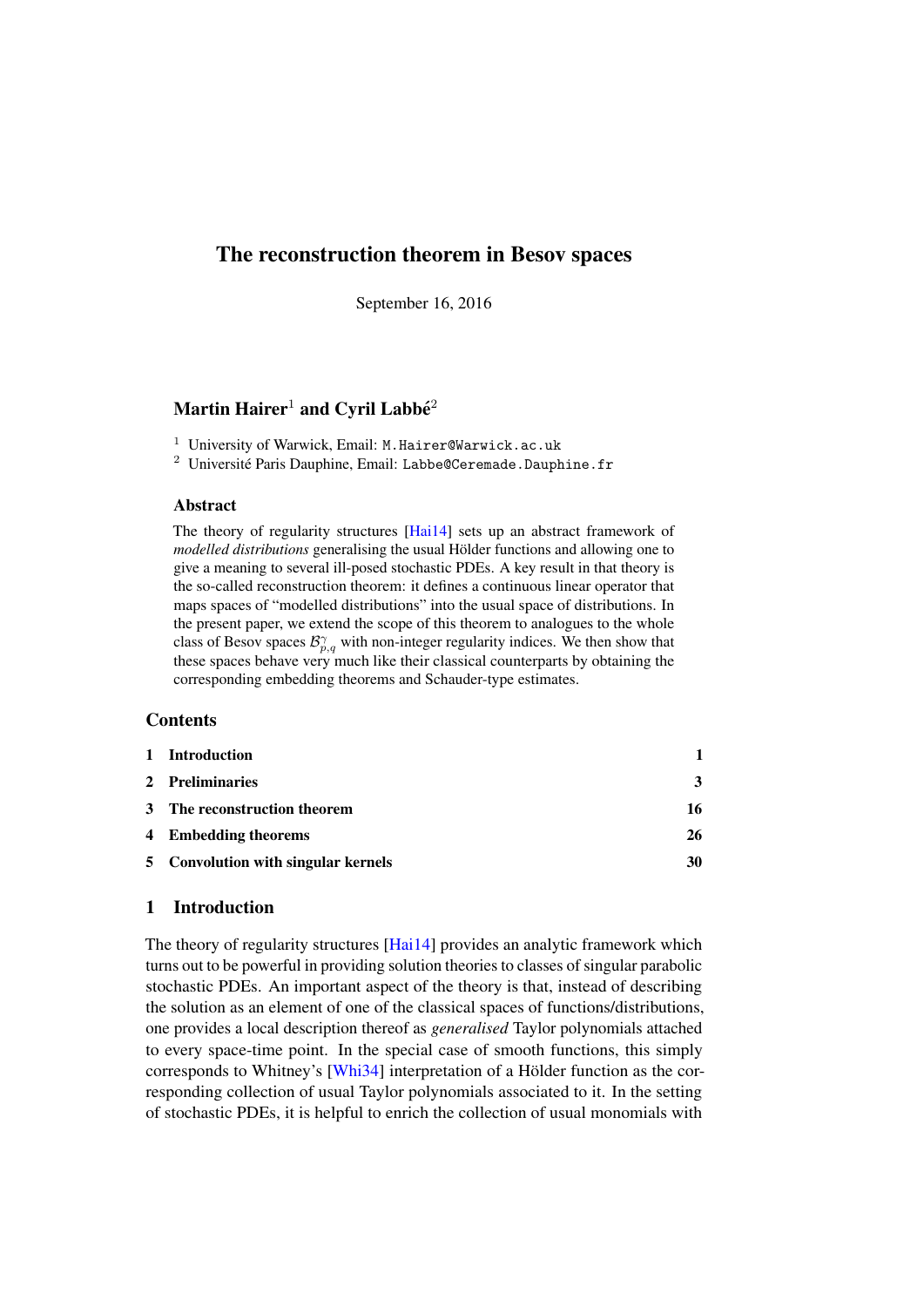some appropriate functionals built from the driving noise. Then, the solution of the stochastic PDE can (under some assumptions, of course) locally be expanded on this enlarged basis of monomials. In the case of some ill-posed stochastic PDEs, this procedure, or some closely related procedure as in [\[GIP15\]](#page-34-1), is already required to give a rigorous interpretation of what one even *means* for a (random) function/distribution to be a solution to the equation.

The original framework of the theory [\[Hai14\]](#page-34-0) used direct analogues to Hölder spaces of functions, but it turns out that this can be generalised to the whole class of Besov spaces and this is the main purpose of the present work. One motivation for this generalisation arose in a recent work on the construction of the solution of multiplicative stochastic heat equations starting from a Dirac mass at time 0, see [\[HL15\]](#page-34-2). Therein, we adapted the theory of regularity structures to  $\mathcal{B}_{p,\infty}^{\alpha}$ -like spaces in order to start the equation from this specific initial condition. Indeed, while the Dirac mass in  $\mathbf{R}^d$  has (optimal) regularity index  $-d$  in Hölder spaces of distributions, it also belongs to  $\mathcal{B}_{p,\infty}^{-d+d/p}$  for all  $p \in [1,\infty]$ : this improved regularity makes the analysis of the PDE much simpler when working in Besov spaces. Another motivation comes from Malliavin calculus where the natural space is  $L^2$ , so that one would rather consider the theory in Besov  $\mathcal{B}_{2,2}$  spaces. On that topic, let us point out the recent work [\[CFG15\]](#page-34-3) of Cannizzaro, Friz and Gassiat on the generalised parabolic Anderson model in dimension 2. We also mention the very recent work of Prömel and Teichmann  $[PT16]$  $[PT16]$  where the analytical framework of the theory of regularity structures is adapted to  $\mathcal{B}_{p,p}^{\gamma}$ -type spaces. We now present in more details the definitions and results obtained in the present article.

Although there is no canonical choice for the space of *modelled distributions*  $\mathcal{D}_{p,q}^{\gamma}$  that would mimic the Besov space  $\mathcal{B}_{p,q}^{\gamma}$ , we opt for a definition as close as possible–at least formally–to the definition of classical Besov spaces via differences, see Definition [2.9.](#page-9-0) Then, the main results of this paper are twofold. On the one hand, we construct a "consistent" continuous linear map from  $\mathcal{D}_{p,q}^{\gamma}$  to  $\mathcal{B}_{p,q}^{\bar{\alpha}}$  for a suitable value of  $\bar{\alpha}$ : this is what is called a *reconstruction theorem*, see Theorem [3.1.](#page-15-1) On the other hand, we establish continuous embeddings between the spaces  $\mathcal{D}_{p,q}^{\gamma}$ , see Theorem [4.1:](#page-25-1) these embeddings are the analogues of the embedding theorems that the classical Besov spaces enjoy.

The proof of the reconstruction theorem follows from similar arguments to those developed in [\[Hai14\]](#page-34-0). Let us recall here that the reconstruction theorem was inspired by the *sewing lemma* of Gubinelli [\[Gub04\]](#page-34-4).

The embedding theorems are more delicate. Even for classical Besov spaces, their proofs are rather sensitive to the definition one chooses. In particular, they are immediate if one relies on a countable characterisation of Besov spaces (for instance, via a wavelet analysis or via the Littlewood-Paley decomposition): in that case the embedding theorems are consequences of continuous embeddings of  $l^p$ -type spaces. On the other hand, the proofs become involved if one starts from the definition via differences, see for instance Adams [\[Ada75,](#page-34-5) Chap.V], Di Nezza et al. [\[DNPV12,](#page-34-6) Thm 8.2] or Nirenberg [\[Nir59\]](#page-35-2). As we said above, our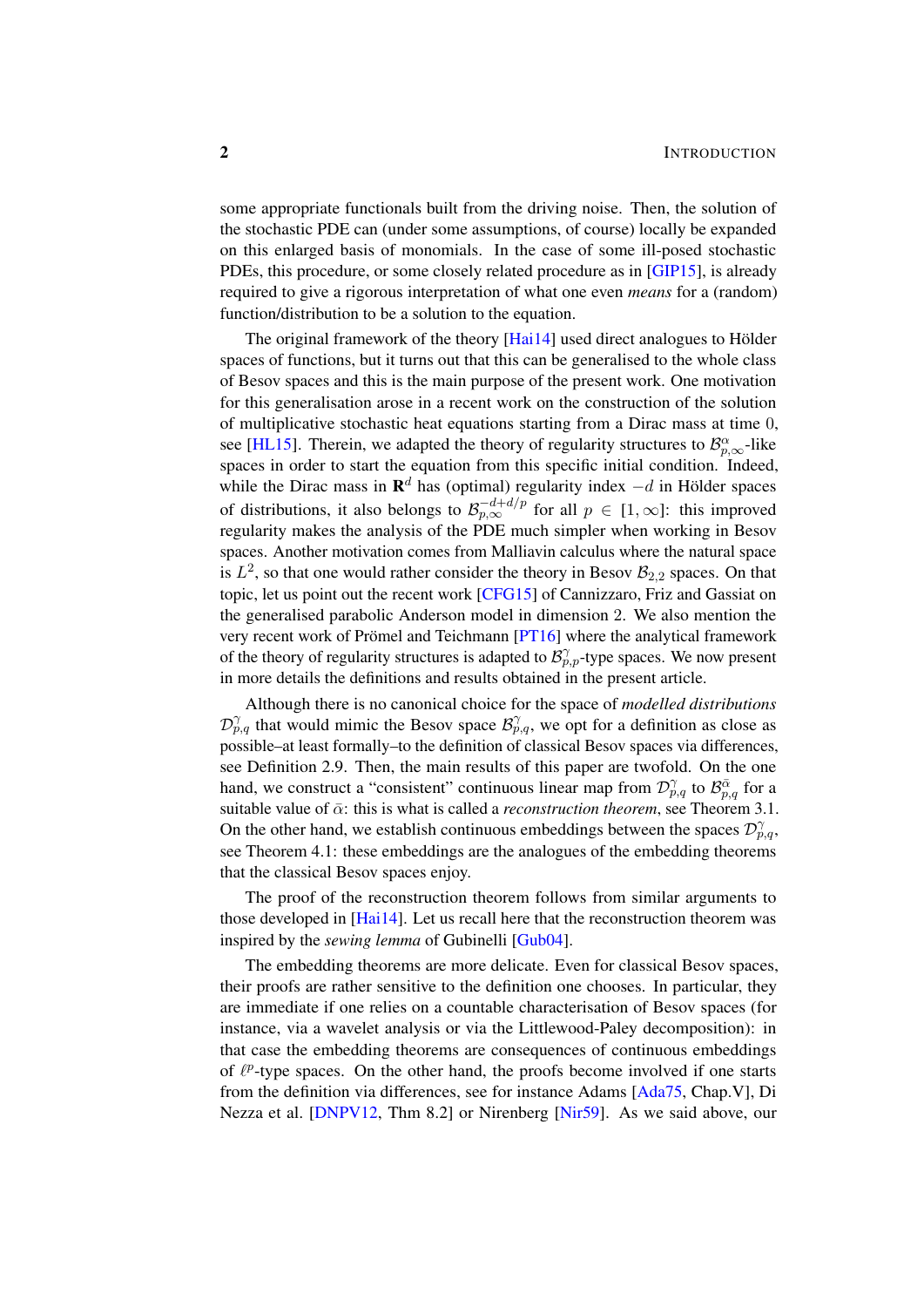definition of modelled distributions is in the spirit of the definition of Besov spaces via differences, thus one does not expect the proofs of the embeddings to be any simpler than in the classical case. Furthermore, our setting is more complex since we are dealing not only with classical monomials, but we also allow for very rough functions/distributions to be represented by some of the basis vectors in our regularity structure.

The main trick that spares us technical arguments in the proofs is the following intermediate result, which may be of independent interest. If one performs suitable averages of a modelled distribution over balls of radius  $2^{-n}$  centred at the points of a discrete grid, for every  $n \geq 0$ , then one obtains a countable norm which is closer in spirit to the wavelet characterisation of Besov spaces, see Definition [2.10.](#page-9-1) At the level of these spaces of local averages, the embedding theorems are simple to prove. Then, the key result is the equivalence between the two spaces, which is obtained in Theorem [2.14.](#page-11-0)

Let us finally mention that our original motivation was to show that the solution to the parabolic Anderson model on the whole space  $\mathbb{R}^3$  that we obtained in [\[HL15\]](#page-34-2) is actually Hölder continuous with index  $1/2-$  as a function of the spatial variable. As mentioned earlier, we built the solution of this SPDE using a (weighted) space of modelled distributions which mimics the Besov spaces  $\mathcal{B}_{p,\infty}$  with p small, but which is slightly different from the space  $\mathcal{D}_{p,\infty}$  that we use here. If we had worked in (a weighted version of) the space  $\mathcal{D}_{p,\infty}$ , then the embedding theorems that we obtain in the present paper would immediately yield that the solution lives in (a weighted version of) the space  $\mathcal{D}^{\gamma}_{\infty,\infty}$  for some  $\gamma > 0$  and therefore, we would get the desired Hölder regularity. We stress that all the construction presented in  $[HL15]$  $[HL15]$ can be adapted *mutatis mutandis* to the spaces  $\mathcal{D}_{p,\infty}$ .

The paper is organised as follows. In Section [2,](#page-2-0) we introduce the definitions necessary for our analysis and we define our spaces of modelled distributions. In Section [3,](#page-15-0) we state and prove our reconstruction theorem. Section [4](#page-25-0) is devoted to the embedding theorems for modelled distributions. In the last section, we prove Schauder-type estimates at the level of our spaces of modelled distributions.

#### Acknowledgements

MH gratefully acknowledges financial support from the Philip Leverhulme Trust and from the European Research Council.

## <span id="page-2-0"></span>2 Preliminaries

## <span id="page-2-1"></span>2.1 Spaces of distributions and wavelet analysis

We are given a scaling  $\mathfrak{s} = (\mathfrak{s}_1, \dots, \mathfrak{s}_d) \in \mathbb{N}^d$ . Without further mention, we will always consider the s-scaled "norm"  $||x||_{\mathfrak{s}} = \sup_{i=1,\dots,d} |x_i|^{1/\mathfrak{s}_i}$  for all  $x \in \mathbf{R}^d$ , and  $B(x, r)$  will denote the closed ball centred at x, and of radius r with respect to the  $\mathfrak s$ -scaled norm. Additionally, for any  $k \in \mathbb N^d$  we will use the notation  $X^k$  to denote the monomial  $\prod_{i=1}^d X_i^{k_i}$ , and we will call  $|k|_{\mathfrak{s}} = \sum_{i=1}^d \mathfrak{s}_i k_i$  its *scaled degree*.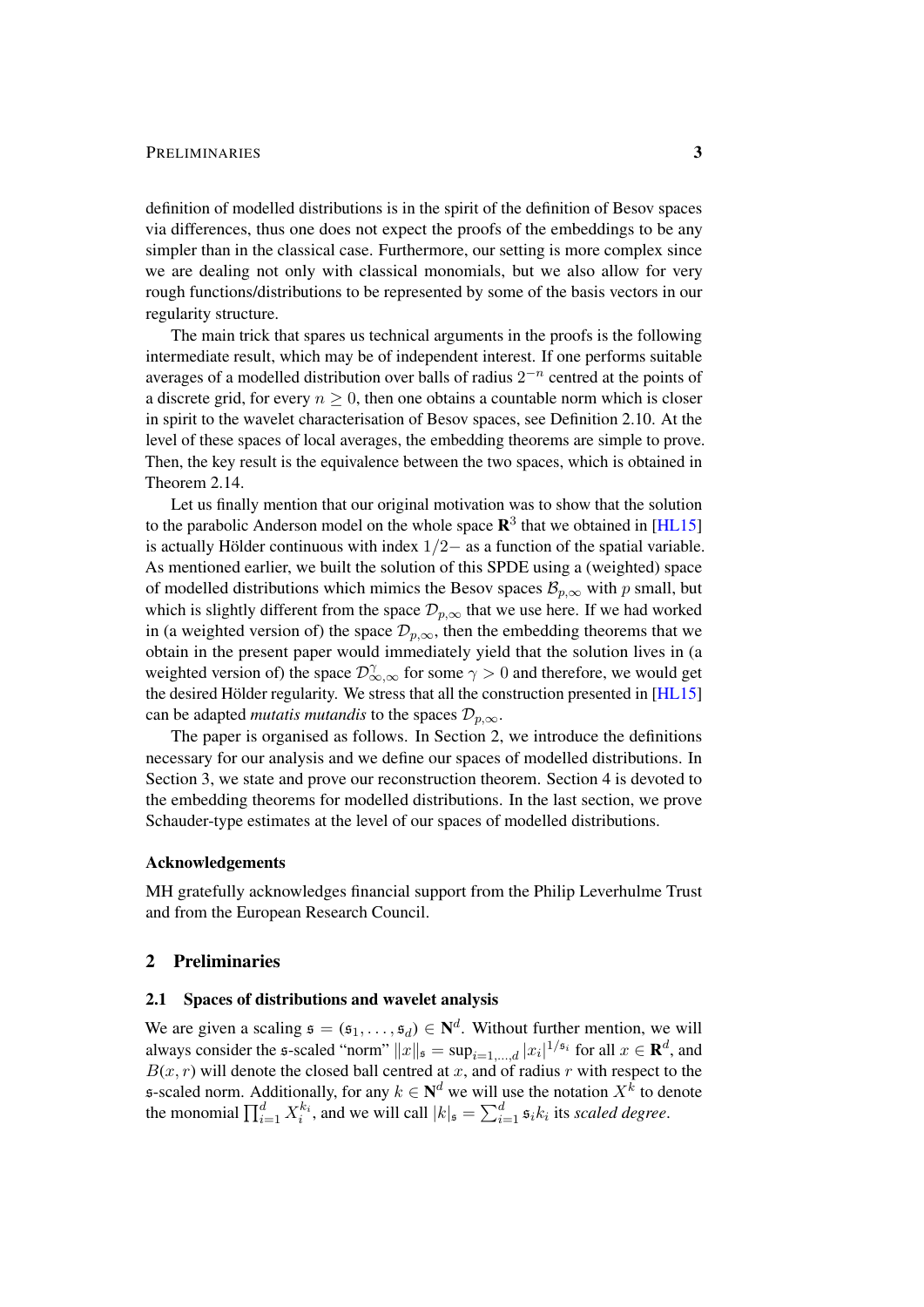Let  $\mathcal{C}^r(\mathbf{R}^d)$  be the space of functions  $f : \mathbf{R}^d \to \mathbf{R}$  that admit continuous derivatives of order k, for all  $k \in \mathbb{N}^d$  such that  $|k|_{\mathfrak{s}} \leq r$ . We let  $\mathcal{B}^r(\mathbf{R}^d)$  be the subset of  $\mathcal{C}^{\infty}(\mathbf{R}^d)$  whose elements are supported in the centred ball of  $\mathfrak{s}$ -scaled radius 1 in  $\mathbf{R}^d$  and are of  $\mathcal{C}^r$ -norm bounded by 1. Then, we let  $\mathscr{B}_{\beta}^r(\mathbf{R}^d)$  be the set of functions in  $\mathscr{B}^r(\mathbf{R}^d)$  that annihilate all polynomials of scaled degree at most  $\beta$ . We also write  $\mathscr{B}^r_{-1}(\mathbf{R}^d) = \mathscr{B}^r(\mathbf{R}^d)$ .

From now on,  $L^p$  will always refer to  $L^p(\mathbf{R}^d, dx)$  and x will be the associated integration variable, while  $L^q_\lambda$  will be taken to be  $L^q((0,1), \lambda^{-1}d\lambda)$  and  $\lambda$  will be the associated integration variable. As usual, the notation  $\langle f, g \rangle$  will be used both to denote the  $L^2$ -inner product of f and g and the evaluation of the distribution f against the test function g.

<span id="page-3-0"></span>**Definition 2.1** Let  $\alpha \in \mathbb{R}$ ,  $p, q \in [1, \infty]$  and  $r \in \mathbb{N}$  such that  $r > |\alpha|$ . For  $\alpha < 0$ , we let  $\mathcal{B}_{p,q}^{\alpha}(\mathbf{R}^d)$  be the space of distributions  $\xi$  on  $\mathbf{R}^d$  such that

<span id="page-3-1"></span>
$$
\left\|\Big\|\sup_{\eta\in\mathscr{B}^r(\mathbf{R}^d)}\frac{|\langle\xi,\eta_x^\lambda\rangle|}{\lambda^\alpha}\Big\|_{L^p}\right\|_{L^q_\lambda}<\infty\;.
$$

For  $\alpha \geq 0$ , this condition is replaced by

$$
\Big\| \sup_{\eta \in \mathscr{B}^r(\mathbf{R}^d)} |\langle \xi, \eta_x \rangle| \Big\|_{L^p} < \infty \,, \quad \Big\| \Big\| \sup_{\eta \in \mathscr{B}^r_{\lfloor \alpha \rfloor}(\mathbf{R}^d)} \frac{|\langle \xi, \eta_x^{\lambda} \rangle|}{\lambda^{\alpha}} \Big\|_{L^p} \Big\|_{L^q_\lambda} < \infty \,. \tag{2.1}
$$

Here, we used the notations  $\eta_x$  and  $\eta_x^{\lambda}$  as in [\[Hai14\]](#page-34-0) to denote the test function  $\eta$  recentred around x and rescaled by  $\lambda$ .

**Remark 2.2** For  $\lambda \in (0, 1]$ , let  $n \ge 0$  be the largest integer such that  $2^{-n} \ge \lambda$ . For any  $\eta \in \mathcal{B}^r$ , the rescaled function  $\eta^{\lambda}$  can always be viewed as some function  $\psi^{2^{-n}}$ times a constant  $C > 0$ , where  $\psi \in \mathcal{B}^r$ . The constant C is uniformly bounded over all  $\lambda \in (0,1]$  and all  $\eta \in \mathcal{B}^r$ . Consequently, if one replaces  $\lambda$  by  $2^{-n}$  and  $L^q(\lambda^{-1} d\lambda)$  by  $\ell^q(n \geq 0)$  in Definition [2.1,](#page-3-0) the corresponding space of distributions remains unchanged.

There exists a simple characterisation of these spaces of distributions in terms of a *wavelet analysis*; we refer to the works of Meyer [\[Mey92\]](#page-34-7) and Daubechies [\[Dau88\]](#page-34-8) for more details on wavelet analysis, here we simply recall some basic facts. For every  $r > 0$ , there exists a compactly supported function  $\varphi \in \mathcal{C}^r(\mathbf{R})$  such that:

- 1. We have  $\langle \varphi(\cdot), \varphi(\cdot + k) \rangle = \delta_{k,0}$  for every  $k \in \mathbb{Z}$ ,
- 2. There exist  $a_k, k \in \mathbb{Z}$  with only finitely many non-zero values such that  $\varphi(x) = \sum_{k \in \mathbf{Z}} a_k \varphi(2x - k)$  for every  $x \in \mathbf{R}$ ,
- 3. For every polynomial  $P$  of degree at most  $r$ , we have

$$
\sum_{k\in\mathbf{Z}}\int_{y\in\mathbf{R}}P(y)\varphi(y-k)dy\,\varphi(x-k)=P(x).
$$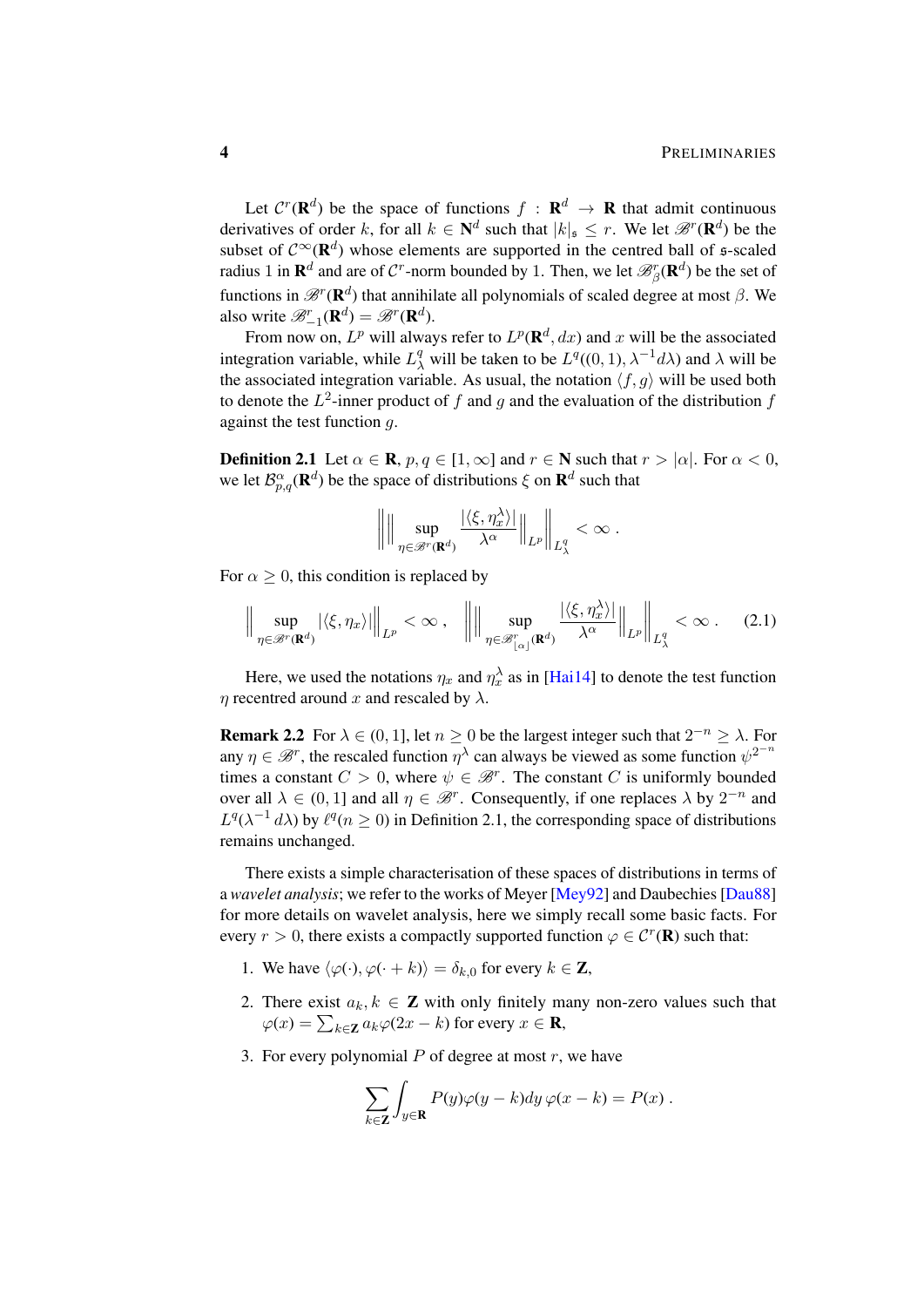Given such a function  $\varphi$ , we set

$$
\varphi_x^n(y) = \prod_{i=1}^d 2^{\frac{ns_i}{2}} \varphi(2^{ns_i}(y_i - x_i)) \; .
$$

Then, we define an  $\mathfrak s$ -scaled grid of mesh  $2^{-n}$ 

$$
\Lambda_n := \left\{ (2^{-ns_1}k_1, \ldots, 2^{-ns_d}k_d) : k_i \in \mathbf{Z} \right\},\,
$$

and we let  $V_n$  be the subspace of  $L^2(\mathbf{R}^d)$  generated by  $\{\varphi_x^n : x \in \Lambda_n\}$ . Using the second defining property of the function  $\varphi$ , we deduce that  $V_n \subset V_{n+1}$ .

Finally, there exists a finite set  $\Psi$  of compactly supported functions in  $\mathcal{C}^r$ , that kill all polynomials of degree at most r, and such that for every  $n \geq 0$ ,

$$
\{\varphi_x^n : x \in \Lambda_n\} \cup \{\psi_x^m : m \ge n, \psi \in \Psi, x \in \Lambda_m\},\
$$

forms an orthonormal basis of  $L^2(\mathbf{R}^d)$ .

To simplify notation, we let  $\ell_n^p$  be the Banach space of all sequences  $u(x)$ ,  $x \in$  $\Lambda_n$  such that

$$
||u||_{\ell^p_n} := \left(\sum_{x \in \Lambda_n} 2^{-n|s|} |u(x)|^p\right)^{\frac{1}{p}} < \infty.
$$

We also let  $\ell^q$  be the usual Banach space of all sequences  $u(n)$ ,  $n \in \mathbb{N}$  whose  $\ell^q$ -norm is finite. We will sometimes use the notation

$$
||u||_{\ell^q(n \ge n_0)} := \left(\sum_{n \ge n_0} u(n)^q\right)^{\frac{1}{q}},
$$

for any given  $n_0 \geq 1$ . With all these definitions at hand, we have the following alternative characterisation of the Besov spaces  $\mathcal{B}_{p,q}^{\alpha}$ .

<span id="page-4-1"></span>**Proposition 2.3** *Let*  $\alpha \in \mathbb{R}$  *and*  $p, q \in [1, \infty]$ *. Take*  $r \in \mathbb{N}$  *such that*  $r > |\alpha|$ *. Let*  $\xi$  *be an element of*  $\mathcal{B}_{p,q}^{\alpha}$ , and set  $a_x^{n,\psi} := \langle \xi, \psi_x^n \rangle$ ,  $x \in \Lambda_n$ ,  $n \geq 0$ ,  $\psi \in \Psi$  and  $b_x^0 := \langle \xi, \varphi_x^0 \rangle$ ,  $x \in \Lambda_0$ . Then, we have

<span id="page-4-0"></span>
$$
\sup_{\psi \in \Psi} \left\| \left\| \frac{a_x^{n,\psi}}{2^{-n\frac{|s|}{2} - n\alpha}} \right\|_{\ell_n^p} \right\|_{\ell^q} < \infty \,, \quad \left\| b_x^0 \right\|_{\ell_0^p} < \infty \,.
$$
\n(2.2)

*Conversely, given two sequences*  $a_x^{n,\psi}$ ,  $x \in \Lambda_n$ ,  $n \geq 0$ ,  $\psi \in \Psi$  and  $b_x^0$ ,  $x \in \Lambda_0$ , such *that [\(2.2\)](#page-4-0) is satisfied, there exists a distribution*  $\xi \in \mathcal{B}^{\alpha}_{p,q}$  whose evaluations against *the wavelet basis are given by the coefficients*  $a_x^{n,\psi}$  *and*  $b_x^0$ *.* 

As a consequence, [\(2.2\)](#page-4-0) provides an equivalent norm to the  $\mathcal{B}_{p,q}^{\alpha}$  norm introduced in Definition [2.1.](#page-3-0) In the sequel, the notation  $\|\cdot\|_{\mathcal{B}^{\alpha}_{p,q}}$  will refer indifferently to either of these two norms without further mention.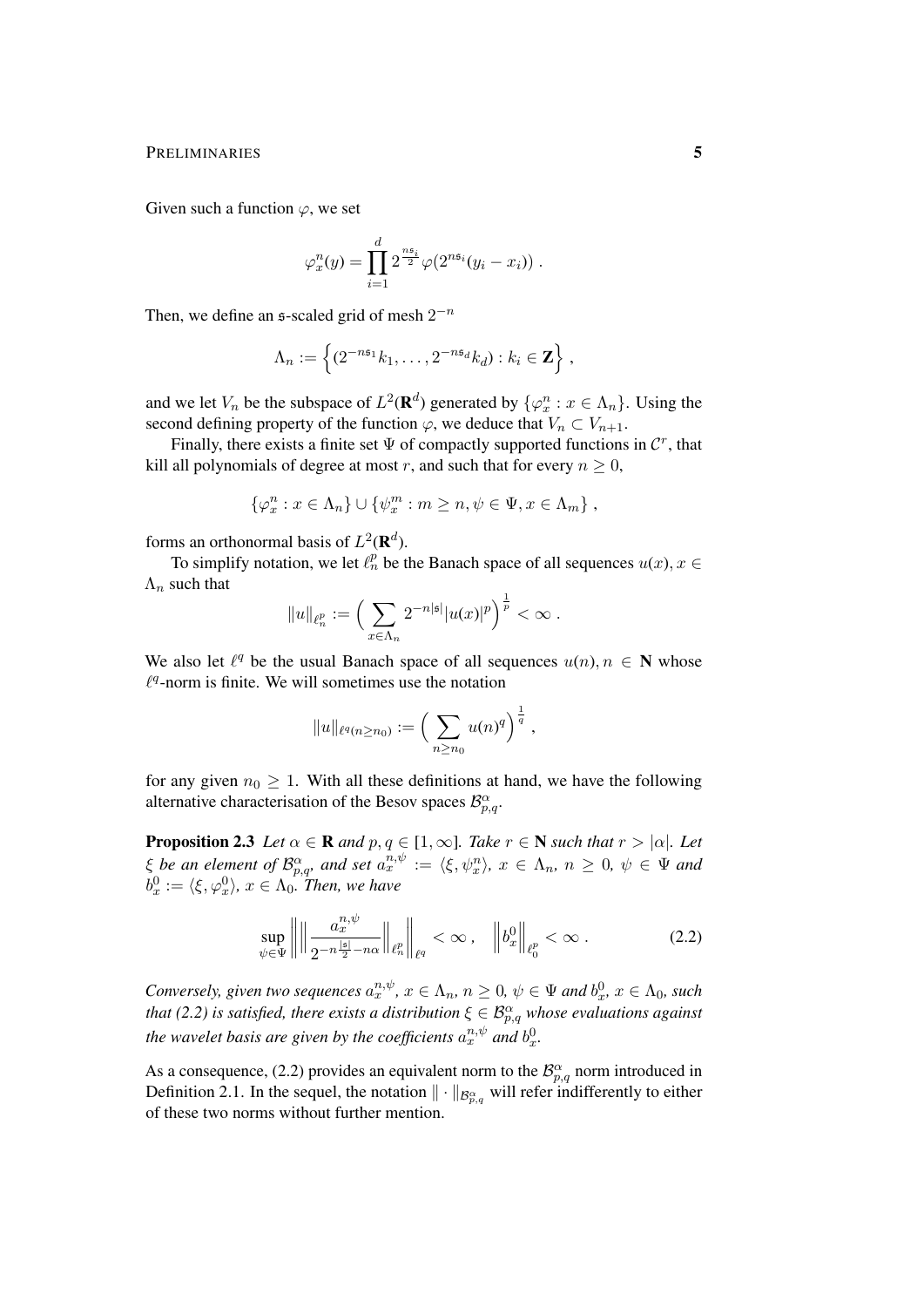Remark 2.4 These conditions can be restated at another scale. More precisely, given  $n_0 \geq 0$ , the proposition still holds if [\(2.2\)](#page-4-0) is replaced by

$$
\left\| \frac{\langle \xi, \varphi_x^{n_0} \rangle}{2^{-n_0 \frac{|\mathfrak{s}|}{2}}} \right\|_{\ell_{n_0}^p} < \infty \,, \quad \sup_{\psi \in \Psi} \left\| \left\| \frac{\langle \xi, \psi_x^{n} \rangle}{2^{-n \frac{|\mathfrak{s}|}{2} - n\alpha}} \right\|_{\ell_n^p} \right\|_{\ell^q(n \ge n_0)} < \infty \,. \tag{2.3}
$$

Remark 2.5 As it is pointed out in the introduction, this characterisation yields immediately the classical embedding theorems. In particular, we have the continuous inclusion  $\mathcal{B}_{p,q}^{\alpha} \subset \mathcal{B}_{p,\infty}^{\alpha}$  that we will use at several occasions later on.

This type of characterisation is classical, see for example [\[Mey92,](#page-34-7) Sec. 6.10]. The only specificity of the present result comes from the scaling s that we are working with.

*Proof of Proposition* [2.3.](#page-4-1) Let  $\xi \in \mathcal{B}_{p,q}^{\alpha}$ . There exists a constant  $\kappa > 0$ , depending only on the size of the support of  $\psi$  such that the following holds true. Uniformly over all  $n \ge 1$ ,  $\lambda \in [\kappa 2^{-n-1}, \kappa 2^{-n})$ ,  $x \in \Lambda_n$  and  $y \in B(x, \lambda)$ , the function  $\psi_x^n$  is of the form  $\eta^{\lambda}_y$  up to a constant multiplicative factor of order  $2^{-n|\mathfrak{s}|/2}$ . Here,  $\eta \in \mathscr{B}_{\beta}^r$ with  $\beta = -1$  when  $\alpha \le 0$ , and  $\beta = |\alpha|$  when  $\alpha \ge 0$ . Therefore, the definition of  $\mathcal{B}_{p,q}^{\alpha}$  ensures that the first condition of [\(2.2\)](#page-4-0) holds. The second condition of (2.2) follows from similar arguments.

Conversely, we assume that [\(2.2\)](#page-4-0) holds. We need to show that for all  $\eta \in \mathcal{B}^r$ 

<span id="page-5-0"></span>
$$
\sum_{y \in \Lambda_0} b_y^0 \langle \varphi_y^0, \eta_x^{\lambda} \rangle + \sum_{\psi \in \Psi} \sum_{n \ge 0} \sum_{y \in \Lambda_n} a_y^{n, \psi} \langle \psi_y^n, \eta_x^{\lambda} \rangle, \tag{2.4}
$$

converges and satisfies the bound(s) of Definition [2.1.](#page-3-0) Once this is established, we simply define  $\langle \xi, \eta_x^{\lambda} \rangle$  as the value of this series. Then, it is elementary to check that this can be extended into a genuine distribution that belongs to  $\mathcal{B}_{p,q}^{\alpha}$ .

Let M be the maximum of the sizes of the support of  $\varphi$  and  $\psi \in \Psi$ . We start with the first term of [\(2.4\)](#page-5-0). Set  $\beta = |\alpha| + 1$  if  $\alpha \ge 0$ , otherwise set  $\beta = 0$ . Using the Taylor expansion of  $\varphi_y^0$  at x, we deduce that  $|\langle \varphi_y^0, \eta_x^{\lambda} \rangle| \lesssim \lambda^{\beta}$  uniformly over all  $x, y \in \mathbf{R}^d$ , all  $\lambda \in (0, 1]$  and all  $\eta \in \mathcal{B}_{\beta-1}^r$ . Furthermore, this inner product vanishes as soon as  $||x - y||_5 > \lambda + M$ , so that there are only finitely many  $y \in \Lambda_0$ with a non-zero contribution, uniformly over all  $\lambda \in (0,1]$  and  $x \in \mathbb{R}^d$ . For all  $\alpha \in \mathbf{R}$ , we get

$$
\Big\| \sup_{\eta \in \mathscr{B}^r} \Big| \sum_{y \in \Lambda_0} b_y^0 \langle \varphi_y^0, \eta_x \rangle \Big| \Big\|_{L^p} \lesssim \Big( \int_{x \in \mathbf{R}^d} \sum_{y \in \Lambda_0 : \|x - y\|_s \le \lambda + M} |b_y^0|^p dx \Big)^{\frac{1}{p}} \lesssim \Big( \sum_{y \in \Lambda_0} |b_y^0|^p \Big)^{\frac{1}{p}},
$$

which is finite by [\(2.2\)](#page-4-0). Similarly, for  $\alpha \geq 0$  we get

$$
\left\lVert \Big\|\sup_{\eta \in \mathscr{B}_{\beta-1}^r} \frac{\left|\sum_{y \in \Lambda_0} b_y^0 \langle \varphi_y^0, \eta_x^{\lambda} \rangle \right|}{\lambda^{\alpha}} \Big\|_{L^p} \right\rVert_{L^q} \lesssim \|\lambda^{\beta-\alpha}\|_{L^q} \Big(\sum_{x \in \Lambda_0} |b_x^0|^p\Big)^{\frac{1}{p}},
$$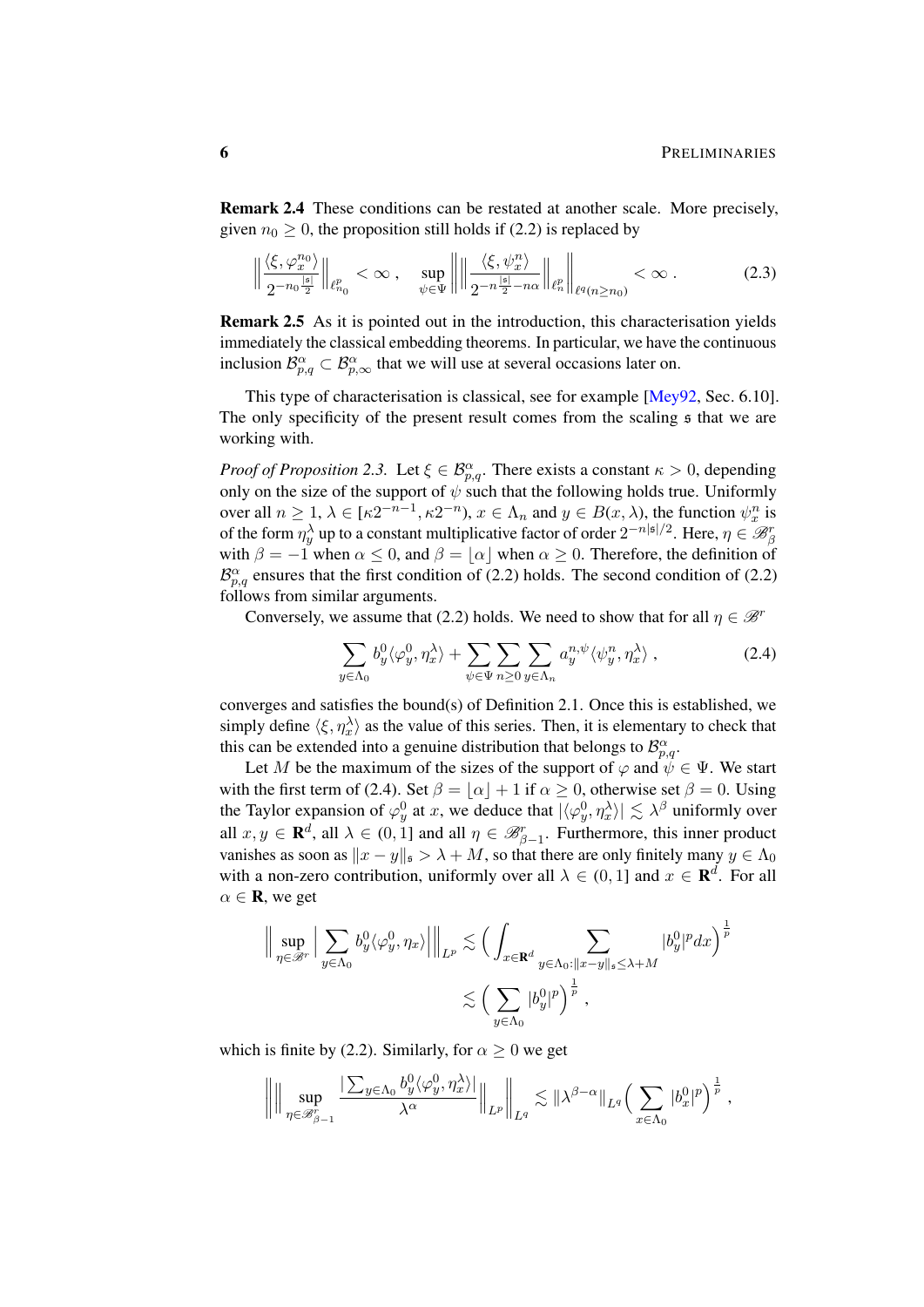which is finite by [\(2.2\)](#page-4-0) and since  $\beta - \alpha > 0$ .

We now turn to the second term of [\(2.4\)](#page-5-0). Fix  $\psi \in \Psi$ . For any  $\lambda \in (0, 1]$ , we let  $n_0$  be the largest integer such that  $2^{-n_0} \geq \lambda$ . We need to argue differently according to the relative values of n and  $n_0$ .

We start with the case  $n < n_0$ , which does not cover the first bound of [\(2.1\)](#page-3-1). Take  $\beta$  as above. Using the Taylor expansion of  $\psi$  at x, we deduce that  $|\langle \psi_y^n, \eta_x^{\lambda} \rangle| \lesssim$  $2^{n(\frac{|\mathfrak{s}|}{2}+\beta)}\lambda^{\beta}$  uniformly over all  $x, y \in \mathbf{R}^d$ , all  $\lambda \in (0,1]$ , all  $\eta \in \mathscr{B}_{\beta-1}^r$  and all  $n < n_0$ . Furthermore, this inner product vanishes as soon as  $||x - y||_{\mathfrak{s}} > \lambda + M2^{-n}$ so that only finitely many  $y \in \Lambda_n$  yield a non-zero contribution, uniformly over all the parameters. Using the triangle inequality at the second line and Jensen's inequality on the sum over  $y$  at the fourth line, we get

$$
\label{eq:bound_1} \begin{split} &\left\|\left\|\sup_{\eta\in\mathscr B_{\beta-1}^r}\frac{|\sum_{n< n_0}\sum_{y\in\Lambda_n}a_y^{n,\psi}\langle\psi^n_y,\eta^{\lambda}_x\rangle|}{\lambda^{\alpha}}\right\|_{L^p}\right\|_{L^q}\\ &\lesssim \Big\|\sum_{n< n_0}\Big\|\sum_{y\in\Lambda_n}\sup_{\eta\in\mathscr B_{\beta-1}^r}\frac{|a_y^{n,\psi}\langle\psi^n_y,\eta^{\lambda}_x\rangle|}{\lambda^{\alpha}}\Big\|_{L^p}\Big\|_{L^q}\\ &\lesssim \Big\|\sum_{n< n_0}\Big(\int_{x\in\mathbf{R}^d}\Big(\sum_{y\in\Lambda_n:\|x-y\|_s\leq \lambda+M2^{-n}}\frac{|a_y^{n,\psi}|}{\lambda^{\alpha}}2^{n(\frac{|\mathfrak{s}|}{2}+\beta)}\lambda^{\beta}\Big)^pdx\Big)^{\frac{1}{p}}\Big\|_{L^q}\\ &\lesssim \Big\|\sum_{n< n_0}2^{n(\beta-\alpha)}\lambda^{\beta-\alpha}\Big(\sum_{y\in\Lambda_n}2^{-n|\mathfrak{s}|}\Big(\frac{|a_y^{n,\psi}|}{2^{-n(\frac{|\mathfrak{s}|}{2}+\alpha)}}\Big)^p\Big)^{\frac{1}{p}}\Big\|_{L^q}. \end{split}
$$

At this point, we observe that  $\sum_{n \le n_0} 2^{n(\beta-\alpha)} \lambda^{\beta-\alpha}$  is of order 1, uniformly over all  $\lambda \in (0, 1]$ . Consequently, Jensen's inequality and a simple integration over  $\lambda$ ensure that the last expression is bounded by a term of order

$$
\bigg\| \Big\| \frac{|a^{n,\psi}_x|}{2^{-n(\frac{|\mathfrak{s}|}{2}+\alpha)}} \Big\|_{\ell^p_n} \bigg\|_{\ell^q} \ ,
$$

which is finite by  $(2.2)$ .

We consider the case where  $n \ge n_0$ . Using the Taylor expansion of  $\eta$  at y, we deduce that  $|\langle \psi_y^n, \eta_x^{\lambda} \rangle| \leq 2^{-n(\frac{|s|}{2}+r)} \lambda^{-|s|-r}$  uniformly over all  $x, y \in \mathbf{R}^d$ , all  $\lambda \in (0, 1]$ , all  $\eta \in \mathcal{B}^r$  and all  $n \geq n_0$ . Furthermore, the inner product vanishes as soon as  $||x - y||_{\mathfrak{s}} > \lambda + M2^{-n}$  so that, for any given  $x \in \mathbf{R}^d$ , there are of the order of  $2^{(n-n_0)|\mathfrak{s}|}$  terms with a non-zero contribution in the sum over  $y \in \Lambda_n$ , uniformly over all the parameters. We first assume that  $\alpha \geq 0$  and take  $\lambda = 1$  (so  $n_0 = 0$ ), in order to obtain the first bound of [\(2.1\)](#page-3-1). Using the triangle inequality on the sum over  $n$  at the first line, Jensen's inequality on the sum over  $y$  at the second line, and the Hölder inequality at the third line, we get

$$
\Big\| \sup_{\eta \in \mathscr{B}^r} \Big| \sum_{n \ge 0} \sum_{y \in \Lambda_n} a_y^{n,\psi} \langle \psi_y^n, \eta_x \rangle \Big| \Big\|_{L^p} \lesssim \sum_{n \ge 0} \Big\| \sum_{\substack{y \in \Lambda_n \\ |x - y|_s \le 1 + M2^{-n}}} |a_y^{n,\psi}| 2^{-n(\frac{|s|}{2} + r)} \Big\|_{L^p}
$$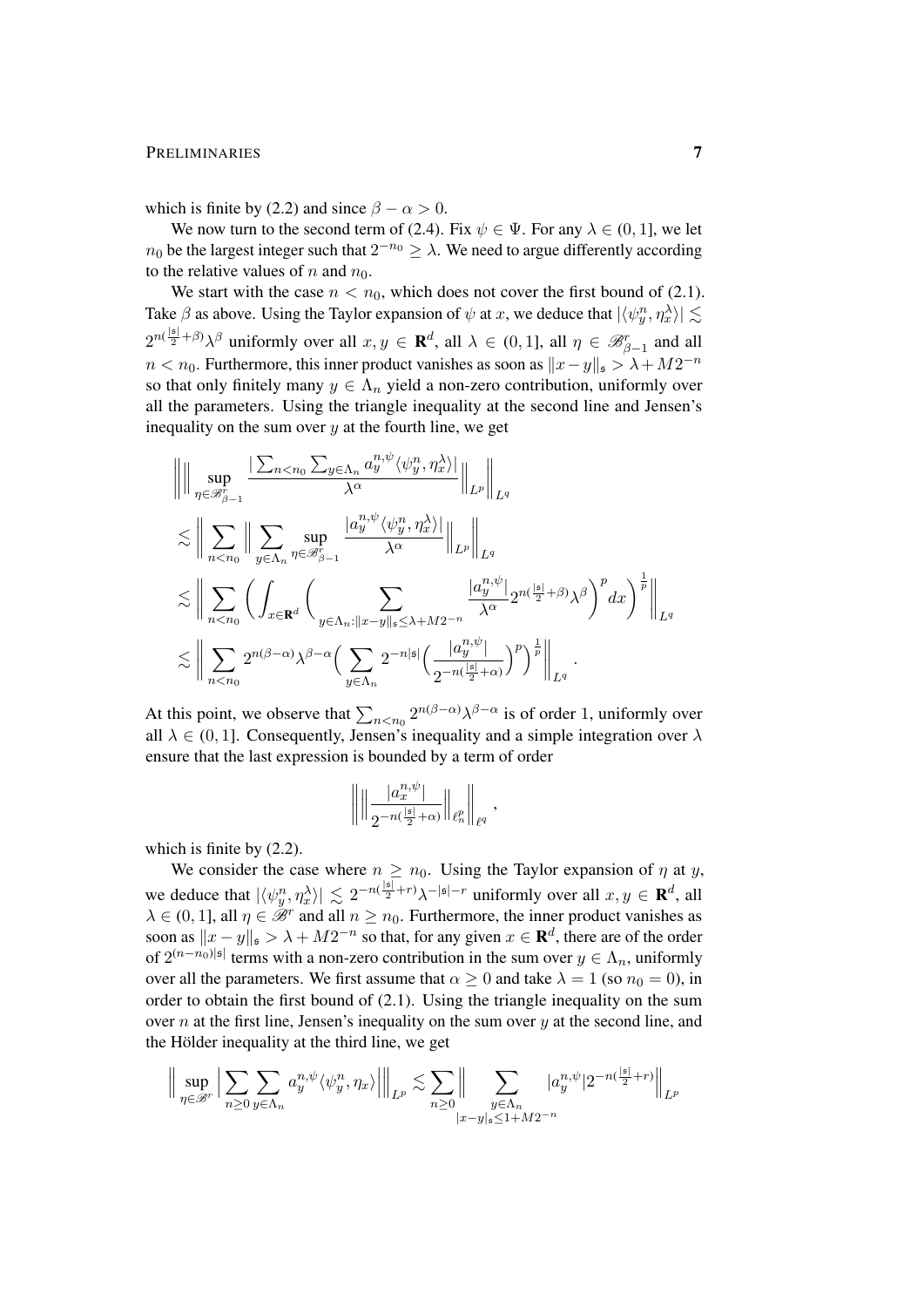$$
\begin{aligned} &\lesssim \sum_{n\geq 0} 2^{-n(r+\alpha)}\Big(\sum_{y\in\Lambda_n} 2^{-n|\mathfrak{s}|}\Big(\frac{|a^{n,\psi}_y|}{2^{-n(\frac{|\mathfrak{s}|}{2}+\alpha)}}\Big)^p\Big)^{\frac{1}{p}}\\ &\lesssim \left\|\Big\|\frac{|a^{n,\psi}_x|}{2^{-n(\frac{|\mathfrak{s}|}{2}+\alpha)}}\Big\|_{\ell^p_n}\right\|_{\ell^q}\Big(\sum_{n\geq 0} 2^{-n\frac{q}{q-1}(r+\alpha)}\Big)^{1-\frac{1}{q}}\;, \end{aligned}
$$

where  $\frac{q}{q-1}$  is set to  $+\infty$  when  $q = 1$ , and to 1 when  $q = +\infty$ . Since  $r + \alpha > 0$ , this is finite.

We now consider any  $\alpha$  and do no longer impose  $\lambda = 1$ . Using the triangle inequality at the second line, and Jensen's inequality at the third line, we get

$$
\|\Big\| \sup_{\eta \in \mathcal{B}^r} \frac{\left| \sum_{n \ge n_0} \sum_{y \in \Lambda_n} a_y^{n, \psi} \langle \psi_y^n, \eta_x^{\lambda} \rangle \right|}{\lambda^{\alpha}} \Big\|_{L^p} \Big\|_{L^q}
$$
  

$$
\lesssim \Big\| \sum_{n \ge n_0} \Big\| \sum_{y \in \Lambda_n : \|x - y\|_{\mathfrak{s}} \le \lambda + M 2^{-n}} \frac{|a_y^{n, \psi}|}{\lambda^{\alpha}} 2^{-n(\frac{|\mathfrak{s}|}{2} + r)} \lambda^{-|\mathfrak{s}| - r} \Big\|_{L^p} \Big\|_{L^q}
$$
  

$$
\lesssim \Big\| \sum_{n \ge n_0} 2^{-(n-n_0)(r+\alpha)} \Big( \sum_{y \in \Lambda_n} 2^{-n|\mathfrak{s}|} \Big( \frac{|a_y^{n, \psi}|}{2^{-n(\frac{|\mathfrak{s}|}{2} + \alpha)}} \Big)^p \Big)^{\frac{1}{p}} \Big\|_{L^q}.
$$

Since  $\sum_{n\geq n_0} 2^{-(n-n_0)(r+\alpha)}$  is of order 1, Jensen's inequality ensures that the last expression is bounded by a term of order

$$
\bigg(\sum_{n\geq 0}2^{-n(r+\alpha)}\int_{\lambda\in (2^{-n},1]}\frac{d\lambda}{\lambda^{r+\alpha+1}}\Big\|\frac{|a^{n,\psi}_x|}{2^{-n(\frac{|\mathfrak{s}|}{2}+\alpha)}}\Big\|_{\ell^p_n}^q\bigg)^{\frac{1}{q}}\lesssim\bigg\|\Big\|\frac{|a^{n,\psi}_x|}{2^{-n(\frac{|\mathfrak{s}|}{2}+\alpha)}}\Big\|_{\ell^p_n}\bigg\|_{\ell^q}\;,
$$

which is finite by  $(2.2)$ . This concludes the proof.

<span id="page-7-0"></span>
$$
\Box
$$

We conclude this subsection with an elementary property.

<span id="page-7-1"></span>**Lemma 2.6** Let  $\xi \in \mathcal{B}_{p,q}^{\alpha}$  for some  $\alpha > 0$ . Let  $\varrho : \mathbf{R}^d \to \mathbf{R}$  be a smooth, even func*tion supported in*  $B(0, 1)$  *and integrating to* 1*. Then*  $\{x \mapsto \langle \xi, \varrho_x^{\lambda} \rangle, x \in \mathbf{R}^d\}_{\lambda \in (0,1]},$ *is a Cauchy family in*  $L^p$  *for*  $\lambda \downarrow 0$  *and its limit coincides with the distribution*  $\xi$ *.* 

*Proof.* Set  $\tilde{\xi}^{\lambda}(x) := \langle \xi, \varrho_{x}^{\lambda} \rangle$ . For all  $\lambda > \lambda' \in (0, 1]$ , we can write

$$
\varrho_x^{\lambda} - \varrho_x^{\lambda'} = (\varrho_x^{\lambda} - \varrho_x^{2^{-n_0}}) + \sum_{n=n_0}^{n_1-1} (\varrho_x^{2^{-n}} - \varrho_x^{2^{-(n+1)}}) + (\varrho_x^{2^{-n_1}} - \varrho_x^{\lambda'}) , \quad (2.5)
$$

where  $n_0, n_1$  are the largest integers such that  $2^{-n_0} \ge \lambda$  and  $2^{-n_1} \ge \lambda'$ . By the classical embeddings,  $\xi$  belongs to  $\mathcal{B}_{p,\infty}^{\epsilon}$  for any  $\epsilon \in (0, 1 \wedge \alpha)$ . Since every term inside brackets is a smooth function integrating to 0, it is simple to check using [\(2.5\)](#page-7-0) that the family  $\{\tilde{\xi}^{\lambda}\}_{\lambda \in (0,1]}$  is Cauchy in  $L^p$ . Let  $\tilde{\xi}$  be its limit: it naturally defines a distribution on  $\mathbf{R}^d$ . Let  $\eta$  be a compactly supported, smooth function on  $\mathbf{R}^d$ . We set

$$
\eta_{\lambda}(y) = \int \varrho^{\lambda}(y-x)\eta(x)dx.
$$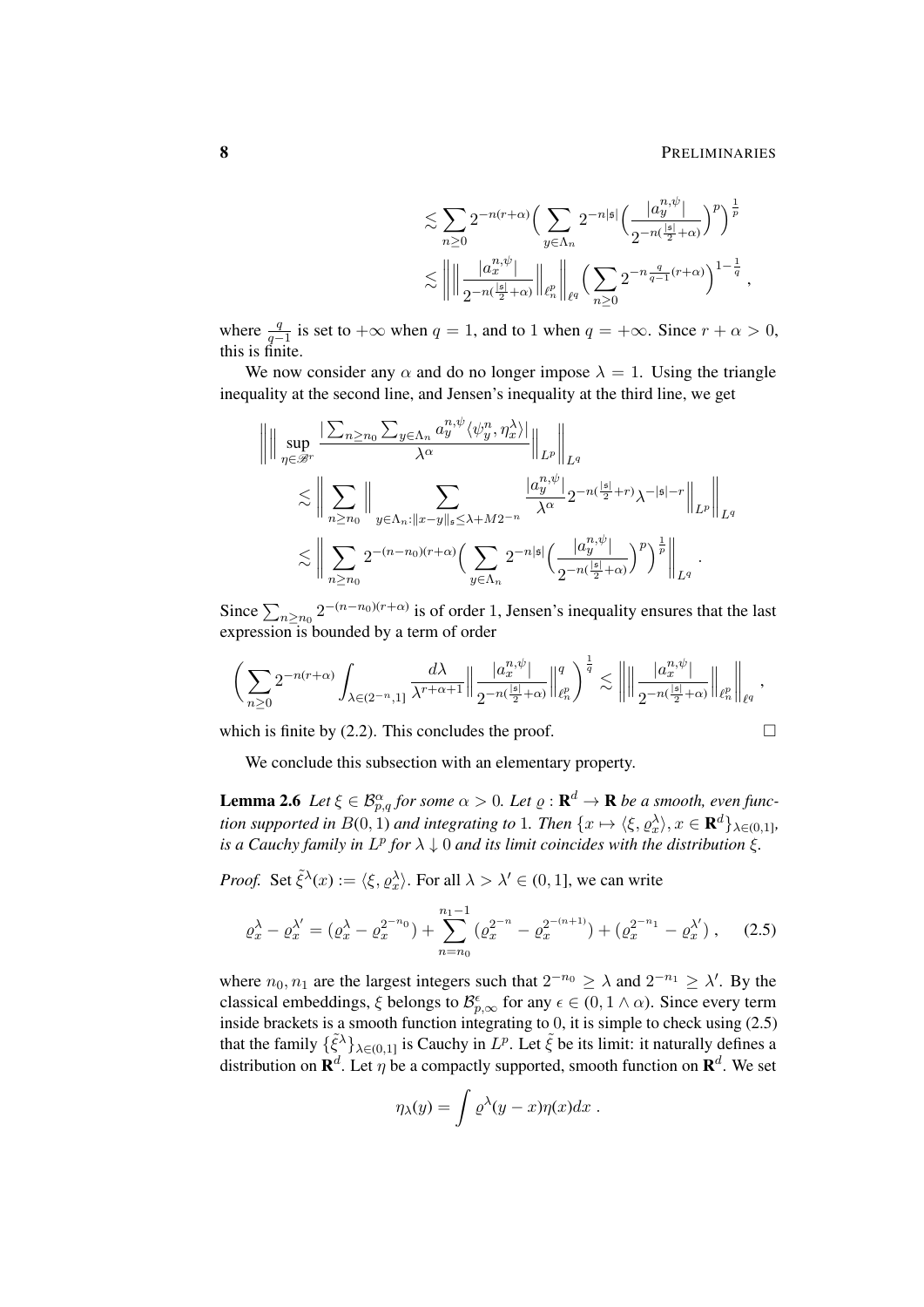Observe that  $\eta_{\lambda}$  is supported in a compact set whose diameter is of order 1, uniformly over all  $\lambda \in (0, 1]$ . We write

<span id="page-8-0"></span>
$$
\langle \tilde{\xi} - \xi, \eta_{\lambda} \rangle = \langle \tilde{\xi} - \tilde{\xi}^{\lambda}, \eta_{\lambda} \rangle + \langle \tilde{\xi}^{\lambda} - \xi, \eta_{\lambda} \rangle , \qquad (2.6)
$$

and we show that each term on the right vanishes as  $\lambda \downarrow 0$ . Indeed, we have

$$
|\langle \tilde{\xi} - \tilde{\xi}^{\lambda}, \eta_{\lambda} \rangle| \lesssim \int_{y} |\eta_{\lambda}(y)| |\tilde{\xi}(y) - \tilde{\xi}^{\lambda}(y)| dy \lesssim \Big( \int_{y} |\tilde{\xi}(y) - \tilde{\xi}^{\lambda}(y)|^{p} dy \Big)^{\frac{1}{p}},
$$

so that it vanishes as  $\lambda \downarrow 0$ . On the other hand, we can rewrite the second term on the right hand side of [\(2.6\)](#page-8-0) as follows:

$$
\langle \tilde{\xi}^{\lambda} - \xi, \eta_{\lambda} \rangle = \int_{z} \eta(x) \int_{y} \varrho_{x}^{\lambda}(y) \langle \xi, \varrho_{y}^{\lambda} - \varrho_{x}^{\lambda} \rangle dy dy.
$$

Since  $\rho_y^{\lambda} - \rho_z^{\lambda}$  integrates to 0 and since  $\xi$  belongs to  $\mathcal{B}_{p,\infty}^{\epsilon}$  for some  $\epsilon > 0$ , we conclude that this last term vanishes as  $\lambda \downarrow 0$ . We have proven that  $\langle \tilde{\xi} - \xi, \eta_{\lambda} \rangle$  goes to 0 as  $\lambda \downarrow 0$ . Since  $\eta_{\lambda}$  converges to  $\eta$  in the topology of smooth functions, we deduce that  $\langle \tilde{\xi} - \xi, \eta \rangle = 0$  thus concluding the proof.

## 2.2 Regularity structures

Recall that a regularity structure is a triple  $(A, \mathcal{T}, \mathcal{G})$  where:

- 1. A, the set of *homogeneities*, is a subset of R assumed to be locally finite and bounded from below,
- 2. T, the *model space*, is a graded vector space of the form  $\bigoplus_{\zeta \in A} \mathcal{T}_{\zeta}$ , and each  $\mathcal{T}_{\zeta}$  is a Banach space,
- 3.  $G$ , the *structure group*, is a group of linear transformation on  $T$  such that for every  $\Gamma \in \mathcal{G}$ , every  $\zeta \in \mathcal{A}$  and every  $\tau \in \mathcal{T}_{\zeta}$ , we have  $\Gamma \tau - \tau \in \mathcal{T}_{\zeta}$  where  $\mathcal{T}_{<<} = \bigoplus_{\beta << \zeta} \mathcal{T}_{\beta}.$

An elementary example of regularity structures is the *polynomial* regularity structure  $(\overline{\mathcal{A}}, \overline{\mathcal{T}}, \overline{\mathcal{G}})$  defined as follows. Take  $\overline{\mathcal{A}} = \mathbf{N}$ , and for every  $\zeta \in \mathbf{N}$ , let  $\mathcal{T}_{\zeta}$  be the set of all polynomials in  $X_i$ ,  $i = 1...d$  with s-scaled degree equal to  $\zeta$ . Recall that the s-scaled degree of  $X^k = \prod_{i=1}^d X_i^{k_i}$  is given by  $|k| = \sum_i s_i k_i$ , for any  $k \in \mathbb{N}^d$ . Furthermore, the structure group  $\overline{G}$  is taken to be the group of translations on  $\mathbb{R}^d$ acting on polynomials in the usual way.

We will denote by  $\mathcal{Q}_\zeta$  or  $(\cdot)_\zeta$  the projection from  $\mathcal T$  onto  $\mathcal T_\zeta$ , and  $|\tau|_\zeta$  will denote the norm of the projection of  $\tau$  onto  $\mathcal{T}_{\zeta}$  for all  $\tau \in \mathcal{T}$ . Given a regularity structure  $(A, \mathcal{T}, \mathcal{G})$ , recall the notion of *model* that endows every element in the structure with some analytical features. From now on, we let  $r \in \mathbb{N}$  be such that  $r > |\zeta|$  for all  $\zeta \in \mathcal{A}_{\gamma} := \mathcal{A} \cap (-\infty, \gamma)$  for some fixed  $\gamma > 0$ .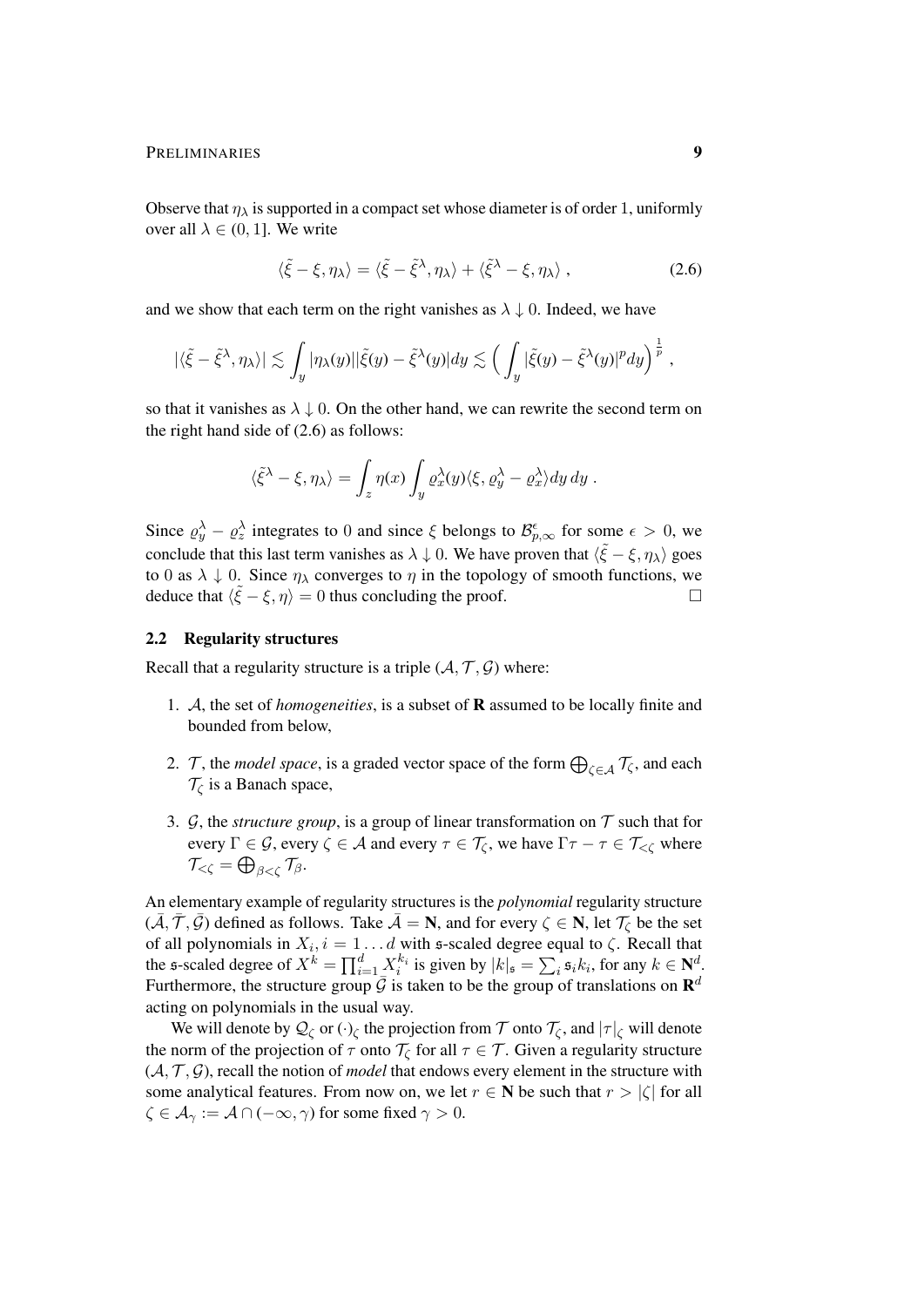**Definition 2.7** A model is a pair  $(\Pi, \Gamma)$  that satisfies the following conditions. First of all,  $\Pi = (\Pi_x)_{x \in \mathbf{R}^d}$  is a collection, indexed by  $\mathbf{R}^d$ , of linear transformation from  $\mathcal{T}_{\leq \gamma}$  into the set of Schwartz distributions  $\mathcal{D}'(\mathbf{R}^d)$  such that

$$
\|\Pi\|_x = \sup_{\eta \in \mathscr{B}^r} \sup_{\lambda \in (0,1]} \sup_{\zeta \in \mathcal{A}_{\gamma}} \sup_{\tau \in \mathcal{T}_{\zeta}} \frac{|\langle \Pi_x \tau, \eta_x^{\lambda} \rangle|}{|\tau|\lambda^{\zeta}} \lesssim 1,
$$

uniformly over all  $x \in \mathbf{R}^d$ . Second  $\Gamma = (\Gamma_{x,y})_{x,y \in \mathbf{R}^d}$  where every  $\Gamma_{x,y}$  belongs to the structure group  $\mathcal G$  and we have

$$
\|\Gamma\|_{x,y} = \sup_{\beta \le \zeta \in \mathcal{A}_{\gamma}} \sup_{\tau \in \mathcal{T}_{\zeta}} \frac{|\Gamma_{x,y}\tau|_{\beta}}{|\tau| \|x-y\|_{\mathfrak{s}}^{\zeta-\beta}} \lesssim 1,
$$

uniformly over all  $x \in \mathbf{R}^d$  and all  $y \in B(x, 1)$ . We also set  $\|\Pi\| := \sup_x \|\Pi\|_x$  and  $\|\Gamma\| := \sup_{x,y} \|\Gamma\|_{x,y}.$ 

**Remark 2.8** Unlike in [\[Hai14\]](#page-34-0), we assume here that the bounds on  $\Pi$  and  $\Gamma$  hold uniformly over  $x \in \mathbf{R}^d$ . This is required since Besov spaces measure not only the local properties of a function but also its global integrability. It would of course be straightforward to adapt the results of this article to build analogues of weighted or local Besov spaces in which some non-uniformity in these bounds is allowed.

#### 2.3 Modelled distributions

Given a regularity structure  $(A, \mathcal{T}, \mathcal{G})$ , and a model  $(\Pi, \Gamma)$ , we introduce some spaces of *modelled distributions* that mimic the spaces  $\mathcal{B}_{p,q}^{\alpha}$  in the framework of regularity structures. Recall the notation  $L^p$  introduced earlier in the paper. We also henceforth write  $\mathcal{A}_{\gamma} = \mathcal{A} \cap (-\infty, \gamma)$ .

<span id="page-9-0"></span>**Definition 2.9** For  $\gamma \in \mathbf{R}$ , let  $\mathcal{D}_{p,q}^{\gamma}$  be the Banach space of all  $f : \mathbf{R}^d \to \mathcal{T}_{\leq \gamma}$  such that, for all  $\zeta \in \mathcal{A}_{\gamma}$ , we have:

1. Local bound:

$$
\left\| |f(x)|_{\zeta} \right\|_{L^p} < \infty ,
$$

2. Translation bound:

$$
\left(\int_{h\in B(0,1)} \left\|\frac{|f(x+h)-\Gamma_{x+h,x}f(x)|_{\zeta}}{\|h\|_{\mathfrak{s}}^{\gamma-\zeta}}\right\|_{L^p}^q \frac{dh}{\|h\|_{\mathfrak{s}}^{|s|}}\right)^{\frac{1}{q}} < \infty.
$$

We write  $|| f ||$  for the corresponding norm.

This definition is close to the definition of classical Besov spaces via differences, see for instance [\[Tri10,](#page-35-3) Sec. 2.5.12]. Note also that in the particular case  $q = p$ , this definition coincides exactly with the definition of the spaces  $\mathcal{D}_p^{\gamma}(\mathbf{R}^d)$  given in [\[PT16\]](#page-35-1). The main trick for proving the embedding theorems for the spaces  $\mathcal{D}_{p,q}^{\gamma}$  is to work at the level of averages over balls of radius  $2^{-n}$ . We define  $\mathcal{E}_n := B(0, 2^{-n}) \cap \Lambda_n \backslash \{0\}$ , that is

<span id="page-9-1"></span>
$$
\mathcal{E}_n = \{ h \in \mathbf{R}^d : 2^{n\mathfrak{s}_i} h_i \in \{-1, 0, 1\} \} \setminus \{0\} .
$$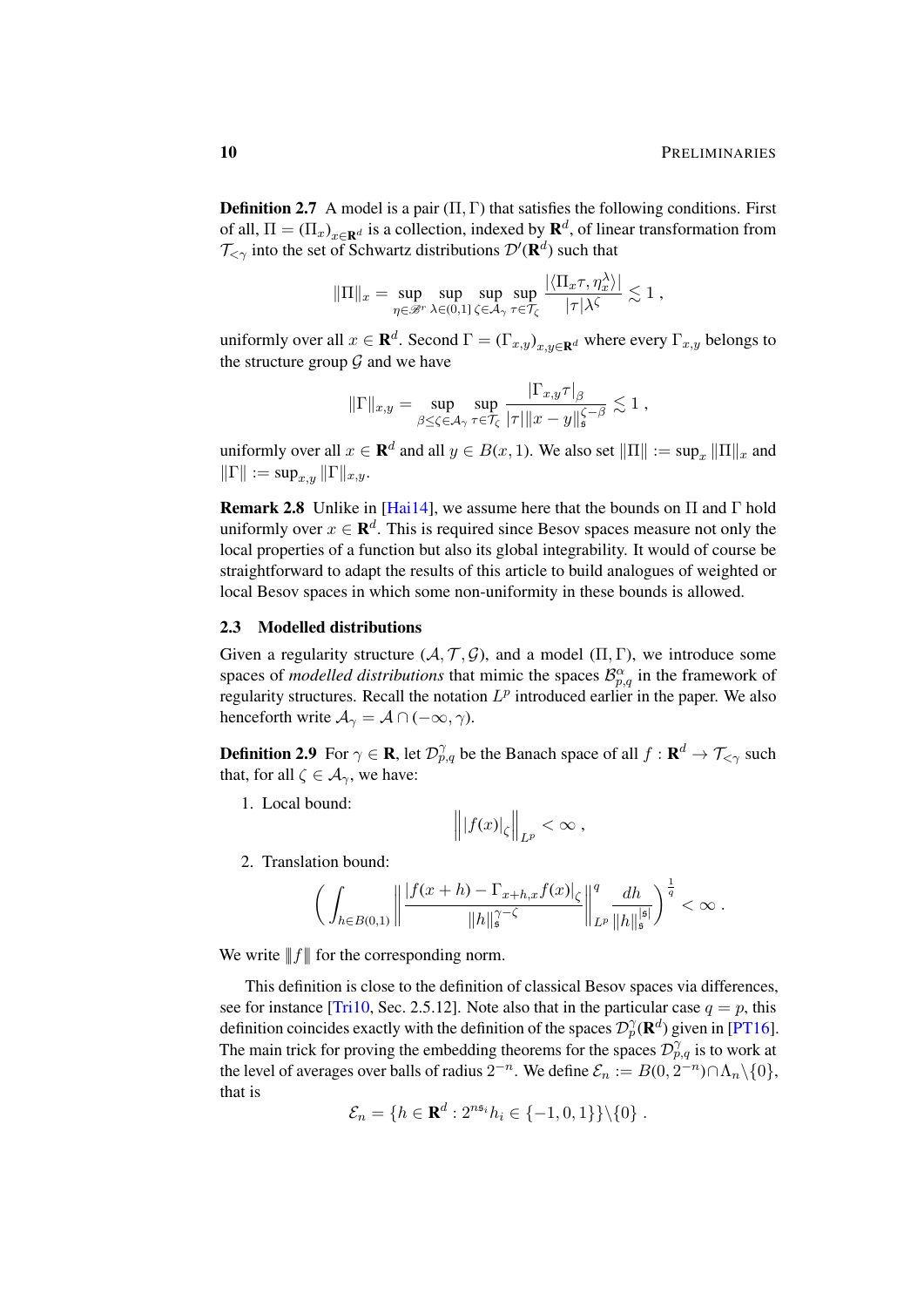**Definition 2.10** For  $\gamma \in \mathbf{R}$ , let  $\overline{\mathcal{D}}_{p,q}^{\gamma}$  be the Banach space of all sequences, indexed by  $n \geq 0$ , of maps  $\overline{f}^n : \Lambda_n \to \overline{\mathcal{I}}_{\leq \gamma}$  such that for all  $\zeta \in \mathcal{A}_{\gamma}$ , we have:

1. Local bound:

$$
\left\| |\bar{f}^{\,0}(x)|_{\zeta} \right\|_{\ell^p_0} < \infty ,
$$

2. Translation bound:

$$
\bigg(\sum_{n\geq 0}\sum_{h\in\mathcal{E}_n}\bigg\|\frac{|\bar f^n(x+h)-\Gamma_{x+h,x}\bar f^n(x)|_{\zeta}}{2^{-n(\gamma-\zeta)}}\bigg\|_{\ell^p_n}^q\bigg)^{\frac{1}{q}}<\infty,
$$

3. Consistency bound:

$$
\bigg(\sum_{n\geq 0}\left\|\frac{|\bar f^n(x)-\bar f^{n+1}(x)|_\zeta}{2^{-n(\gamma-\zeta)}}\right\|_{\ell^p_n}^q\bigg)^{\frac{1}{q}}<\infty\;.
$$

We make an abuse of notation by writing as above  $\|\bar{f}\|$  for the corresponding norm.

<span id="page-10-0"></span>**Remark 2.11** Let  $\mathcal{E}_n^C = B(0, C2^{-n}) \cap \Lambda_n \backslash \{0\}$  for some constant  $C > 0$ . Combining the translation and consistency bounds, we get

$$
\bigg(\sum_{n\geq 0}\sum_{h\in\mathcal{E}_{n+1}^C}\bigg\|\frac{|\bar{f}^n(x)-\Gamma_{x,x+h}\bar{f}^{n+1}(x+h)|_{\zeta}}{2^{-n(\gamma-\zeta)}}\bigg\|_{\ell^p_n}\bigg)^{\frac{1}{q}}\lesssim \|\bar{f}\|.
$$

**Notation 2.12** We will write  $f_{\zeta}(x)$  and  $\overline{f}_{\zeta}^{n}$  $\frac{\partial \overline{z}}{\partial \zeta}(x)$  as shortcuts for  $\mathcal{Q}_{\zeta}f(x)$  and  $\mathcal{Q}_{\zeta}\overline{f}^{\,n}(x)$ .

One should think of  $\bar{f}^n(x)$  as being a suitable average of some function f over a ball of radius  $2^{-n}$  centred at x. This will be made more precise in Theorem [2.14](#page-11-0) below. We first show that, although the local bound is imposed for averages over balls of radius 1 only, the consistency and translation bounds allow one to propagate this bound to averages over balls of arbitrarily small radius.

<span id="page-10-1"></span>**Lemma 2.13** Let  $\bar{f} \in \bar{\mathcal{D}}_{p,q}^{\gamma}$ . Then for all  $\zeta \in \mathcal{A}_{\gamma}$ , we have

$$
\sup_{n\geq 0}\left\|\left|\bar{f}^n(x)\right|_{\zeta}\right\|_{\ell^p_n}<\infty.
$$

*Proof.* It is sufficient to prove the bound of the lemma with  $\zeta$  taken to be the largest element in  $A_{\gamma}$ . Indeed, if we let  $\beta$  be the second largest element in  $A_{\gamma}$ , then the bound on  $\bar{f}_\zeta$  easily implies that the restriction of  $\bar{f}$  to  $\mathcal{T}_{< \tilde{\gamma}}$  belongs to  $\mathcal{D}_{p,q}^{\tilde{\gamma}}$  for all  $\tilde{\gamma} \in (\beta, \zeta)$  (one can take  $\tilde{\gamma} = \zeta$  in the case where  $q = \infty$ ). Consequently, the bound holds true also for  $\beta$ , and by recursion, for all levels in  $A_{\gamma}$ . We are left with the proof of the bound for  $\zeta = \max A_{\gamma}$ . The key argument is the following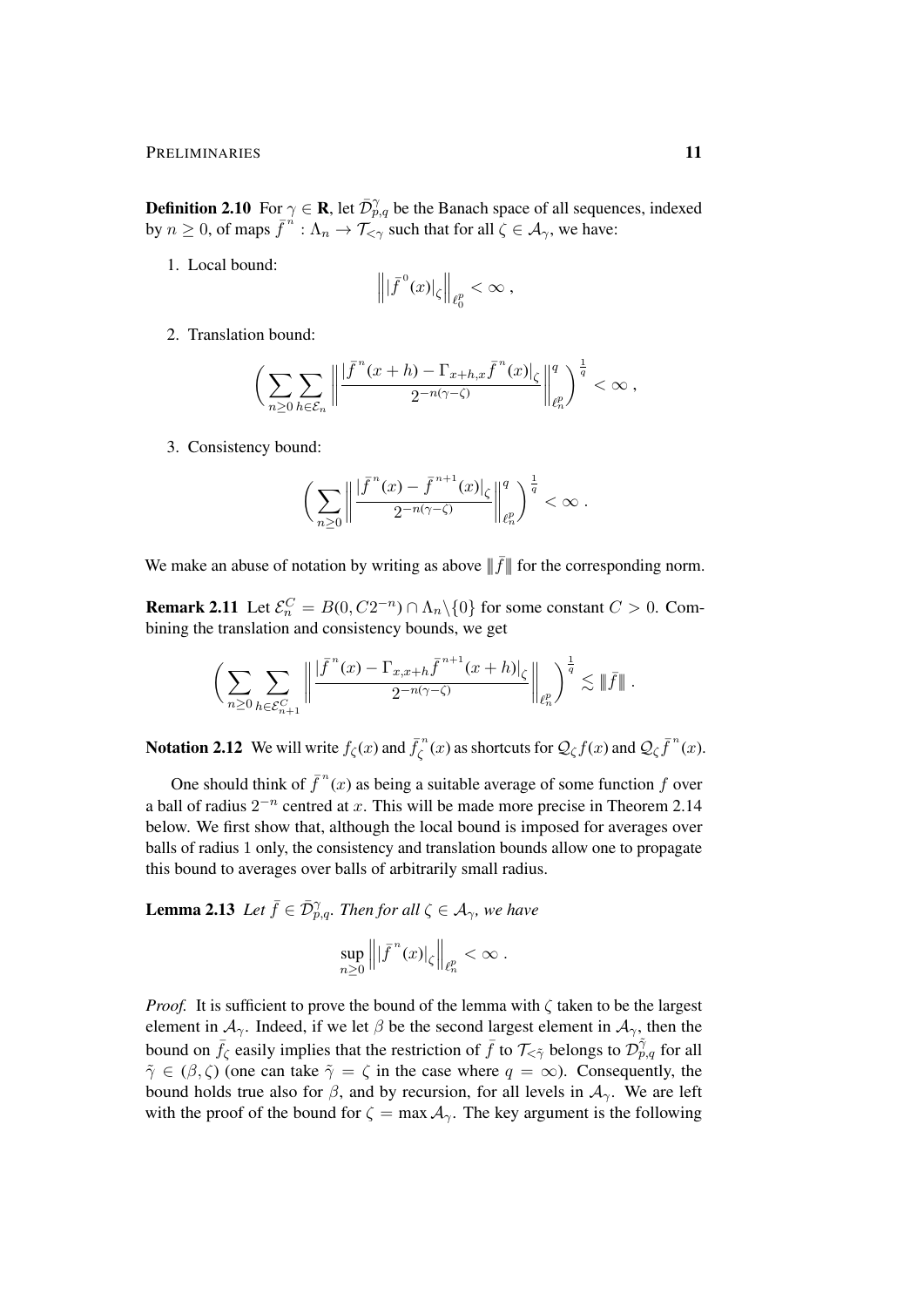decomposition. For any  $y \in \Lambda_{n+1}$ , let  $x_y := \sup\{x \in \Lambda_n : x_i \leq y_i \,\forall i\}$  (here, the supremum refers to the lexicographic order) and write

$$
\bar{f}_{\zeta}^{n+1}(y) = \bar{f}_{\zeta}^{n}(x_y) + \bar{f}_{\zeta}^{n+1}(y) - \bar{f}_{\zeta}^{n}(x_y).
$$

By the triangle inequality, we have the bound  $\|\bar{f}_c^{n+1}\|$  $\| \ell_{n+1}^p \leq A_1(n) + A_2(n)$  where

$$
A_1(n) = \left(\sum_{y \in \Lambda_{n+1}} 2^{-(n+1)|\mathfrak{s}|} |\bar{f}_{\zeta}^n(x_y)|^p\right)^{\frac{1}{p}},
$$
  

$$
A_2(n) = \left(\sum_{y \in \Lambda_{n+1}} 2^{-(n+1)|\mathfrak{s}|} |\bar{f}_{\zeta}^{n+1}(y) - \bar{f}_{\zeta}^n(x_y)|^p\right)^{\frac{1}{p}}.
$$

We bound separately these two terms. A simple combinatorial argument ensures that

$$
A_1(n) = \left(\sum_{x \in \Lambda_n} 2^{-n|\mathfrak{s}|} |\bar{f}_{\zeta}^n(x)|^p\right)^{\frac{1}{p}} = ||\bar{f}_{\zeta}^n||_{\ell_n^p}.
$$

We turn to  $A_2$ . There exists  $C > 0$  (independent of f) such that

$$
A_2(n) \lesssim \left( \sum_{x \in \Lambda_n} 2^{-n|\mathfrak{s}|} \sum_{h \in \mathcal{E}_{n+1}^C} \left| \bar{f}_{\zeta}^{n+1}(x+h) - \bar{f}_{\zeta}^n(x) \right|^p \right)^{\frac{1}{p}} \lesssim \sum_{h \in \mathcal{E}_{n+1}^C} \left( \sum_{x \in \Lambda_n} 2^{-n|\mathfrak{s}|} \left| \bar{f}_{\zeta}^{n+1}(x+h) - \bar{f}_{\zeta}^n(x) \right|^p \right)^{\frac{1}{p}},
$$

uniformly over all  $n \geq 0$ . Since  $\zeta = \max A_\gamma$ , we have the identity  $\mathcal{Q}_\zeta \Gamma_{x,y} \tau = \mathcal{Q}_\zeta \tau$ for all  $\tau \in \mathcal{T}_{\leq \gamma}$ . By Hölder's inequality, this yields

$$
\sum_{n\geq 0} A_2(n) \lesssim \left( \sum_{n\geq 0} \sum_{h\in \mathcal{E}_{n+1}^C} \left\| \frac{|\bar{f}^n(x) - \Gamma_{x,x+h}\bar{f}^{n+1}(x+h)|_{\zeta}}{2^{-n(\gamma-\zeta)}} \right\|_{\ell^p_n}^q \right)^{\frac{1}{q}}
$$

$$
\times \left( \sum_{n\geq 0} 2^{-n(\gamma-\zeta)\bar{q}} \right)^{\frac{1}{\bar{q}}},
$$

where  $\bar{q} \in [1, \infty]$  is the conjugate of q. Combining these bounds, we deduce that there exists  $K > 0$  such that

$$
\|\bar{f}_{\zeta}^{n_0}\|_{\ell^p_{n_0}} \le \|\bar{f}_{\zeta}^0\|_{\ell^p_0} + K \bigg(\sum_{n\geq 0} \sum_{h \in \mathcal{E}_{n+1}^C} \bigg\| \frac{|\bar{f}^n(x) - \Gamma_{x,x+h}\bar{f}^{n+1}(x+h)|_{\zeta}}{2^{-n(\gamma-\zeta)}} \bigg\|_{\ell^p_n}^q \bigg)^{\frac{1}{q}},
$$
\n(2.7)

uniformly over all  $n_0 \geq 0$ . By Remark [2.11,](#page-10-0) this concludes the proof.

<span id="page-11-0"></span>The following result shows that the spaces  $\mathcal D$  and  $\bar{\mathcal D}$  are essentially equivalent.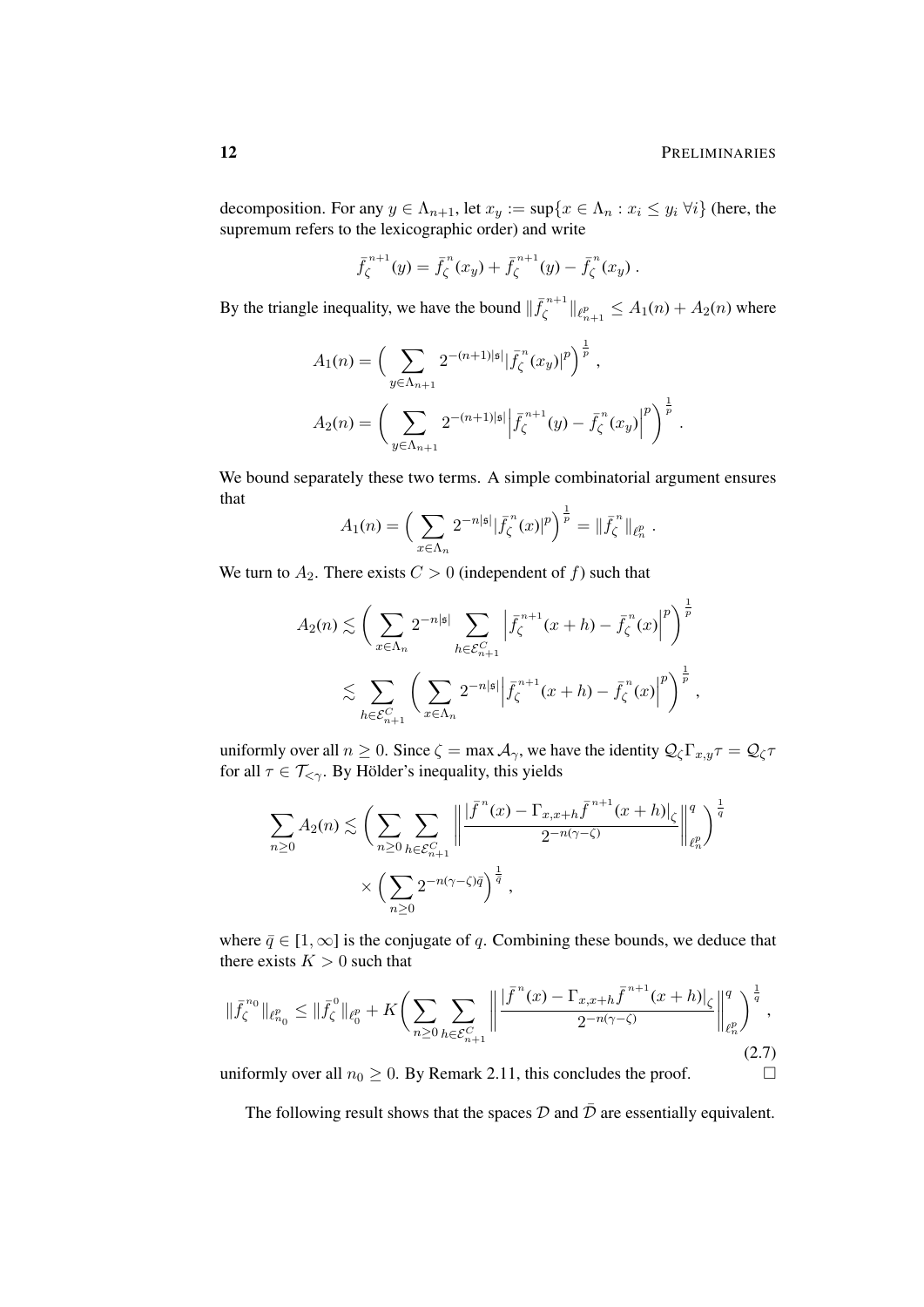**Theorem 2.14** *Let*  $f \in \mathcal{D}_{p,q}^{\gamma}$ , and set for all  $n \geq 0$  and all  $x \in \Lambda_n$ 

<span id="page-12-1"></span>
$$
\bar{f}^{n}(x) = \int_{B(x,2^{-n})} 2^{n|s|} \Gamma_{x,y} f(y) dy . \qquad (2.8)
$$

*Then*  $\bar{f}$  *belongs to*  $\bar{\mathcal{D}}_{p,q}^{\gamma}$ .

*Conversely, let*  $\bar{f} \in \bar{\mathcal{D}}_{p,q}^{\gamma}$  *and for all*  $n \geq 0$  *and all*  $x \in \mathbf{R}^d$ , *define*  $f_n(x) =$  $\Gamma_{x,x_n} \bar{f}^{\,n}(x_n)$  where  $x_n$  is the nearest point to  $x$  in  $\Lambda_n$ . Then, the sequence  $(f_n)_{n\geq 0}$ *converges in*  $L^p$  to some limit  $f \in \mathcal{D}_{p,q}^{\gamma}$ .

*In the case where*  $\bar{f}$  *is built from some*  $f \in \mathcal{D}_{p,q}^{\gamma}$  *as in the first part of the statement, then the element built in the second part of the statement coincides with* f*.*

Let us observe that that our map  $f \mapsto \bar{f}$  is far from being canonical: that is, one could opt for slightly different ways of performing the average, leading to an alternative definition of this map, but without altering the statement of the theorem.

*Proof.* The first part of the statement is elementary to prove, so we leave the details to the interested reader. Let us turn to the converse statement. Take  $\bar{f} \in \bar{\mathcal{D}}_{p,q}^{\gamma}$ , define  $f_n$  as in the statement, and fix some  $\zeta \in \mathcal{A}_{\gamma}$ . Recall that by the definition of a model one has  $|\Gamma_{x,x+h}\tau|_{\zeta} \lesssim |\tau| \|h\|_{\mathfrak{s}}^{\beta-\zeta}$  for all  $\tau \in \mathcal{T}_{\beta}$  and all  $\zeta \leq \beta$ . We deduce the bound

<span id="page-12-0"></span>
$$
\| |f_n(x) - f_{n+1}(x)|_{\zeta} \|_{L^p}
$$
\n
$$
\leq \| |\Gamma_{x,x_n}(\bar{f}^n(x_n) - \Gamma_{x_n,x_{n+1}}\bar{f}^{n+1}(x_{n+1}))|_{\zeta} \|_{L^p}
$$
\n
$$
\leq \sum_{\beta \geq \zeta} 2^{-n(\beta-\zeta)} \| |\bar{f}^n(x_n) - \Gamma_{x_n,x_{n+1}}\bar{f}^{n+1}(x_{n+1})|_{\beta} \|_{L^p}
$$
\n
$$
\leq \sum_{\beta \geq \zeta} \sum_{h \in \mathcal{E}_{n+1}^C} 2^{-n(\beta-\zeta)} \| |\bar{f}^n(x_n) - \Gamma_{x_n,x_n+h}\bar{f}^{n+1}(x_n+h)|_{\beta} \|_{L^p}
$$
\n
$$
\lesssim \sum_{\beta \geq \zeta} \sum_{h \in \mathcal{E}_{n+1}^C} 2^{-n(\beta-\zeta)} \| |\bar{f}^n(x) - \Gamma_{x,x+h}\bar{f}^{n+1}(x+h)|_{\beta} \|_{\ell^p_n},
$$
\n(2.9)

uniformly over all  $n \geq 0$ . Let  $\bar{q}$  be the conjugate of q. By Hölder's inequality and [\(2.9\)](#page-12-0), we get

$$
\sum_{n\geq n_0} \left\| |f_n(x) - f_{n+1}(x)|_{\zeta} \right\|_{L^p}
$$
\n
$$
\leq \left( \sum_{n\geq n_0} \left\| \frac{|f_n(x) - f_{n+1}(x)|_{\zeta}}{2^{-n(\gamma - \zeta)}} \right\|_{L^p}^q \right)^{\frac{1}{q}} \left( \sum_{n\geq n_0} 2^{-n(\gamma - \zeta)\overline{q}} \right)^{\frac{1}{\overline{q}}}
$$
\n
$$
\lesssim \|\bar{f}\| 2^{-n_0(\gamma - \zeta)},
$$

uniformly over all  $n_0 \geq 0$ . This shows that  $\mathcal{Q}_{\zeta} f_n$  is a Cauchy sequence in  $L^p$ . Since this is true for every  $\zeta$ , it follows that  $f_n$  is Cauchy in  $L^p$  and we write f for its limit.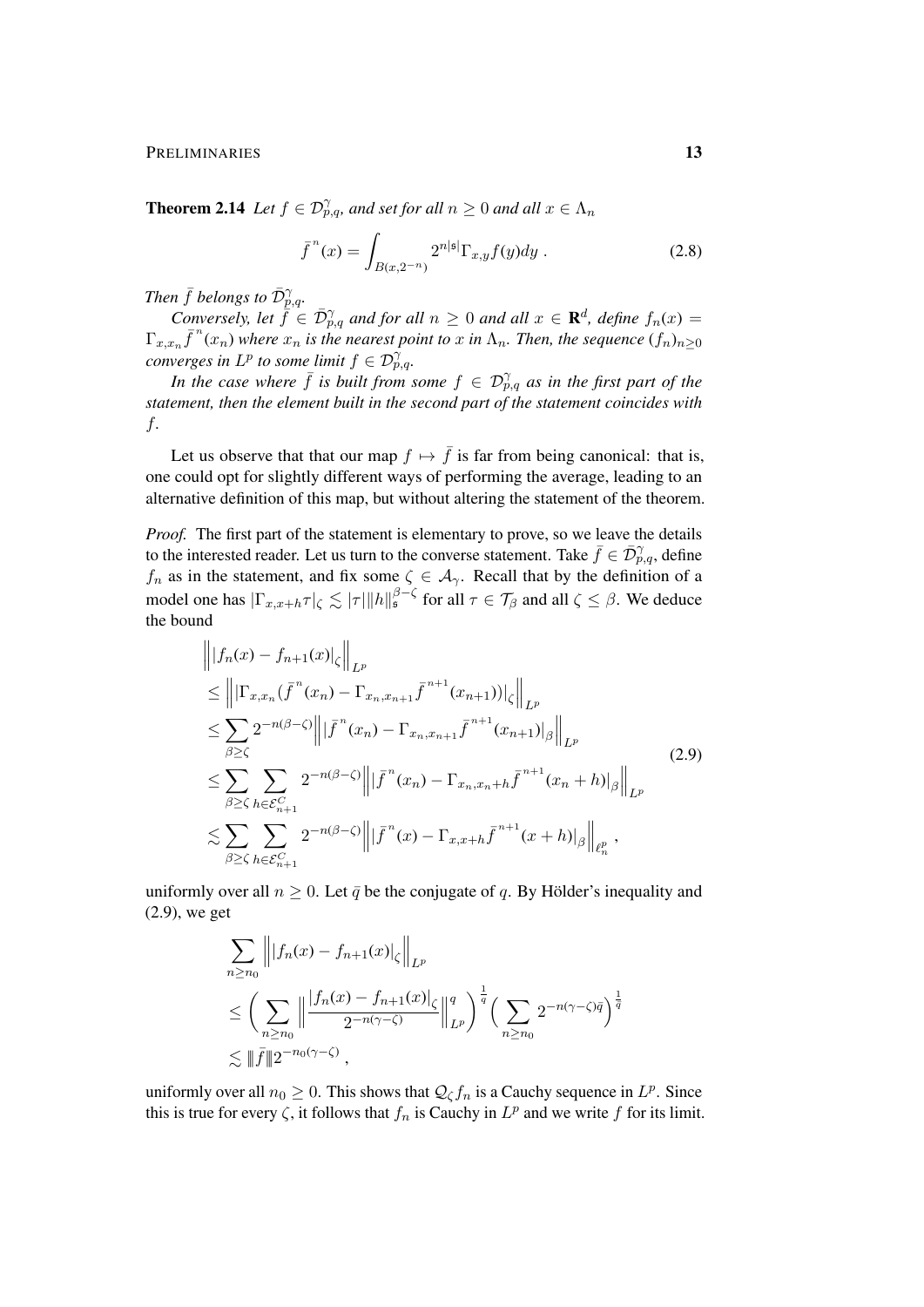.

We need to show that this defines an element of  $\mathcal{D}_{p,q}^{\gamma}$ . The local bound is already proved by construction, so we focus on the translation bound. For any  $h \in B(0, 1)$ , let  $n_0$  be the largest integer such that  $2^{-n_0} \ge ||h||_{\mathfrak{s}}$ . We write

<span id="page-13-0"></span>
$$
f(x+h) - \Gamma_{x+h,x} f(x) = (f(x+h) - f_{n_0}(x+h))
$$
  
+  $(f_{n_0}(x+h) - \Gamma_{x+h,x} f_{n_0}(x)) + \Gamma_{x+h,x} (f_{n_0}(x) - f(x)),$  (2.10)

and we bound these three terms separately. First of all, we observe that

$$
f_{n_0}(x+h)-\Gamma_{x+h,x}f_{n_0}(x)=\Gamma_{x+h,(x+h)_{n_0}}(\bar{f}^{n_0}((x+h)_{n_0})-\Gamma_{(x+h)_{n_0},x_{n_0}}\bar{f}^{n_0}(x_{n_0}))
$$

Therefore, if we define the annulus  $A(0, n_0) := B(0, 2^{-n_0}) \setminus B(0, 2^{-n_0-1})$ , we easily deduce that

$$
\left(\sum_{n_0\geq 0}\int_{h\in A(0,n_0)}\left\|\frac{|f_{n_0}(x+h)-\Gamma_{x+h,x}f_{n_0}(x)|_{\zeta}}{\|h\|_{\mathfrak{s}}^{\gamma-\zeta}}\right\|_{L^p}\frac{dh}{\|h\|_{\mathfrak{s}}^{|\mathfrak{s}|}}\right)^{\frac{1}{q}}\nless\sum_{\beta\geq\zeta}\left(\sum_{n_0\geq 0}\sum_{h\in\mathcal{E}_{n_0}^C}\left\|\frac{|\bar{f}^{n_0}(x+h)-\Gamma_{x+h,x}\bar{f}^{n_0}(x)|_{\beta}}{2^{-n_0(\gamma-\beta)}}\right\|_{\ell^p_{n_0}}^q\right)^{\frac{1}{q}}.
$$

We turn to the third term on the right hand side of  $(2.10)$ . We have

$$
\left(\sum_{n_{0}\geq 0} \int_{h\in A(0,n_{0})} \left\| \frac{|\Gamma_{x+h,x}(f_{n_{0}}(x)-f(x))|_{\zeta}}{\|h\|_{s}^{\gamma-\zeta}} \right\|_{L^{p}}^{q} \frac{dh}{\|h\|_{s}^{|\mathfrak{s}|}} \right)^{\frac{1}{q}} \lesssim \sum_{\beta\geq \zeta} \left(\sum_{n_{0}\geq 0} \int_{h\in A(0,n_{0})} \left\| \frac{|f_{n_{0}}(x)-f(x)|_{\beta}}{2^{-n_{0}(\gamma-\beta)}} \right\|_{L^{p}}^{q} \frac{dh}{\|h\|_{s}^{|\mathfrak{s}|}} \right)^{\frac{1}{q}} \lesssim \sum_{\beta\geq \zeta} \left(\sum_{n_{0}\geq 0} \left\| \sum_{n\geq n_{0}} \frac{|f_{n+1}(x)-f_{n}(x)|_{\beta}}{2^{-n_{0}(\gamma-\beta)}} \right\|_{L^{p}}^{q} \right)^{\frac{1}{q}} \lesssim \sum_{\beta\geq \zeta} \left(\sum_{n_{0}\geq 0} \left(\sum_{n\geq n_{0}} \left\| \frac{|f_{n+1}(x)-f_{n}(x)|_{\beta}}{2^{-n_{0}(\gamma-\beta)}} \right\|_{L^{p}} \right)^{q} \right)^{\frac{1}{q}}.
$$

At this point, we use [\(2.9\)](#page-12-0) to get the further bound

$$
\left\| \frac{|f_{n+1}(x) - f_n(x)|_{\beta}}{2^{-n_0(\gamma-\beta)}} \right\|_{L^p}
$$
  
\$\lesssim \sum\_{\delta \ge \beta} 2^{-(n-n\_0)(\gamma-\beta)} \sum\_{h \in \mathcal{E}\_{n+1}^C} \left\| \frac{|\bar{f}^n(x) - \Gamma\_{x,x+h}\bar{f}^n(x+h)|\_{\delta}}{2^{-n(\gamma-\delta)}} \right\|\_{\ell^p\_n}

Applying Jensen's inequality on the sum over  $n \ge n_0$ , we deduce that this in turn is bounded by

$$
\sum_{\delta \ge \beta \ge \zeta} \bigg( \sum_{n_0 \ge 0} \sum_{n \ge n_0} 2^{-(n-n_0)(\gamma-\beta)} \sum_{h \in \mathcal{E}_{n+1}^C} \bigg\| \frac{|\bar{f}^n(x) - \Gamma_{x,x+h}\bar{f}^n(x+h)|_{\delta}}{2^{-n(\gamma-\delta)}} \bigg\|_{\ell_n^p}^q \bigg)^{\frac{1}{q}}
$$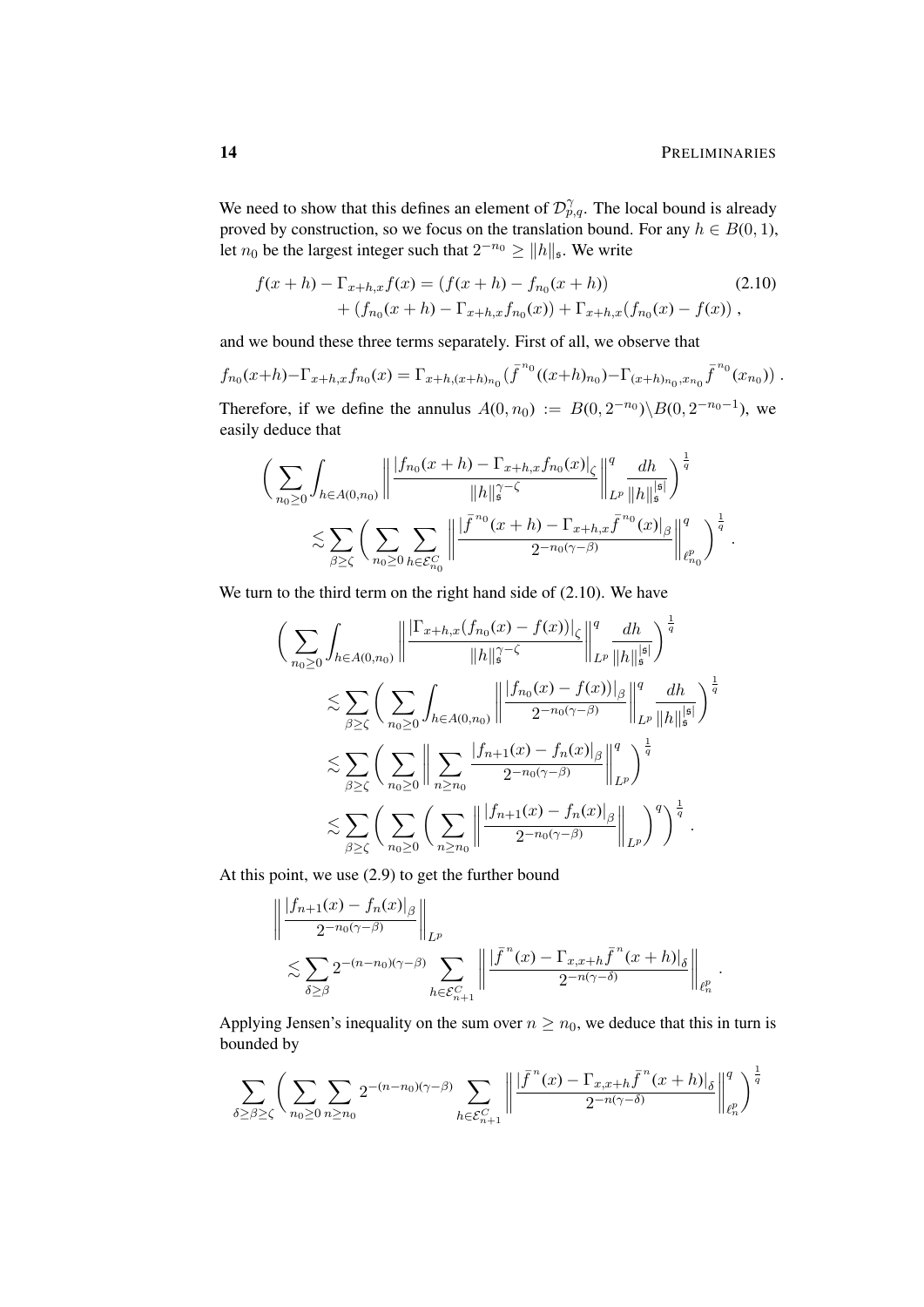$$
\lesssim \sum_{\delta \ge \zeta} \left( \sum_{n \ge 0} \sum_{h \in \mathcal{E}_{n+1}^C} \left\| \frac{|\bar{f}^{\,n}(x) - \Gamma_{x,x+h} \bar{f}^{\,n}(x+h)|_{\delta}}{2^{-n(\gamma-\delta)}} \right\|_{\ell^p_n}^q \right)^{\frac{1}{q}},
$$

which is of order  $\|\bar{f}\|$  as required. The bound on the first term on the right hand side of [\(2.10\)](#page-13-0) relies on virtually the same argument, so we do not provide the details. This ensures that  $f \in \mathcal{D}_{p,q}^{\gamma}$  and that  $|| f || \lesssim || \overline{f} ||$ .

Let us finally assume that  $\bar{f}$  is obtained from some  $f \in \mathcal{D}_{p,q}^{\gamma}$  according to the procedure described in the first part of the statement. We aim at showing that the element built with the procedure in the second part of the statement coincides with f. To that end, it suffices to show that  $f(x) - f_n(x)$  converges to 0 as  $n \to \infty$ . We have

$$
|f(x) - f_n(x)|_\zeta \lesssim \int_{y \in B(x_n, 2^{-n})} 2^{n|\mathfrak{s}|} |f(x) - \Gamma_{x,y} f(y)|_\zeta dy
$$
  

$$
\lesssim \int_{y \in B(x, 2^{-n+1})} 2^{n|\mathfrak{s}|} |f(x) - \Gamma_{x,y} f(y)|_\zeta dy
$$
  

$$
\lesssim \sum_{\beta \ge \zeta} \int_{h \in B(0, 2^{-n+1})} 2^{n|\mathfrak{s}|} ||h||_\mathfrak{s}^{\beta - \zeta} |f(x+h) - \Gamma_{x+h,x} f(x)|_\beta dh,
$$

uniformly over all  $x \in \mathbf{R}^d$ . Let  $\bar{q}$  be the conjugate of q. We get

$$
\| |f(x) - f_n(x)|_{\zeta} \|_{L^p}
$$
  
\n
$$
\lesssim \sum_{\beta \ge \zeta} \left\| \int_{h \in B(0, 2^{-n+1})} 2^{n|s|} \|h\|_{\mathfrak{s}}^{\gamma - \zeta} \frac{|f(x+h) - \Gamma_{x+h,x} f(x)|_{\beta}}{\|h\|_{\mathfrak{s}}^{\gamma - \beta}} dh \right\|_{L^p}
$$
  
\n
$$
\lesssim \sum_{\beta \ge \zeta} \int_{h \in B(0, 2^{-n+1})} \| \|h\|_{\mathfrak{s}}^{\gamma - \zeta} \frac{|f(x+h) - \Gamma_{x+h,x} f(x)|_{\beta}}{\|h\|_{\mathfrak{s}}^{\gamma - \beta}} \|_{L^p} \frac{dh}{\|h\|_{\mathfrak{s}}^{\gamma}}
$$
  
\n
$$
\lesssim \sum_{\beta \ge \zeta} \left( \int_{h \in B(0, 2^{-n+1})} \| \frac{|f(x+h) - \Gamma_{x+h,x} f(x)|_{\beta}}{\|h\|_{\mathfrak{s}}^{\gamma - \beta}} \right\|_{L^p}^q \frac{dh}{\|h\|_{\mathfrak{s}}^{\gamma}} \right)^{\frac{1}{q}}
$$
  
\n
$$
\times \left( \int_{h \in B(0, 2^{-n+1})} \|h\|_{\mathfrak{s}}^{\frac{q}{q}} \gamma - \zeta \frac{dh}{\|h\|_{\mathfrak{s}}^{\gamma - \beta}} \right)^{\frac{1}{q}} \lesssim 2^{-n(\gamma - \zeta)} \|f\|,
$$

which vanishes as  $n \to \infty$ , thus concluding the proof.

Let us point out again that, as already observed in the proof of Lemma [2.13,](#page-10-1) these spaces are *essentially* nested, that is, the projection of f, respectively of  $\bar{f}$ , to  $\mathcal{T}_{\leq \gamma'}$  lies in  $\mathcal{D}_{p,q}^{\gamma'}$ , respectively in  $\mathcal{D}_{p,q}^{\gamma'}$  whenever  $\gamma' < \gamma$ . In the case where  $q < \infty$  however, we also need to assume that  $\gamma' \notin A_{\gamma}$ . This further restriction is a consequence of our model being bounded in a Hölder-type norm. Therefore, we make the following assumption.

<span id="page-14-0"></span>**Assumption 2.15** *The parameter*  $\gamma$  *does not coincide with an element in* A.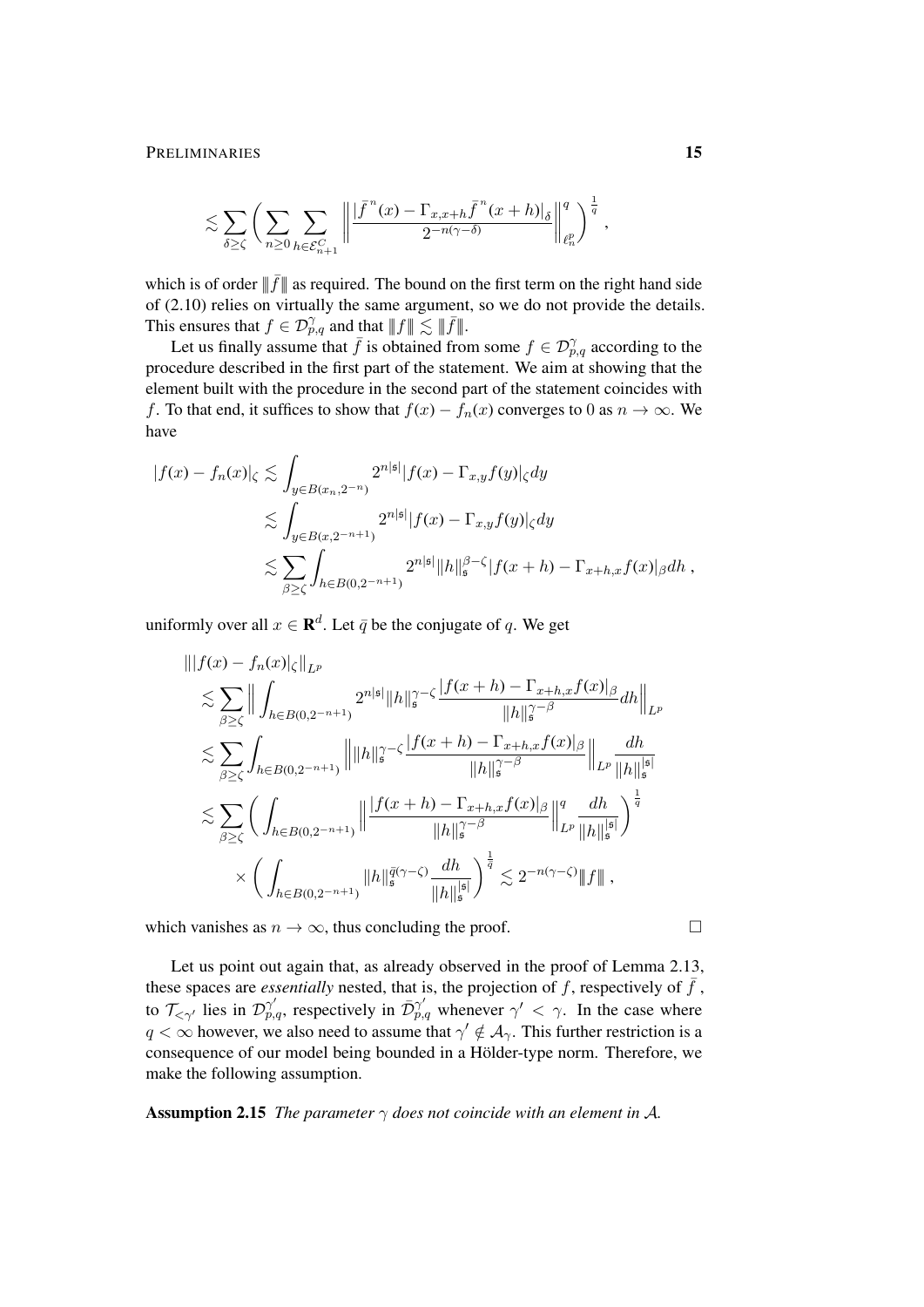## <span id="page-15-0"></span>3 The reconstruction theorem

Before we turn to the statement of the reconstruction theorem in this context, we introduce a distance between two modelled distributions  $f$  and  $f$  built from two possibly different models  $(\Pi, \Gamma)$  and  $(\overline{\Pi}, \overline{\Gamma})$ . Following [\[Hai14,](#page-34-0) Rem. 3.6], we set

$$
\|f,\bar{f}\| = \left\| |f(x) - \bar{f}(x)|_{\zeta} \right\|_{L^p} + \left( \int_{B(0,1)} \left\| \frac{|f(x+h) - \bar{f}(x+h) - \Gamma_{x+h,x}f(x) + \bar{\Gamma}_{x+h,x} \bar{f}(x)|_{\zeta}}{\|h\|_{\mathfrak{s}}^{\gamma-\zeta}} \right\|_{L^p}^q \frac{dh}{\|h\|_{\mathfrak{s}}^{\,|\mathfrak{s}|}} \right)^{\frac{1}{q}}.
$$

From now on, we also assume that the polynomial regularity structure  $(\bar{A}, \bar{T}, \bar{G})$ is included in the regularity structure under consideration, and that it provides the only elements with integer homogeneity. This is not an essential assumption for Theorem [3.1,](#page-15-1) but it simplifies its statement.

<span id="page-15-1"></span>**Theorem 3.1** *Let*  $(A, \mathcal{T}, \mathcal{G})$  *be a regularity structure and*  $(\Pi, \Gamma)$  *be a model. Let*  $\gamma \in \mathbf{R}_+ \backslash \mathbf{N}$ *, and set*  $\alpha = \min(\mathcal{A} \backslash \mathbf{N}) \wedge \gamma$ *. If*  $q = \infty$ *, let*  $\bar{\alpha} = \alpha$ *, otherwise take*  $\bar{\alpha} < \alpha$ *.* Then, for  $\gamma > 0$ , there exists a unique continuous linear map  $\mathcal{R}: \mathcal{D}_{p,q}^{\gamma} \to \mathcal{B}_{p,q}^{\bar{\alpha}}$  such *that*

<span id="page-15-3"></span><span id="page-15-2"></span>
$$
\left\| \left\| \sup_{\eta \in \mathcal{B}^r} \frac{|\langle \mathcal{R}f - \Pi_x f(x), \eta_x^{\lambda} \rangle|}{\lambda^{\gamma}} \right\|_{L^p} \right\|_{L^q} \lesssim \|f\| \|\Pi\|(1 + \|\Gamma\|), \tag{3.1}
$$

*uniformly over all*  $f \in \mathcal{D}_{p,q}^{\gamma}$  *and all models* ( $\Pi, \Gamma$ ).

*Furthermore, given a second model*  $(\overline{\Pi}, \overline{\Gamma})$  *and denoting by*  $\overline{\mathcal{R}}$  *the associated reconstruction operator, we have*

$$
\left\| \left\| \sup_{\eta \in \mathcal{B}^r} \frac{|\langle \mathcal{R}f - \bar{\mathcal{R}}\bar{f} - \Pi_x f(x) + \bar{\Pi}_x \bar{f}(x), \eta_x^{\lambda} \rangle|}{\lambda^{\gamma}} \right\|_{L^p} \right\|_{L^q} \tag{3.2}
$$
  

$$
\lesssim \|f; \bar{f}\| \|\Pi\|(1 + \|\Gamma\|) + \|\bar{f}\| \left( \|\Pi - \bar{\Pi}\|(1 + \|\Gamma\|) + \|\bar{\Pi}\|\|\Gamma - \bar{\Gamma}\| \right).
$$

Let us comment on the definition of  $\alpha$ . If the regularity structure has some level of negative homogeneity, then  $\alpha$  is taken to be the lowest homogeneity. On the other hand, if the regularity structure consists of usual monomials and of levels with positive, non-integer homogeneity, then  $\alpha$  is the lowest non-integer homogeneity. Finally, if the regularity structure consists only of usual monomials, then  $\alpha$  is equal to  $\gamma$ : however, the case where  $\gamma \in \mathbb{N}$  has to be treated differently and is not covered by this result (except in a trivial way by using the aforementioned fact that elements of  $\mathcal{D}_{p,q}^{\gamma}$  also belong to  $\mathcal{D}_{p,q}^{\gamma'}$  for  $\gamma' < \gamma$ ).

**Remark 3.2** Recall that the definition of a model  $(\Pi, \Gamma)$  used in this article is (a global version of) the one introduced in [\[Hai14\]](#page-34-0) which is modelled on the usual Hölder norms. This is the main reason for the fact that we need to take  $\bar{\alpha} < \alpha$  in Theorem [3.1](#page-15-1) when  $q < \infty$ . Indeed, assuming that  $\alpha = \min A < 0$  and writing  $\Xi$ for an element in  $\mathcal{T}_{\alpha}$ , one easily sees that the modelled distribution  $f = \Xi$  does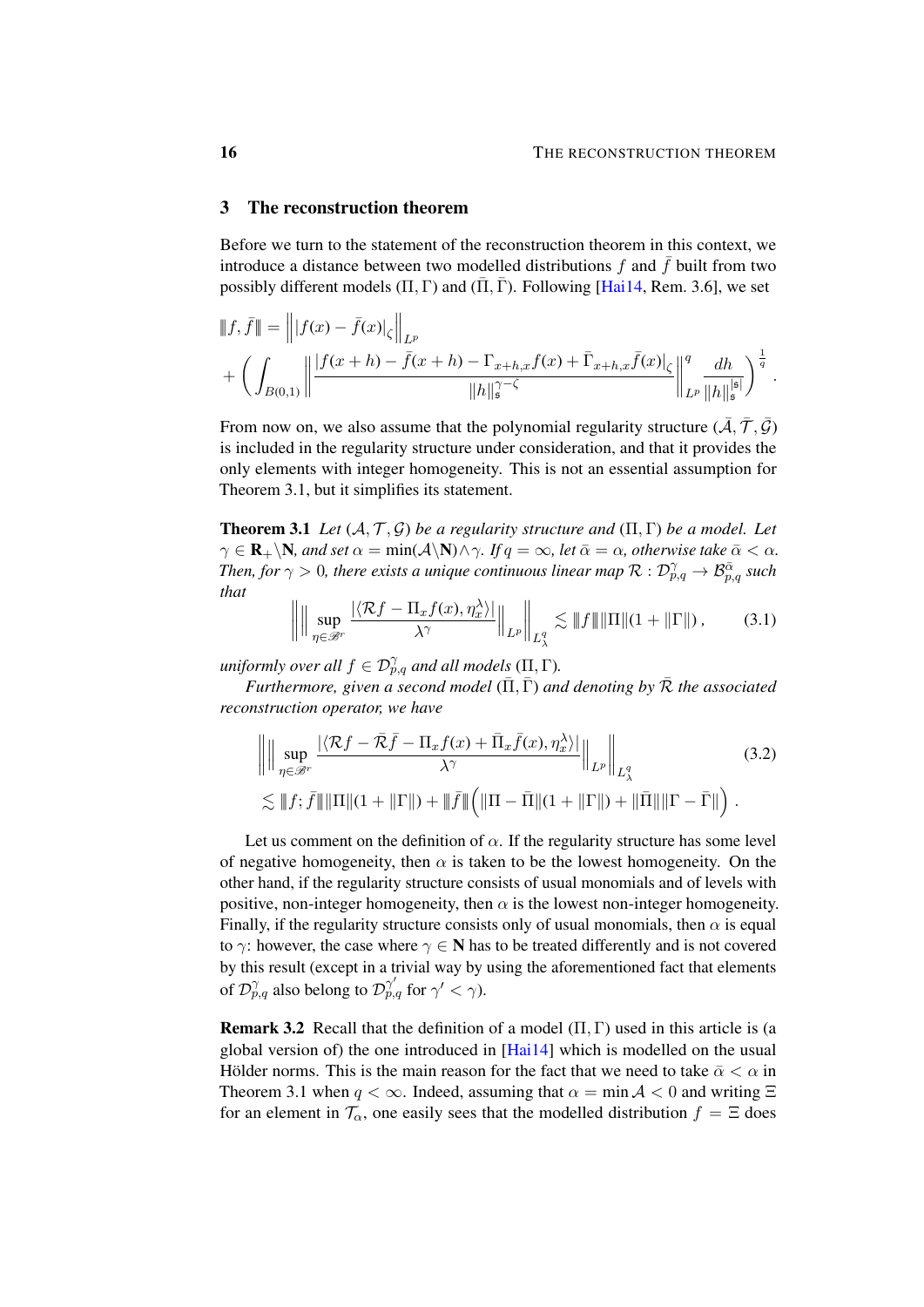belong to  $\mathcal{D}_{p,q}^{\gamma}$  (at least locally in space) for all  $q \in [1,\infty]$ . However, one has  $\mathcal{R}f = \Pi_x \Xi \in \mathcal{C}^{\alpha}$ , which does not necessarily belong to  $\mathcal{B}^{\alpha}_{p,q}$  whenever  $q < \infty$ .

Remark 3.3 When the regularity structure consists only of usual monomials, our reconstruction theorem as stated asserts that the distribution has regularity  $\gamma^-$  if  $q < \infty$ . The results in the following subsection ensure that the regularity is actually  $\gamma$  also in this case.

## 3.1 A few consequences of the reconstruction theorem

Recall the notation  $\bar{\mathcal{T}}$  for the polynomial regularity structure. The following result states that the two spaces  $\mathcal{B}_{p,q}^{\gamma}$  and  $\mathcal{D}_{p,q}^{\gamma}(\bar{\mathcal{T}})$  are the same, which justifies our definitions.

**Proposition 3.4** *Take*  $\gamma \in \mathbf{R}_+ \backslash \mathbf{N}$  *and consider the polynomial regularity structure*  $\bar{\mathcal{T}}$ . Then, the reconstruction operator R is a homeomorphism between  $\mathcal{D}_{p,q}^{\gamma}(\bar{\mathcal{T}})$  and B γ p,q*.*

This result is the consequence of the following two lemmas. The first one shows that  $R$  is injective.

<span id="page-16-1"></span>**Lemma 3.5** Let  $f \in \mathcal{D}_{p,q}^{\gamma}(\overline{\mathcal{T}})$ . Then, for every  $k \in \mathbb{N}^d$  such that  $|k|_{\mathfrak{s}} < \gamma$ , the map  $x \mapsto k! f_k(x)$  *coincides (as a distribution) with the k-th derivative of*  $\mathcal{R}f$ *, and one has*  $\mathcal{R}f = f_0 \in \mathcal{B}_{p,q}^{\gamma}$ .

*Proof.* Let  $k \in \mathbb{N}^d$  be such that  $|k| < \gamma$ . A careful inspection of the proof of the uniqueness part of the reconstruction theorem yields that there is at most one distribution  $\xi^{(k)}$  on  $\mathbf{R}^d$  such that

<span id="page-16-0"></span>
$$
\left\| \left\| \sup_{\eta \in \mathcal{B}^{r+|k|}} \frac{|\langle \xi^{(k)} - \partial^k \Pi_x f(x), \eta_\chi^\lambda \rangle|}{\lambda^{\gamma - |k|}} \right\|_{L^p} \right\|_{L^q_\lambda} < \infty. \tag{3.3}
$$

Since  $\partial^k(\eta^{\lambda}) = \lambda^{-|k|}(\partial^k \eta)^{\lambda}$  and since  $\partial^k \eta \in \mathcal{B}^r$  whenever  $\eta \in \mathcal{B}^{r+|k|}$ , the reconstruction theorem ensures that  $\partial^k \mathcal{R} f$  satisfies such a bound.

Let us now set  $\xi^{(k)}(x) = k! f_k(x)$ . Since  $x \mapsto \xi^{(k)}(x)$  belongs to  $L^p(\mathbf{R}^d)$ , it defines a distribution on  $\mathbf{R}^{d}$ . Furthermore, we have the identity

$$
(\xi^{(k)} - \partial^k \Pi_x f(x))(y) = k! \mathcal{Q}_k(f(y) - \Gamma_{y,x} f(x)) \ .
$$

Since  $f \in \mathcal{D}_{p,q}^{\gamma}(\bar{T})$ , we deduce that [\(3.3\)](#page-16-0) holds for our choice of  $\xi^{(k)}$  and consequently,  $\xi^{(k)}$  coincides with  $\partial^k \mathcal{R} f$ .

To show that  $\mathcal{R}f \in \mathcal{B}_{p,q}^{\gamma}$ , we first note that the first bound of [\(2.1\)](#page-3-1) with  $\xi = f_0$ follows immediately from the fact that  $f_0 \in L^p$  by the definition of  $\mathcal{B}_{p,q}^{\gamma}$ . The second bound with  $\xi = \mathcal{R}f$  on the other hand follows immediately from [\(3.1\)](#page-15-2) since  $\langle \Pi_x f(x), \eta_x^{\lambda} \rangle = 0$  for  $\eta \in \mathscr{B}^r_{|\gamma|}(\mathbf{R}^d)$  $\Box$ 

The second lemma constructs the continuous inverse of R.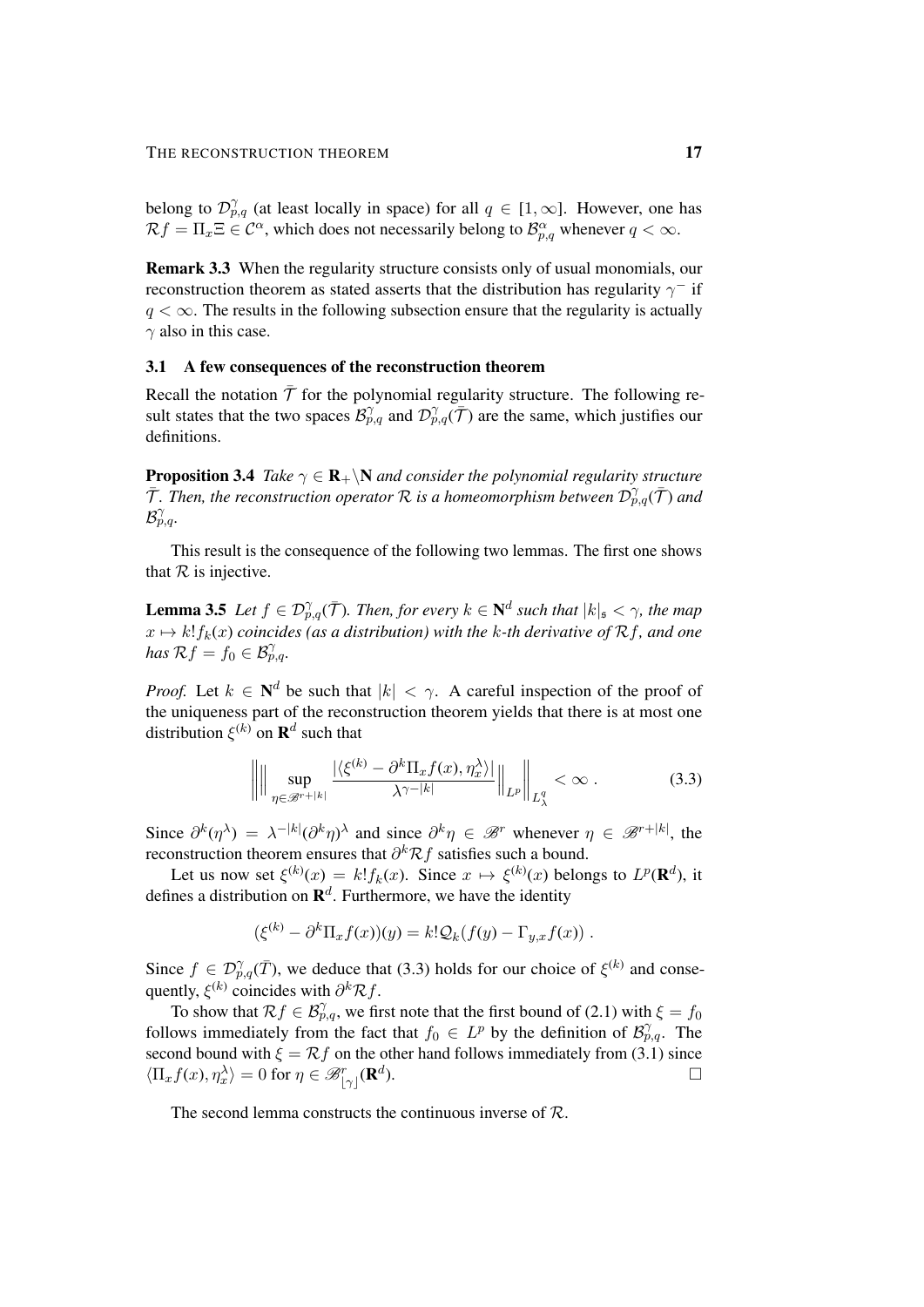**Lemma 3.6** There exists a continuous injection *ι* from  $\mathcal{B}_{p,q}^{\gamma}$  into  $\mathcal{D}_{p,q}^{\gamma}(\bar{\mathcal{T}})$  such that  $\mathcal{R} \iota \xi = \xi$  for all  $\xi \in \mathcal{B}_{p,q}^{\gamma}$ .

*Proof.* Let  $\varrho : \mathbf{R}^d \to \mathbf{R}_+$  be a smooth, even function, supported in the unit ball of  $\mathbf{R}^d$ , that integrates to 1. For simplicity, we write  $\rho_x^n(y)$  instead of  $\rho_x^{2^{-n}}(y)$ . Let  $\xi \in \mathcal{B}_{p,q}^{\gamma}$ . For every  $n \geq 0$ , every  $x \in \Lambda_n$  and every  $k \in \mathbb{N}^d$  such that  $|k| < \gamma$ , we set

$$
\bar{f}_k^n(x) = \langle \partial^k \xi, P_{k,x}^{[\gamma]}(\varrho^n, \cdot) \rangle ,
$$

where

$$
P_{k,x}^q(\eta,y) = \sum_{\ell \in \mathbb{N}^d : |k+\ell| \le q} (-1)^\ell \partial_y^\ell \left( \eta(y-x) \frac{(x-y)^\ell}{k!\ell!} \right) \, .
$$

for any  $q \in \mathbb{N}$ , any  $k \in \mathbb{N}^d$  such that  $|k| \leq q$  and any smooth function  $\eta$ . This definition of  $\bar{f}$  may not seem obvious at first sight, but it can actually be guessed easily from [\(2.8\)](#page-12-1) upon replacing  $2^{n|s|}1_{B(x,2^{-n})}$  by  $\varrho_x^n$ , combined with the action of  $\Gamma_{x,y}$  on the polynomial regularity structure.

We aim at showing that  $\bar{f} \in \bar{\mathcal{D}}_{p,q}^{\gamma}$ . The local bound is easy to check since

$$
\left\| |\overline{f}^{\,0}(x)|_{\zeta} \right\|_{\ell^p_0} \lesssim \|\xi\|_{B^\gamma_{p,q}}.
$$

Regarding the translation and consistency bounds, we introduce for all  $h \in \mathcal{E}_n$ , all  $x \in \Lambda_n$  and all  $n \geq 0$  the functions

$$
\Psi_k^q: y \mapsto P_{k,x+h}^q(\varrho^n, y) - \sum_{\ell \in \mathbb{N}^d : |k+\ell| \le q} (-h)^{\ell} \frac{(k+\ell)!}{k!\ell!} \partial_y^{\ell} P_{k+\ell,x}^q(\varrho^n, y) ,
$$

and

$$
\Phi_k^q : y \mapsto P_{k,x}^q(\varrho^n, y) - P_{k,x}^q(\varrho^{n+1}, y) .
$$

These functions have been defined so that the following two identities hold

$$
Q_k(\bar{f}^n(x) - \bar{f}^{n+1}(x)) = \langle \partial^k \xi, \Phi_k^{[\gamma]} \rangle,
$$
  

$$
Q_k(\bar{f}^n(x+h) - \Gamma_{x+h,x}\bar{f}^n(x)) = \langle \partial^k \xi, \Psi_k^{[\gamma]} \rangle.
$$

Both  $\Phi_k^q$  $\frac{q}{k}$  and  $\Psi_k^q$  $\frac{q}{k}$  are smooth functions, compactly supported in a ball centred at x and of radius of order  $2^{-n}$ . Assume that they both annihilate all polynomials of scaled degree lower than  $q - |k|_{\mathfrak{s}}$  and recall that  $\partial^k \xi$  belongs to  $\mathcal{B}_{p,q}^{\gamma - |k|}$ . We then easily obtain the translation and consistency bounds by applying Definition [2.1.](#page-3-0)

It therefore remains to prove that  $\Phi_k^q$  $\frac{q}{k}$  and  $\Psi_k^q$  $\frac{q}{k}$  do indeed annihilate polynomials of degree  $q - |k|_{\mathfrak{s}}$ . First of all, a simple integration by parts ensures that

$$
\int_{y} P_{k,x}^{[\gamma]}(\varrho^n, y) dy = \frac{1}{k!} \int_{y} \varrho^n_x(y) dy = \frac{1}{k!} \int_{y} \varrho(y) dy,
$$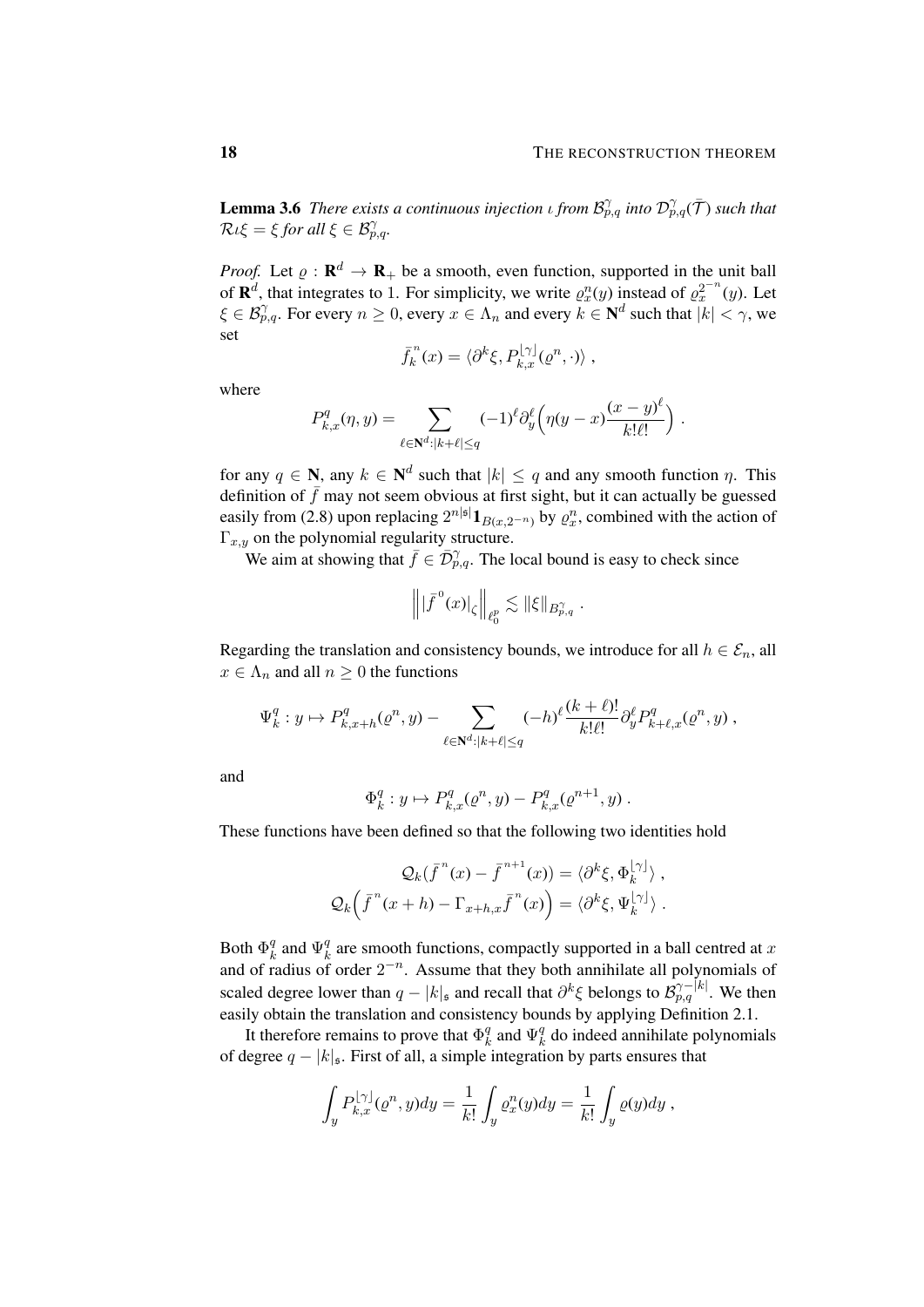so that  $\Phi_k^q$  $\frac{q}{k}$  and  $\Psi_k^q$  $\frac{q}{k}$  annihilate constants. Second, we prove by recursion on q that the following property holds true. For every  $k \in \mathbb{N}^d$ , the function  $y \mapsto P_{k,x}^q(\varrho^n, y)$  kills all monomials  $(y-x)^m$  with  $m \in \mathbb{N}^d$ ,  $m \neq 0$  and  $|m+k|_{\mathfrak{s}} \leq q$ . Once this property is established, one easily deduces that  $\Phi_k^q$  $\frac{q}{k}$  annihilates all polynomials with a scaled degree which is non-zero and lower than  $q - |k|_{\mathfrak{s}}$ . A similar recursion yields the desired property for  $\Psi_k^q$  $\frac{q}{k}$ , which is left to the reader.

First, we check that the property is true at rank  $q = |k|_{\mathfrak{s}} + 1$ . Take  $m \in \mathbb{N}^d$  such that  $|m|_{\mathfrak{s}} = 1$ . We have

$$
k! \int_y (y-x)^m P_{k,x}^q(\varrho^n, y) dy
$$
  
= 
$$
\int_y (y-x)^m \varrho_x^n(y) dy + \sum_{\ell \in \mathbb{N}^d : |\ell|=1} \int_y (y-x)^m (-1)^{\ell} \partial_y^{\ell} \Big( (x-y)^{\ell} \varrho_x^n(y) \Big) dy
$$
  
= 
$$
\int_y (y-x)^m \varrho_x^n(y) dy + \sum_{\ell \in \mathbb{N}^d : |\ell|=1} \int_y \partial_y^{\ell} ((y-x)^m)(x-y)^{\ell} \varrho_x^n(y) dy.
$$

Since  $|\ell|_{\mathfrak{s}} = |m|_{\mathfrak{s}} = 1$ , the only non-zero contribution in the second term on the right hand side comes from  $\ell = m$ . Hence, the sum of the two terms vanishes and the property is true at rank  $q = |k|_s + 1$ . Assume now that it holds at rank  $q - 1$ , for some  $q \ge |k|_{\mathfrak{s}} + 2$ . Observe that

$$
P_{k,x}^q(\varrho^n, y) = P_{k,x}^{q-1}(\varrho^n, y) + \sum_{\ell \in \mathbb{N}^d : |k+\ell| = q} (-1)^{\ell} \partial_y^{\ell} \left( \varrho_x^n(y) \frac{(x-y)^{\ell}}{k! \ell!} \right).
$$

By the recursion hypothesis, we know that the first term on the right kills  $(y - x)^m$ for all  $m \in \mathbb{N}^d$  such that  $|k|_{\mathfrak{s}} < |m+k|_{\mathfrak{s}} < q$ . A simple integration by parts then shows that the second term satisfies the same property. Furthermore, for all  $m \in \mathbb{N}^d$ such that  $|m + k|_{\mathfrak{s}} = q$ , an integration by parts yields

$$
\int_{y} (y-x)^m P_{k,x}^q(\varrho^n, y) dy = \sum_{\ell \in \mathbb{N}^d : |k+\ell| \le q} \int_{y} (y-x)^m (-1)^{\ell} \partial_y^{\ell} \left( \varrho_x^n(y) \frac{(x-y)^{\ell}}{\ell! k!} \right) dy
$$

$$
= \sum_{\ell \in \mathbb{N}^d : \ell \le m} \int_{y} (y-x)^m \varrho_x^n(y) (-1)^{\ell} \frac{m!}{\ell! (m-\ell)! k!} dy
$$

$$
= \frac{1}{k!} \int_{y} (y-x)^m \varrho_x^n(y) dy \prod_{i=1}^d \sum_{\ell_i \in \mathbb{N} : \ell_i \le m_i} (-1)^{\ell_i} \binom{m_i}{\ell_i},
$$

which vanishes by the binomial formula, thus completing the proof of the recursion.

We have shown that  $\bar{f} \in \bar{\mathcal{D}}_{p,q}^{\gamma}(\bar{\mathcal{T}})$ . Applying the second part of Theorem [2.14,](#page-11-0) we obtain an element  $f \in \mathcal{D}_{p,q}^{\gamma}(\overline{\mathcal{T}})$  and we naturally set  $\iota \xi := f$ . A careful look at the proof of the theorem yields that  $f_0(x)$  is the limit in  $L^p(dx)$  of the sequence  $\mathcal{Q}_0 \Gamma_{x,x_n} \bar{f}^n(x_n)$ , where  $x_n$  is the nearest point of x on the grid  $\Lambda_n$ . Lemma [3.5](#page-16-1)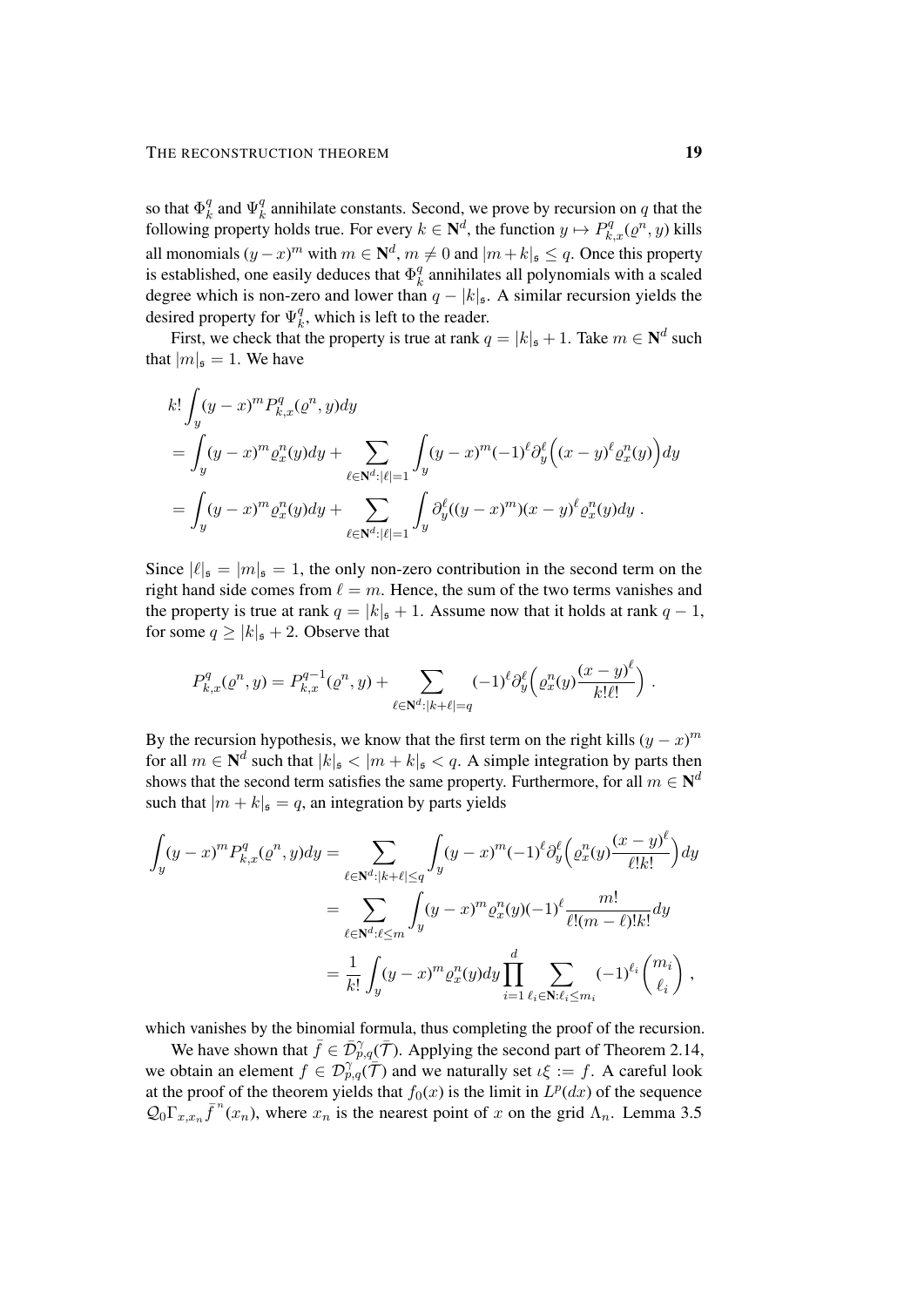ensures that  $\mathcal{R}f(x) = f_0(x)$  in  $L^p(dx)$ . Furthermore, by Lemma [2.6](#page-7-1) we know that  $\xi(x)$  is the limit in  $L^p(dx)$  of the sequence  $\langle \xi, \varrho_x^n \rangle$ . Consequently, to prove the identity  $\mathcal{R} \iota \xi = \xi$ , it suffices to show that  $\langle \xi, \varrho_x^n \rangle - \mathcal{Q}_0 \Gamma_{x, x_n} \overline{f}^n(x_n)$  converges to 0 in  $L^p$  as  $n \to \infty$ . We observe that

$$
\langle \xi, \varrho_x^n \rangle - \mathcal{Q}_0 \Gamma_{x,x_n} \overline{f}^{\,n}(x_n) = \langle \xi, \varphi_x^n \rangle ,
$$

where

$$
\varphi_x^n(y) = \varrho_x^n(y) - \sum_{\ell \in \mathbf{N}^d : |\ell| < \gamma} (x_n - x)^\ell \partial_y^\ell P_{\ell,x_n}^{|\gamma|}(\varrho^n, y) ,
$$

which is a smooth function, supported in a ball of order  $2^{-n}$  around x, with a scaling behaviour of order  $2^{-n}$  and that kills the constants. Since  $\xi \in \mathcal{B}_{p,\infty}^{\epsilon}$  for some  $\epsilon \in (0, 1)$ , the definition of that space ensures that the  $L^p$  norm of  $\langle \xi, \varphi_x^n \rangle$ vanishes as  $n \to \infty$ , thus concluding the proof.

#### 3.2 Proof of the reconstruction theorem

We start with a convergence criterion in  $\mathcal{B}_{p,q}^{\alpha}$  with  $\alpha < 0$ , which is an adaptation of [\[Hai14,](#page-34-0) Thm 3.23]. Recall the wavelet analysis introduced in Section [2.1.](#page-2-1) Let

<span id="page-19-2"></span><span id="page-19-1"></span>
$$
\xi_n = \sum_{x \in \Lambda_n} A_x^n \varphi_x^n \in V_n ,
$$

and set  $\delta A_x^n = \langle \xi_{n+1} - \xi_n, \varphi_x^n \rangle$ .

**Proposition 3.7** *Let*  $\alpha < 0$  *and*  $\gamma > 0$ *. Assume that* 

$$
\sup_{n\geq 0} \left\| \frac{A_x^n}{2^{-n\alpha - n\frac{|s|}{2}}} \right\|_{\ell_n^p} \lesssim 1 \,, \quad \left\| \left\| \frac{\delta A_x^n}{2^{-n\gamma - n\frac{|s|}{2}}} \right\|_{\ell_n^p} \right\|_{\ell^q} \lesssim 1 \,. \tag{3.4}
$$

Then, as  $n \to \infty$ ,  $\xi_n \to \xi$  in  $\mathcal{B}^{\bar{\alpha}}_{p,q}$  for all  $\bar{\alpha} < \alpha$ . Furthermore, when  $q = \infty$  the *limit*  $\xi$  *belongs to*  $\mathcal{B}_{p,q}^{\alpha}$ .

*Proof.* For every  $n \geq 0$ , we write  $\xi_{n+1} - \xi_n = g_n + \delta \xi_n$  where  $g_n \in V_n$  and  $\delta \xi_n \in V_n^{\perp}$ , where  $V_n^{\perp}$  is defined as the orthogonal complement of  $V_n$  in  $V_{n+1}$ . We treat separately the contributions of these two terms. We start with  $g_n$ . For all  $n \geq 0$ , we have

<span id="page-19-0"></span>
$$
||g_n||_{\mathcal{B}_{p,q}^{\bar{\alpha}}} = ||\langle g_n, \varphi_x^0 \rangle||_{\ell_0^p} + \sum_{\psi \in \Psi} ||\frac{\langle g_n, \psi_x^m \rangle}{2^{-m(\bar{\alpha} + \frac{|\mathfrak{s}|}{2})}}||_{\ell_m^p} ||_{\ell^q(m \geq 0)}.
$$
 (3.5)

Notice that, whenever  $m \geq n$ , the corresponding terms in the right hand side vanish. On the other hand, for every  $m < n$ , we observe that  $|\langle \varphi_y^n, \psi_x^m \rangle| \lesssim 2^{-(n-m)|\mathfrak{s}|/2}$ uniformly over all x, y. Actually this inner product vanishes as soon as  $||y - x||_{\mathfrak{s}} >$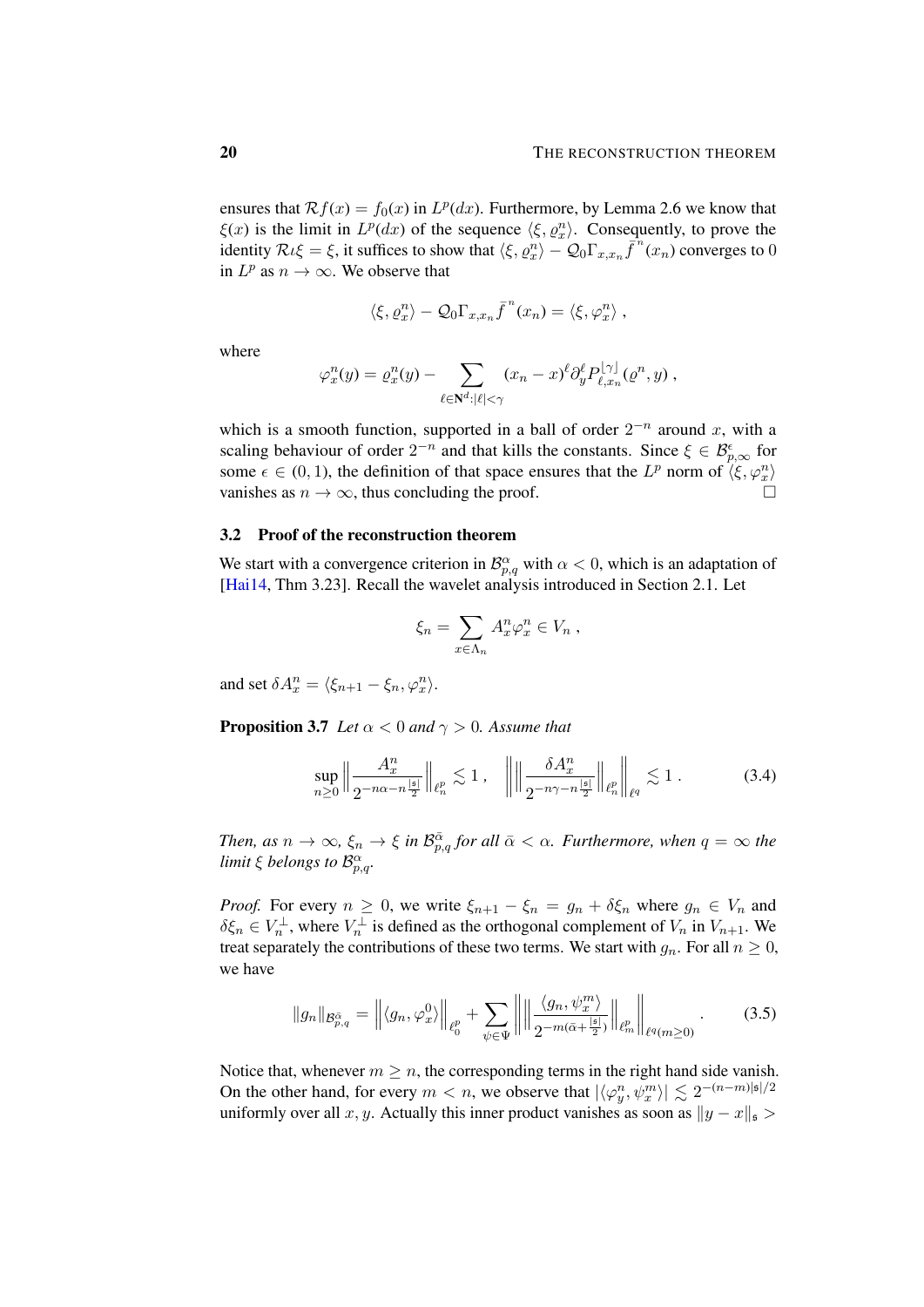$C2^{-m}$  for some constant  $C > 0$  that depends on the size of the supports of  $\varphi, \psi$ . Using Jensen's inequality at the second line, we thus get

$$
\begin{split} \Big\| \frac{\langle g_n, \psi^m_x \rangle}{2^{-m(\bar{\alpha} + \frac{|s|}{2})}} \Big\|_{\ell^p_m} \lesssim & ~{} \Big\| \sum_{\substack{y \in \Lambda_n \\ \|y - x\|_s \le C2^{-m}}} \frac{|\delta A^n_y|}{2^{-m(\bar{\alpha} + |s|)}} 2^{-n \frac{|s|}{2}} \Big\|_{\ell^p_m} \\ & ~{} \lesssim 2^{-n \gamma + m \bar{\alpha}} \Big( \sum_{x \in \Lambda_m} \sum_{\substack{y \in \Lambda_n \\ \|y - x\|_s \le C2^{-m}}} 2^{-n |s|} \Big| \frac{\delta A^n_y}{2^{-n(\gamma + \frac{|s|}{2})}} \Big|^p \Big)^{\frac{1}{p}} \\ & ~{} \lesssim 2^{-n \gamma + m \bar{\alpha}} \Big( \sum_{y \in \Lambda_n} 2^{-n |s|} \Big| \frac{\delta A^n_y}{2^{-n(\gamma + \frac{|s|}{2})}} \Big|^p \Big)^{\frac{1}{p}} \,, \end{split}
$$

uniformly over all  $m < n$ . Recall that  $\bar{\alpha} < 0$ . We obtain

$$
\left\lVert \Big\|\frac{\langle g_n, \psi^m_x \rangle}{2^{-m(\bar{\alpha} + \frac{|\mathfrak{s}|}{2})}}\Big\|_{\ell^p_m} \right\rVert_{\ell^q(m \geq 0)} \lesssim 2^{-n\gamma} \Big\lVert \frac{\delta A^n_x}{2^{-n\gamma - n \frac{|\mathfrak{s}|}{2}}} \Big\rVert_{\ell^p_n} \;,
$$

uniformly over all  $n \geq 0$ . Similar calculations yield the same bound for the first term on the right hand side of [\(3.5\)](#page-19-0). Consequently, using Hölder's inequality with  $q$ and its conjugate exponent  $\bar{q}$ , we have

$$
\left\| \sum_{n_0 \le n \le n_1} g_n \right\|_{\mathcal{B}_{p,q}^{\bar{\alpha}}} \le \sum_{n_0 \le n \le n_1} \|g_n\|_{\mathcal{B}_{p,q}^{\bar{\alpha}}}
$$
  

$$
\lesssim \left\| \left\| \frac{\delta A_x^n}{2^{-n\gamma - n\frac{|\mathfrak{s}|}{2}}} \right\|_{\ell_n^p} \right\|_{\ell^q(n_0 \le n \le n_1)} \left\| 2^{-n\gamma} \right\|_{\ell^{\bar{q}}(n_0 \le n \le n_1)}
$$
  

$$
\lesssim 2^{-n_0\gamma},
$$

so that  $\sum_{n\geq 0} g_n$  converges in  $\mathcal{B}_{p,q}^{\bar{\alpha}}$ . Notice that one only needs  $\bar{\alpha} < 0$  for the arguments to apply.

We turn to  $\delta f_n$ . By Proposition [2.3](#page-4-1) and since  $\delta f_n \in V_n^{\perp}$ , we have

$$
\Big\|\sum_{n_0\leq n\leq n_1}\delta f_n\Big\|_{\mathcal{B}_{p,q}^{\overline{\alpha}}}=\Big(\sum_{n_0\leq n\leq n_1}\|\delta f_n\|_{\mathcal{B}_{p,q}^{\overline{\alpha}}}\Big)^{\frac{1}{q}}.
$$

Using Jensen's inequality at the second line, we get

$$
\begin{aligned} \|\delta f_n\|_{\mathcal{B}^{\bar{\alpha}}_{p,q}}\lesssim & \sum_{\psi\in \Psi}\Big\|\frac{\langle\delta f_n, \psi^n_x\rangle}{2^{-n(\bar{\alpha}+\frac{|\mathfrak{s}|}{2})}}\Big\|_{\ell^p_n}\\ \lesssim & \Big\|\sum_{\substack{y\in \Lambda_{n+1}\\ \|y-x\|_{\mathfrak{s}}\le C2^{-n}}}\frac{|A^{n+1}_y|}{2^{-n(\bar{\alpha}+\frac{|\mathfrak{s}|}{2})}}\Big\|_{\ell^p_n}\\ \lesssim & \Big(\sum_{x\in \Lambda_n}\sum_{\substack{y\in \Lambda_{n+1}\\ \|y-x\|_{\mathfrak{s}}\le C2^{-n}}}\frac{2^{-n|\mathfrak{s}|}\Big(\frac{|A^{n+1}_y|}{2^{-n(\bar{\alpha}+\frac{|\mathfrak{s}|}{2})}}\Big)^p\Big)^{\frac{1}{p}}}\end{aligned}
$$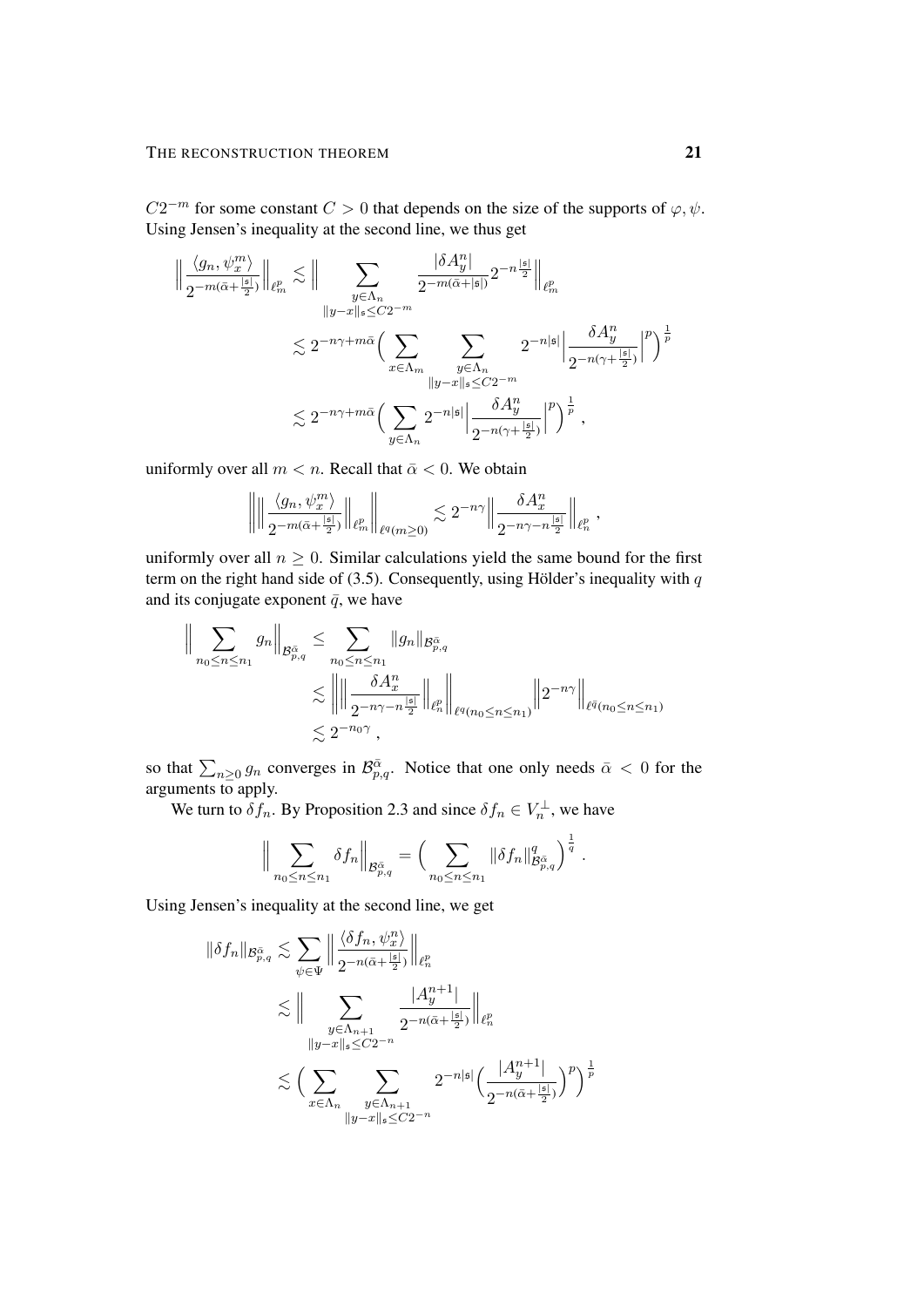#### 22 THE RECONSTRUCTION THEOREM

$$
\lesssim 2^{-n(\alpha - \bar \alpha)} \Big(\sum_{y \in \Lambda_{n+1}} 2^{-(n+1)|\mathfrak{s}|} \Big(\frac{|A^{n+1}_y|}{2^{-(n+1)(\alpha + \frac{|\mathfrak{s}|}{2})}}\Big)^p\Big)^{\frac{1}{p}}\;,
$$

uniformly over all  $n \geq 0$ . Therefore, as soon as  $\bar{\alpha} < \alpha$  we get

$$
\left(\sum_{n_0\leq n\leq n_1} \|\delta f_n\|_{\mathcal{B}_{p,q}^{\bar\alpha}}^q\right)^{\frac{1}{q}} \lesssim \left(\sum_{n_0\leq n\leq n_1+1} 2^{-n(\alpha-\bar\alpha)q} \Big\|\frac{A_x^n}{2^{-n(\alpha+\frac{|\mathfrak{s}|}{2})}}\Big\|_{\ell_p^p}^q\right)^{\frac{1}{q}}
$$
  

$$
\lesssim 2^{-n_0(\alpha-\bar\alpha)} \sup_{n_0\leq n\leq n_1+1} \Big\|\frac{A_x^n}{2^{-n(\alpha+\frac{|\mathfrak{s}|}{2})}}\Big\|_{\ell_n^p},
$$

so that  $\sum_{n\geq 0} \delta f_n$  converges in  $\mathcal{B}_{p,q}^{\bar{\alpha}}$ . In the particular case  $q = \infty$ , we have

$$
\Big\|\sum_{n\leq n_1}\delta f_n\Big\|_{\mathcal{B}^\alpha_{p,q}}\lesssim \sup_{n\leq n_1}\Big\|\delta f_n\Big\|_{\mathcal{B}^\alpha_{p,q}}\lesssim \sup_{n\geq 0}\Big\|\frac{A^n_x}{2^{-n(\alpha+\frac{|\mathfrak{s}|}{2})}}\Big\|_{\ell^p_n}\,,
$$

so that the limit belongs to  $\mathcal{B}_n^{\alpha}$  $\alpha \atop p,\infty$ .

*Proof of Theorem [3.1.](#page-15-1)* From now on, the symbol ζ is implicitly taken in the set of homogeneities A, and we omit to write the corresponding sum over all  $\zeta \in A$  in order to alleviate the notations. Let  $f \in \mathcal{D}_{p,q}^{\gamma}$  and take  $\bar{f}$  as defined in [\(2.8\)](#page-12-1). For all  $n \geq 0$  and  $x \in \Lambda_n$ , we set

$$
A_x^n := \langle \Pi_x \overline{f}^n(x), \varphi_x^n \rangle ,
$$

and we define  $\mathcal{R}_n f = \sum_{x \in \Lambda_n} A_x^n \varphi_x^n$ . We are going to show that  $\mathcal{R}_n f$  converges to an element  $\mathcal{R}f$  in  $\mathcal{B}_{p,q}^{\overline{\alpha}}$  for all  $\overline{\alpha} < \alpha \wedge 0$ . When  $\alpha$  is negative, this is the regularity that we are aiming for while in the other case this is worse than what the statement of the theorem asserts. However, the reconstruction bound [\(3.1\)](#page-15-2), that will be established later on in the proof, allows one to recover the asserted regularity. Indeed, recall that when  $\alpha > 0$  the regularity structure only contains non-negative homogeneities. Then, we write

$$
\langle \mathcal{R}f, \eta_x^{\lambda} \rangle = \langle \mathcal{R}f - \Pi_x f(x), \eta_x^{\lambda} \rangle + \langle \Pi_x f(x), \eta_x^{\lambda} \rangle. \tag{3.6}
$$

It is easy to check that the first bound of [\(2.1\)](#page-3-1) is satisfied. Regarding the second bound, it is satisfied by the first term on the right hand side of [\(3.6\)](#page-21-0) thanks to the reconstruction bound [\(3.1\)](#page-15-2). To show that the second term also satisfies the required bound, we distinguish two cases. Either we work with the polynomial regularity structure and then  $\langle \Pi_x f(x), \eta_x^{\lambda} \rangle = 0$  as soon as  $\eta$  kills polynomials. Or the lowest level with non-integer homogeneity is  $\alpha$  and in that case

$$
\left\| \left\| \frac{\langle \Pi_x f(x), \eta_x^{\lambda} \rangle}{\lambda^{\bar{\alpha}}} \right\|_{L^p} \right\|_{L^q_\lambda} \lesssim \left\| |f(x)|_{\alpha} \right\|_{L^p},
$$

for all  $\bar{\alpha} < \alpha$ , as required.

<span id="page-21-0"></span>
$$
\Box
$$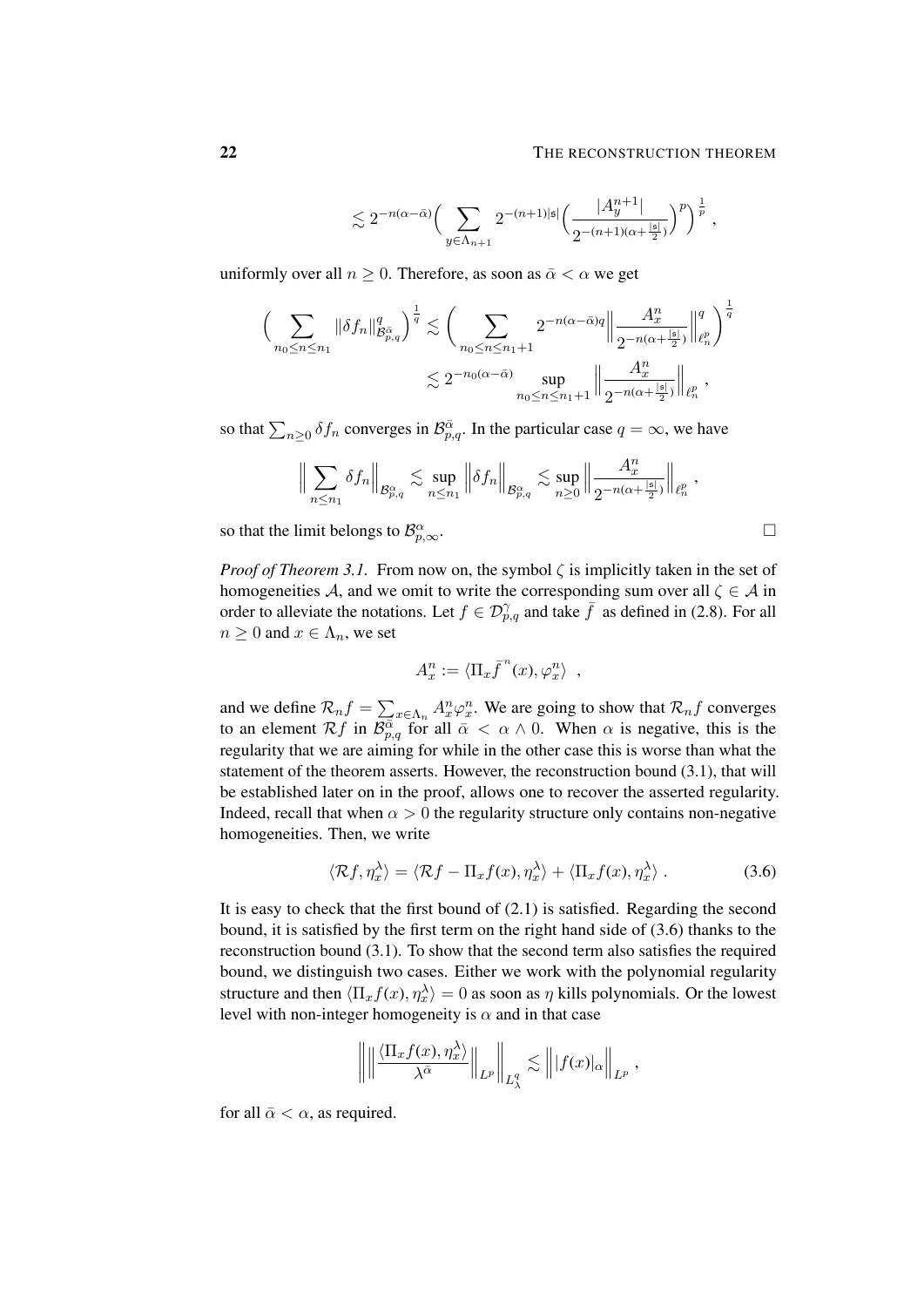We now show that  $\mathcal{R}_n f$  converges to an element  $\mathcal{R}f$  in  $\mathcal{B}_{p,q}^{\bar{\alpha}}$  for all  $\bar{\alpha} < \alpha \wedge 0$ . To that end, let us check that the conditions of Proposition [3.7](#page-19-1) are satisfied with our present choice of  $A_x^n$ 's and with  $\alpha$  replaced by  $\alpha' := \alpha \wedge (-\epsilon)$  for some arbitrary  $\epsilon > 0$ . The first condition of [\(3.4\)](#page-19-2) is a direct consequence of the local bound on  $\bar{f}$ . To obtain the second bound, we write

<span id="page-22-1"></span>
$$
\delta A_x^n = \sum_{y \in \Lambda_{n+1}} \langle \Pi_y(\bar{f}^{n+1}(y) - \Gamma_{y,x}\bar{f}^n(x)), \varphi_y^{n+1} \rangle \langle \varphi_y^{n+1}, \varphi_x^n \rangle , \qquad (3.7)
$$

so that

$$
\left\|\Big\|\frac{\delta A^n_x}{2^{-n\gamma-n\frac{|s|}{2}}}\Big\|_{\ell^p_n}\right\|_{\ell^q}\lesssim \left\|\Big\|\sum_{\substack{y\in\Lambda_{n+1}\\ \|y-x\|_s\le C2^{-n}}} \frac{|\bar f^{n+1}(y)-\Gamma_{y,x}\bar f^n(x)|_\zeta}{2^{-n(\gamma-\zeta)}}\Big\|_{\ell^p_n}\right\|_{\ell^q},
$$

which is bounded by a term of order  $\|\bar{f}\|$  thanks to Remark [2.11.](#page-10-0) Therefore, as claimed,  $\mathcal{R}_n f$  converges to some element  $\mathcal{R}f$  which belongs to  $\mathcal{B}_{p,q}^{\bar{\alpha}}$  for any  $\bar{\alpha} < \alpha' = \alpha \wedge (-\epsilon)$ , and therefore, for any  $\bar{\alpha} < \alpha \wedge 0$ .

Let us now show the bound [\(3.1\)](#page-15-2). Given  $\lambda \in (0, 1]$ , let  $n_0$  be the largest integer such that  $2^{-n_0} \ge \lambda$ . Recall that  $\mathcal{P}_n$  is the projection onto  $V_n$  and  $\mathcal{P}_n^{\perp}$  the projection onto  $V_n^{\perp}$  (the orthogonal complement of  $V_n$  in  $V_{n+1}$ ). Observe that for any function  $g:(0,1] \to \mathbf{R}$  we have the identity  $||g||_{L^q_\lambda} = ||||g||_{L^q_{n_0}}||_{\ell^q(n_0 \geq 0)}$  where  $L^q_{n_0}$  is the  $L^q$  space with respect to the measure  $\mathbf{1}_{2^{-n_0-1} < \lambda \leq 2^{-n_0}} \frac{d\lambda}{\lambda \log n}$  $\frac{d\lambda}{\lambda \log 2}$ . For every  $n_0 \geq 0$ , we will use the following decomposition

$$
\mathcal{R}f - \Pi_x f(x) = (\mathcal{R}_{n_0}f - \mathcal{P}_{n_0}\Pi_x f(x)) + \sum_{n \ge n_0} (\mathcal{R}_{n+1}f - \mathcal{R}_n f - \mathcal{P}_n^{\perp}\Pi_x f(x)) .
$$
\n(3.8)

We treat separately the contributions of the two terms on the right hand side. We start with the contribution on  $V_{n_0}$ :

<span id="page-22-0"></span>
$$
\mathcal{R}_{n_0}f - \mathcal{P}_{n_0}\Pi_x f(x)
$$
  
= 
$$
\sum_{y \in \Lambda_{n_0}} (A_y^{n_0} - \langle \Pi_x f(x), \varphi_y^{n_0} \rangle) \varphi_y^{n_0}
$$
  
= 
$$
\sum_{y \in \Lambda_{n_0}} \int_{z \in B(y, 2^{-n_0})} 2^{n_0|s|} \langle \Pi_z(f(z) - \Gamma_{z,x}f(x), \varphi_y^{n_0} \rangle dz \varphi_y^{n_0}.
$$

There exists  $C > 0$  such that, uniformly over all  $n_0 \geq 0$ , we have

$$
\left\| \left\| \sup_{\eta \in \mathcal{B}^r} \frac{|\langle \mathcal{R}_{n_0} f - \mathcal{P}_{n_0} \Pi_x f(x), \eta_\alpha^\lambda \rangle|}{\lambda^\gamma} \right\|_{L^p(dx)} \right\|_{L^q_{n_0}} \leq \left\| \left\| \sum_{\substack{y \in \Lambda_{n_0} \\ \|y - x\|_{\mathfrak{s}} \leq C\lambda}} \int_{z \in B(x, C2^{-n_0})} 2^{n_0 |\mathfrak{s}|} \frac{|f(z) - \Gamma_{z,x} f(x)|_{\zeta}}{|z - x|_{\mathfrak{s}}^{\gamma - \zeta}} dz \right\|_{L^p(dx)} \right\|_{L^q_{n_0}}
$$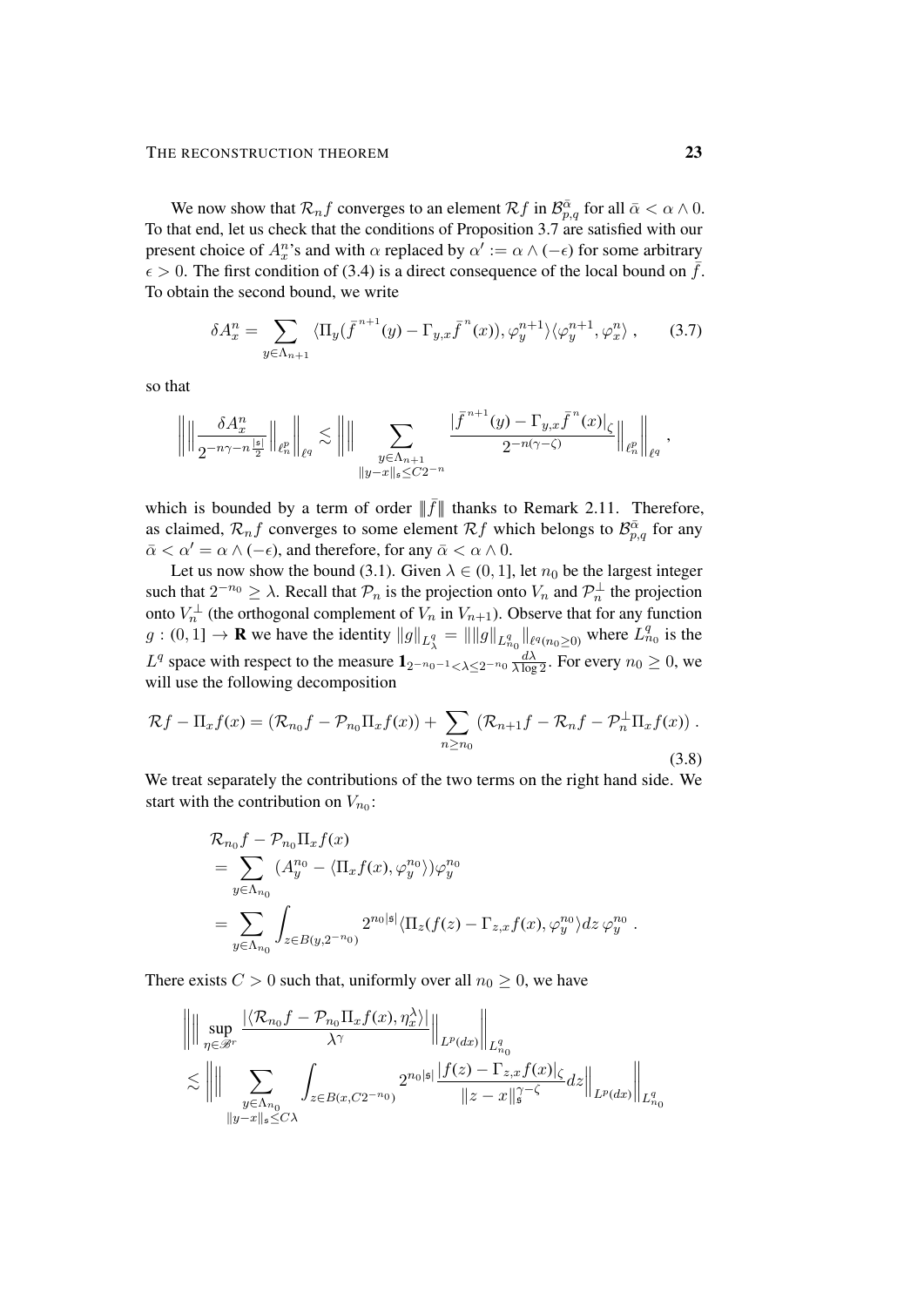#### 24 THE RECONSTRUCTION THEOREM

$$
\lesssim \Big\| \int_{h \in B(0,C2^{-n_0})} 2^{n_0|s|} \frac{|f(x+h) - \Gamma_{x+h,x}f(x)|_\zeta}{\|h\|_s^{\gamma-\zeta}} dh \Big\|_{L^p(dx)}
$$
  

$$
\lesssim \int_{h \in B(0,C2^{-n_0})} 2^{n_0|s|} \Big\| \frac{|f(x+h) - \Gamma_{x+h,x}f(x)|_\zeta}{\|h\|_s^{\gamma-\zeta}} \Big\|_{L^p(dx)} dh.
$$

Using Jensen's inequality, we deduce that the  $\ell^q(n_0 \geq 0)$ -norm of the last expression is bounded by a term of order  $|| f ||$  as required.

We now treat the second term of [\(3.8\)](#page-22-0). To that end, we write  $\mathcal{R}_{n+1}f - \mathcal{R}_n f =$  $g_n + \delta f_n$  where  $g_n \in V_n$  and  $\delta f_n \in V_n^{\perp}$ . Then, we have

$$
\langle \delta f_n - \mathcal{P}_n^{\perp} \Pi_x f(x), \eta_x^{\lambda} \rangle
$$
  
= 
$$
\sum_{y \in \Lambda_{n+1}} \sum_{z \in \Lambda_n} (A_y^{n+1} - \langle \Pi_x f(x), \varphi_y^{n+1} \rangle) \langle \varphi_y^{n+1}, \psi_z^{n} \rangle \langle \psi_z^{n}, \eta_x^{\lambda} \rangle.
$$

We have  $|\langle \varphi_y^{n+1}, \psi_z^n \rangle| \lesssim 1$  and  $|\langle \psi_z^n, \eta_x^{\lambda} \rangle| \lesssim 2^{-n(\frac{|\mathfrak{s}|}{2}+r)} \lambda^{-(|\mathfrak{s}|+r)}$  uniformly over all the parameters. To get the second bound, we used the fact that  $\psi$  annihilates polynomials of any order up to r. Actually, the first, resp. second, inner product vanishes as soon as  $||y - z||_{\mathfrak{s}} \leq C2^{-n}$ , resp.  $||z - x||_{\mathfrak{s}} \leq C\lambda$ , for some constant  $C > 0$  depending on the sizes of the supports of  $\varphi, \psi$ . Given the expression of  $A_y^{n+1}$ , some simple calculations yield the existence of  $C' > 0$  such that

$$
\|\| \sup_{\eta \in \mathcal{B}^r} \frac{|\langle \delta f_n - \mathcal{P}_n^{\perp} \Pi_x f(x), \eta_x^{\lambda} \rangle|}{\lambda^{\gamma}} \right\|_{L^p(dx)} \|_{L^q_{n_0}} \n\lesssim \|\| \sum_{z \in \Lambda_n} \sum_{\substack{y \in \Lambda_{n+1} \\ \|z - x\|_{\mathfrak{s}} \le C\lambda}} \frac{|A_y^{n+1} - \langle \Pi_x f(x), \varphi_y^{n+1} \rangle|}{\lambda^{\gamma + r + |\mathfrak{s}|}} 2^{-n(\frac{|\mathfrak{s}|}{2} + r)} \|_{L^p(dx)} \|_{L^q_{n_0}} \n\lesssim \|\| \sum_{\substack{y \in \Lambda_{n+1} \\ \|y - x\|_{\mathfrak{s}} \le 2C\lambda}} \int_{u \in B(y, 2^{-(n+1)})} 2^{(n+1)|\mathfrak{s}|} |f(u) - \Gamma_{u,x} f(x)| \zeta \frac{2^{-n(|\mathfrak{s}| + \zeta + r)}}{2^{-n_0(\gamma + r + |\mathfrak{s}|)}} \|_{L^p(dx)} \|_{L^q_{n_0}} \n\lesssim \|\int_{h \in B(0, C'^2^{-n_0})} 2^{n_0|\mathfrak{s}|} \frac{|f(x + h) - \Gamma_{x + h,x} f(x)|_{\zeta}}{\|h\|_{\mathfrak{s}}^{\gamma - \zeta}} dh \|_{L^p(dx)} 2^{-(n - n_0)(\zeta + r)},
$$

uniformly over all  $n_0$ . Since  $r > |\alpha|$ , the sum over all  $n \ge n_0$  of the last expression converges. Then, taking the  $\ell^q(n_0)$ -norm, one gets

$$
\|\Big\| \sum_{n\geq n_0} \frac{\langle \delta f_n - \mathcal{P}_n^{\perp} \Pi_x f(x), \eta_x^{\lambda} \rangle}{\lambda^{\gamma}} \Big\|_{L^p(dx)} \Big\|_{L^q_\lambda}
$$
  
\n
$$
\lesssim \left\| \int_{h\in B(0,C^{\prime}2^{-n_0})} 2^{n_0|\mathfrak{s}|} \right\| \frac{|f(x+h) - \Gamma_{x+h,x}f(x)|_{\zeta}}{|h|^{\gamma-\zeta}} \Big\|_{L^p(dx)} dh \Big\|_{\ell^q(n_0)}
$$
  
\n
$$
\lesssim \left( \int_{h\in B(0,1)} \left\| \frac{|f(x+h) - \Gamma_{x+h,x}f(x)|_{\zeta}}{|h|^{\gamma-\zeta}} \right\|_{L^p(dx)}^q \frac{dh}{|h|^{|\mathfrak{s}|}} \right)^{\frac{1}{q}},
$$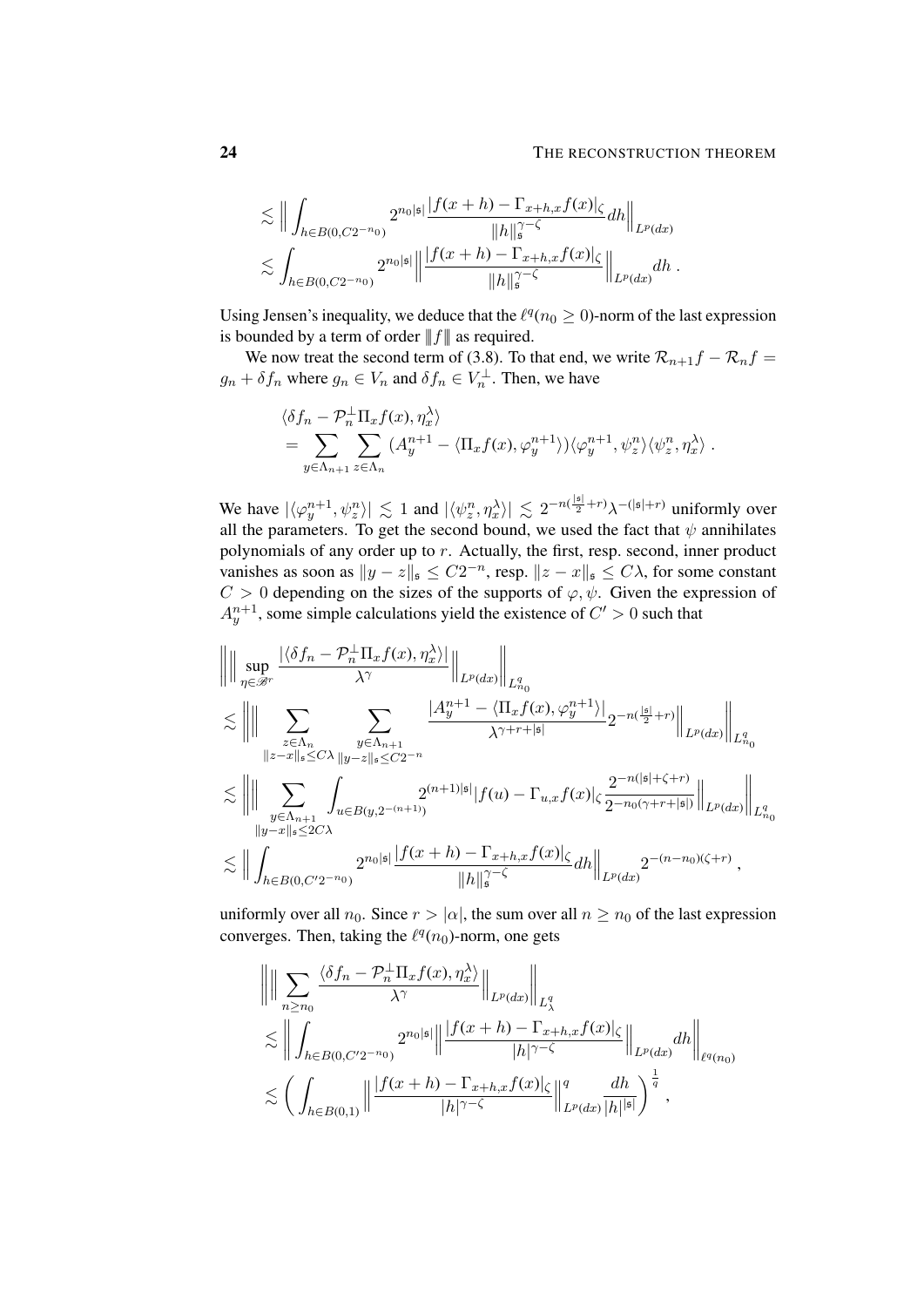as required.

Finally we treat the contribution of  $g_n$ . First, using [\(3.7\)](#page-22-1) we have

$$
|\langle g_n, \eta_x^{\lambda} \rangle| \lesssim \sum_{\substack{y \in \Lambda_n \\ \|y-x\|_{\mathfrak{s}} \le C\lambda}} \sum_{\substack{z \in \Lambda_{n+1} \\ \|z-y\|_{\mathfrak{s}} \le C2^{-n}}} 2^{-(n-n_0)|\mathfrak{s}| - n\zeta} |\bar{f}^{n+1}(z) - \Gamma_{z,y} \bar{f}^{n}(y)|_{\zeta},
$$

uniformly over all  $n \ge n_0 \ge 0$ , and all  $x \in \mathbf{R}^d$ . Therefore, the triangle inequality at the second line and Jensen's inequality at the third line yield

$$
\label{eq:bound} \begin{split} &\left\|\Big\|\sum_{n\geq n_0}\sup_{\eta\in\mathscr{B}^r}\frac{|\langle g_n,\eta^{\lambda}_x\rangle|}{\lambda^{\gamma}}\Big\|_{L^p}\right\|_{L^q_{n_0}}\\ &\lesssim \sum_{n\geq n_0}2^{n_0\gamma}\Big\|\sum_{\substack{y\in\Lambda_n\\ \|y-x\|_{\mathfrak{s}}\leq C2^{-n_0}}}\sum_{\substack{z\in\Lambda_{n+1}\\ \|z-y\|_{\mathfrak{s}}\leq C2^{-n}}}2^{-(n-n_0)|\mathfrak{s}|-n\zeta}|\bar f^{n+1}(z)-\Gamma_{z,y}\bar f^n(y)|_{\zeta}\Big\|_{L^p}\\ &\lesssim \sum_{n\geq n_0}2^{-(n-n_0)\gamma}\sum_{h\in\mathcal{E}_{n+1}^C}\Big(\sum_{y\in\Lambda_n}2^{-n|\mathfrak{s}|}\Big(\frac{|\bar f^{n+1}(y+h)-\Gamma_{y+h,y}\bar f^n(y)|_{\zeta}}{2^{-n(\gamma-\zeta)}}\Big)^p\Big)^{\frac{1}{p}}\,, \end{split}
$$

uniformly over all  $n_0$ . Therefore, using Jensen's inequality, we get

$$
\|\|\sum_{n\geq n_0} \frac{\langle g_n, \eta_x^{\lambda}\rangle}{\lambda^{\gamma}}\|_{L^p} \|\Big|_{L^q_n} \|\Big|_{\ell^q(n_0\geq 0)}
$$
  

$$
\lesssim \left(\sum_{n_0\geq 0} \sum_{n\geq n_0} 2^{-(n-n_0)\gamma} \sum_{h \in \mathcal{E}_n^C} \left\|\frac{|\bar{f}^{n+1}(x+h) - \Gamma_{x+h,x}\bar{f}^n(x)|_{\zeta}}{2^{-n(\gamma-\zeta)}}\right\|_{\ell^p_n}^q\right)^{\frac{1}{q}}
$$
  

$$
\lesssim \left(\sum_{n\geq 0} \sum_{h \in \mathcal{E}_n^C} \left\|\frac{|\bar{f}^{n+1}(x+h) - \Gamma_{x+h,x}\bar{f}^n(x)|_{\zeta}}{2^{-n(\gamma-\zeta)}}\right\|_{\ell^p_n}^q\right)^{\frac{1}{q}},
$$

which is bounded by the norm of  $f$ . This concludes the proof of the reconstruction bound.

In the case where we deal with two models, the bounds above can be easily adapted in order to establish [\(3.2\)](#page-15-3). For instance, using obvious notations for elements built from the second model  $(\overline{\Pi}, \overline{\Gamma})$ , we have

<span id="page-24-0"></span>
$$
A_{y}^{n+1} - \langle \Pi_x f(x), \varphi_y^{n+1} \rangle - \bar{A}_y^{n+1} - \langle \bar{\Pi}_x \bar{f}(x), \varphi_y^{n+1} \rangle
$$
  
= 
$$
\int_{z \in B(y, 2^{-(n+1)})} 2^{(n+1)|s|} \langle \Pi_y \Gamma_{y,z}(f(z) - \Gamma_{z,x} f(x)) - \bar{\Pi}_y \bar{\Gamma}_{y,z}(\bar{f}(z) - \bar{\Gamma}_{z,x} \bar{f}(x)), \varphi_y^{n+1} \rangle dz.
$$

Then, we write

$$
\Pi_y \Gamma_{y,z}(f(z) - \Gamma_{z,x}f(x)) - \bar{\Pi}_y \bar{\Gamma}_{y,z}(\bar{f}(z) - \bar{\Gamma}_{z,x}\bar{f}(x))
$$
\n
$$
= \Pi_y \Gamma_{y,z}(f(z) - \Gamma_{z,x}f(x) - \bar{f}(z) + \bar{\Gamma}_{z,x}\bar{f}(x))
$$
\n(3.9)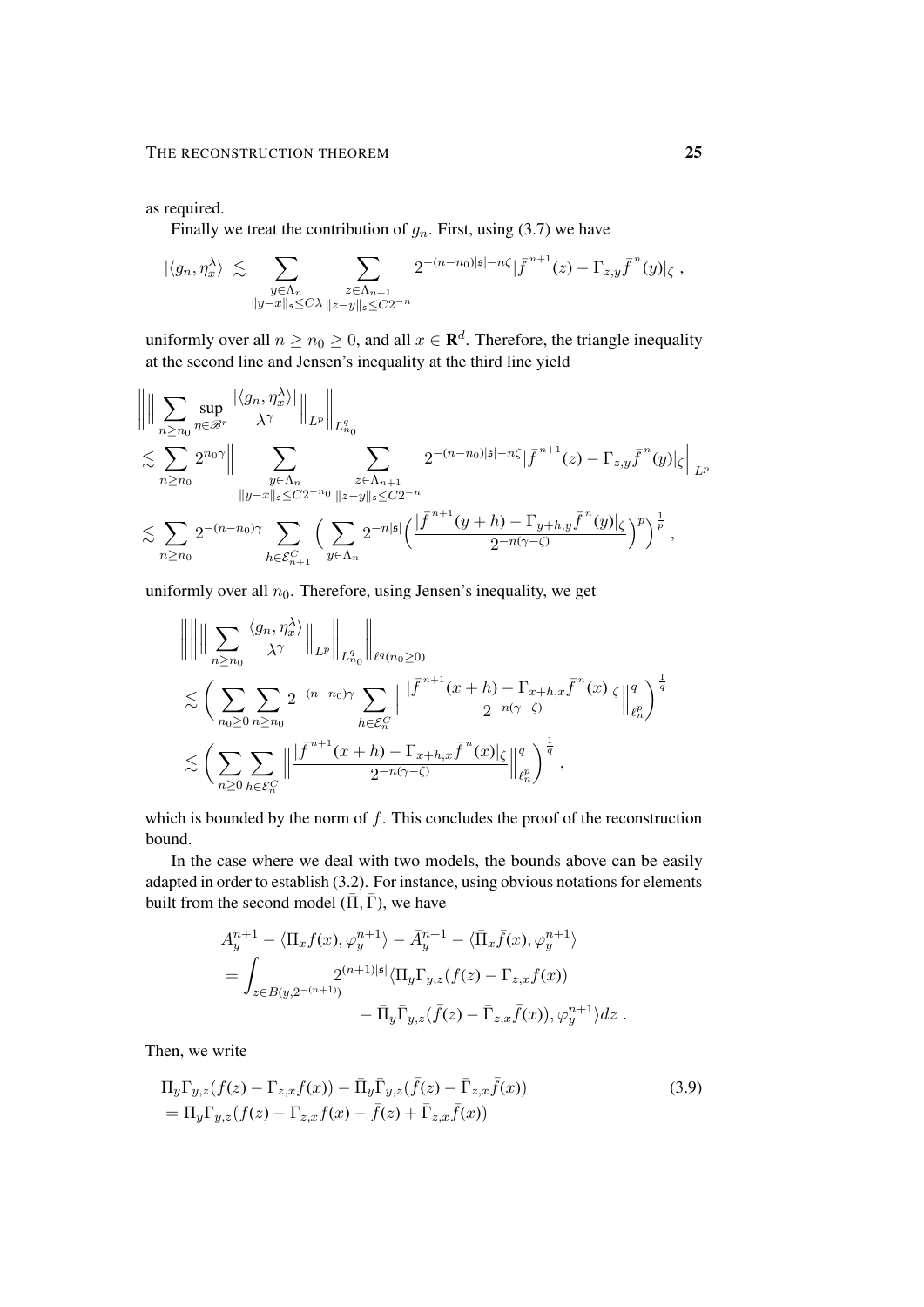#### 26 **EMBEDDING THEOREMS**

+ 
$$
(\Pi_y - \overline{\Pi}_y)\Gamma_{y,z}(\overline{f}(z) - \overline{\Gamma}_{z,x}\overline{f}(x)) + \overline{\Pi}_y(\Gamma_{y,z} - \overline{\Gamma}_{y,z})(\overline{f}(z) - \overline{\Gamma}_{z,x}\overline{f}(x)),
$$

and the bound follows from the same arguments as in the case with a single model.

Finally, let us prove the uniqueness of  $\mathcal{R}f$ . Let  $\xi_1, \xi_2$  be two distributions satisfying the bound [\(3.1\)](#page-15-2), and let  $\rho \in \mathcal{B}^r$  be an even function that integrates to 1. For any compactly supported, smooth function  $\psi : \mathbf{R}^d \to \mathbf{R}$  and for any  $\delta \in (0,1]$ , set

$$
\psi_{\delta}(y) = \langle \varrho_y^{\delta}, \psi \rangle = \int \varrho^{\delta}(x - y) \psi(x) dx.
$$

Let  $n \geq 0$  be the largest integer such that  $2^{-n} \geq \delta$ . Then, we get

$$
\frac{|\langle \xi_1 - \xi_2, \psi_\delta \rangle|}{\delta \gamma} \lesssim \|\psi\|_{\infty} \Big( \int_x \Big( \frac{|\langle \xi_1 - \xi_2, \varrho_\alpha^\delta \rangle|}{\delta \gamma} \Big)^p dx \Big)^{\frac{1}{p}} \n\lesssim \|\psi\|_{\infty} \int_{\lambda = 2^{-(n+1)}}^{2^{-n}} \Big( \int_x \sup_{\eta \in \mathscr{B}^r} \Big( \frac{|\langle \xi_1 - \xi_2, \eta_\alpha^\lambda \rangle|}{\lambda \gamma} \Big)^p dx \Big)^{\frac{1}{p}} \frac{d\lambda}{\lambda \ln 2} \n\lesssim \|\psi\|_{\infty} \Big( \int_{\lambda = 2^{-(n+1)}}^{2^{-n}} \Big( \int_x \sup_{\eta \in \mathscr{B}^r} \Big( \frac{|\langle \xi_1 - \xi_2, \eta_\alpha^\lambda \rangle|}{\lambda \gamma} \Big)^p dx \Big)^{\frac{q}{p}} \frac{d\lambda}{\lambda \ln 2} \Big)^{\frac{1}{q}} ,
$$

which goes to 0 as  $n \to \infty$ , or equivalently as  $\delta \to 0$ , thanks to [\(3.1\)](#page-15-2). Consequently,  $\langle \xi_1 - \xi_2, \psi_\delta \rangle$  vanishes when  $\delta \to 0$ . On the other hand,  $\langle \xi_1 - \xi_2, \psi_\delta \rangle$  converges to  $\langle \xi_1 - \xi_2, \psi \rangle$  as  $\delta \to 0$ . We deduce that  $\langle \xi_1 - \xi_2, \psi \rangle = 0$  for all compactly supported, smooth functions  $\psi$ , and therefore,  $\xi_1 = \xi_2$ .

## <span id="page-25-0"></span>4 Embedding theorems

The spaces  $\mathcal{D}_{p,q}^{\gamma}$  enjoy embedding properties which are similar to the well-known embeddings of Besov spaces, see for instance the book of Triebel [\[Tri10,](#page-35-3) Sec. 2.3.2 and 2.7.1]. Recall that we work under Assumption [2.15,](#page-14-0) so that all the  $\gamma$ ,  $\gamma'$  below are implicitly assumed not to lie in A.

We say that we are in the *periodic case* when the model for our regularity structure is periodic on some torus of  $\mathbb{R}^d$  in the sense of [\[Hai14,](#page-34-0) Def. 3.33]. Implicitly, we then restrict the spaces  $\mathcal{D}^{\gamma}$  to elements f which satisfy the same periodicity.

<span id="page-25-1"></span>**Theorem 4.1** *Let*  $(A, \mathcal{T}, \mathcal{G})$  *be a regularity structure and*  $(\Pi, \Gamma)$  *be a model. Let*  $p, p', q, q' \in [1, \infty]$  and  $\gamma, \gamma' > 0$  be a collection of parameters. The space  $\mathcal{D}_{p,q}^{\gamma}$  is *continuously embedded into*  $\mathcal{D}_{n'}^{\gamma'}$  $_{p',q'}^{\gamma}$  in any of the following settings:

- *1.*  $q' > q$ ,  $p' = p$  *and*  $\gamma' = \gamma$ ,
- 2.  $q' \leq q$ ,  $p' = p$  *and*  $\gamma' < \gamma$ ,
- *3.*  $q' = q$ ,  $p' < p$  and  $\gamma' = \gamma$  in the periodic case,

4. 
$$
q' = q, p' > p
$$
 and  $\gamma' < \gamma - |\mathfrak{s}|(\frac{1}{p} - \frac{1}{p'}).$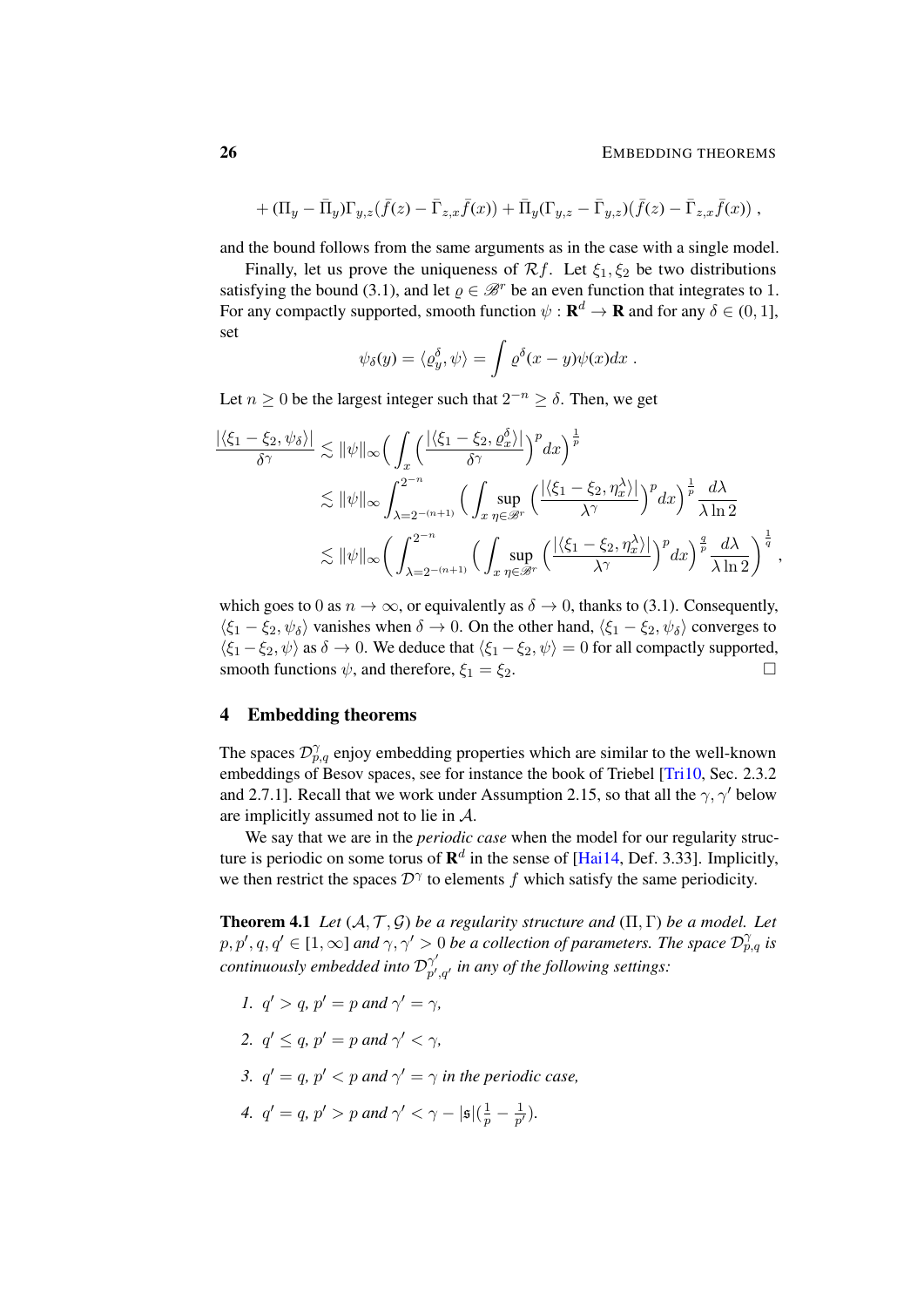Remark 4.2 Actually, our proof will show a slightly stronger statement in the fourth case: if  $\left[\gamma - |\mathfrak{s}| (\frac{1}{p} - \frac{1}{p'})\right]$  $(\frac{1}{p'})$ ,  $\gamma$ )  $\cap A = \emptyset$  then one can take  $\gamma' = \gamma - |\mathfrak{s}|(\frac{1}{p} - \frac{1}{p})$  $\frac{1}{p'}).$ 

Before we proceed to the proof of the theorem, we state an elementary lemma.

<span id="page-26-0"></span>**Lemma 4.3** *Let*  $1 \leq p \leq \tilde{p} \leq \infty$  *and*  $0 < \delta \leq \tilde{\delta}$  *be such that* 

$$
\tilde{\delta} \leq \delta - |\mathfrak{s}| \Big( \frac{1}{p} - \frac{1}{\tilde{p}} \Big) \; .
$$

*For all*  $n \geq 0$  *and all*  $u : \Lambda_n \to \mathbf{R}$ *, we have the bound* 

$$
\left\|\frac{u(x)}{2^{-n\tilde{\delta}}}\right\|_{\ell^{\tilde{p}}_n} \leq \left\|\frac{u(x)}{2^{-n\delta}}\right\|_{\ell^p_n}.
$$

*Proof.* Assume that the right hand side is finite, otherwise there is nothing to prove. Then, we have

$$
\sup_{x \in \Lambda_n} \left| \frac{u(x)}{2^{-n\delta}} \right| \leq 2^{n \frac{|\mathfrak{s}|}{p}} \left\| \frac{u(x)}{2^{-n\delta}} \right\|_{\ell^p_n}
$$

.

Therefore, we have

$$
\left\|\frac{u(x)}{2^{-n\tilde{\delta}}}\right\|_{\ell^{\tilde{p}}_n}^{\tilde{p}} \le \left\|\frac{u(x)}{2^{-n\delta}}\right\|_{\ell^p_n}^p \sup_{x \in \Lambda_n} \left|\frac{u(x)}{2^{-n\delta}}\right|^{\tilde{p}-p} \frac{1}{2^{-n\tilde{p}(\tilde{\delta}-\delta)}}
$$

$$
\le \left\|\frac{u(x)}{2^{-n\delta}}\right\|_{\ell^p_n}^{\tilde{p}} 2^{n(\frac{\tilde{p}}{p}-1)|\mathfrak{s}|+n\tilde{p}(\tilde{\delta}-\delta)}.
$$

By assumption,  $(\frac{\tilde{p}}{p} - 1)|\mathfrak{s}| + \tilde{p}(\tilde{\delta} - \delta) \leq 0$  and the asserted bound follows.

*Proof of Theorem [4.1.](#page-25-1)* The cases 1, 2 and 4 will be established at the level of the spaces  $\bar{\mathcal{D}}$ : this is sufficient since Theorem [2.14](#page-11-0) then implies the same for the spaces  $\mathcal{D}$ .

*First case.* At the level of the spaces  $\overline{D}$ , this embedding is a direct consequence of the continuous embedding of  $\ell^{\bar{q}}(\mathbf{N})$  into  $\ell^q(\mathbf{N})$  whenever  $q' > q$ .

*Second case.* It suffices to show that the translation and consistency bounds hold upon replacing q by  $q'$ ,  $\gamma$  by  $\gamma'$  and  $\bar{f}$  by its restriction to  $\mathcal{T}_{\leq \gamma'}$ . The proof is exactly the same for the translation and the consistency bounds, so we only present the details for the former. First observe that for all  $\epsilon > 0$  and all  $1 \le q' \le q \le \infty$ , by Hölder's inequality we have

$$
\Big(\sum_{n\geq 0}\sum_{h\in\mathcal{E}_n}\Big(\frac{|u_n(h)|}{2^{n\epsilon}}\Big)^{q'}\Big)^{\frac{1}{q'}}\leq \Big(\sum_{n\geq 0}\sum_{h\in\mathcal{E}_n}|u_n(h)|^q\Big)^{\frac{1}{q}}\Big(\sum_{n\geq 0}\sum_{h\in\mathcal{E}_n}2^{-n\epsilon\frac{qq'}{q-q'}}\Big)^{\frac{q-q'}{qq'}}\,.
$$

Then, we fix  $\zeta \in \mathcal{A}_{\gamma'}$ . For any  $n \geq 0$  and any  $h \in \mathcal{E}_n$ , we set

$$
u_n(h) = \left\| \frac{\left| \bar{f}^n(x+h) - \Gamma_{x+h,x} \bar{f}^n(x) \right|_{\zeta}}{2^{-n(\gamma - \zeta)}} \right\|_{\ell_n^p}
$$

.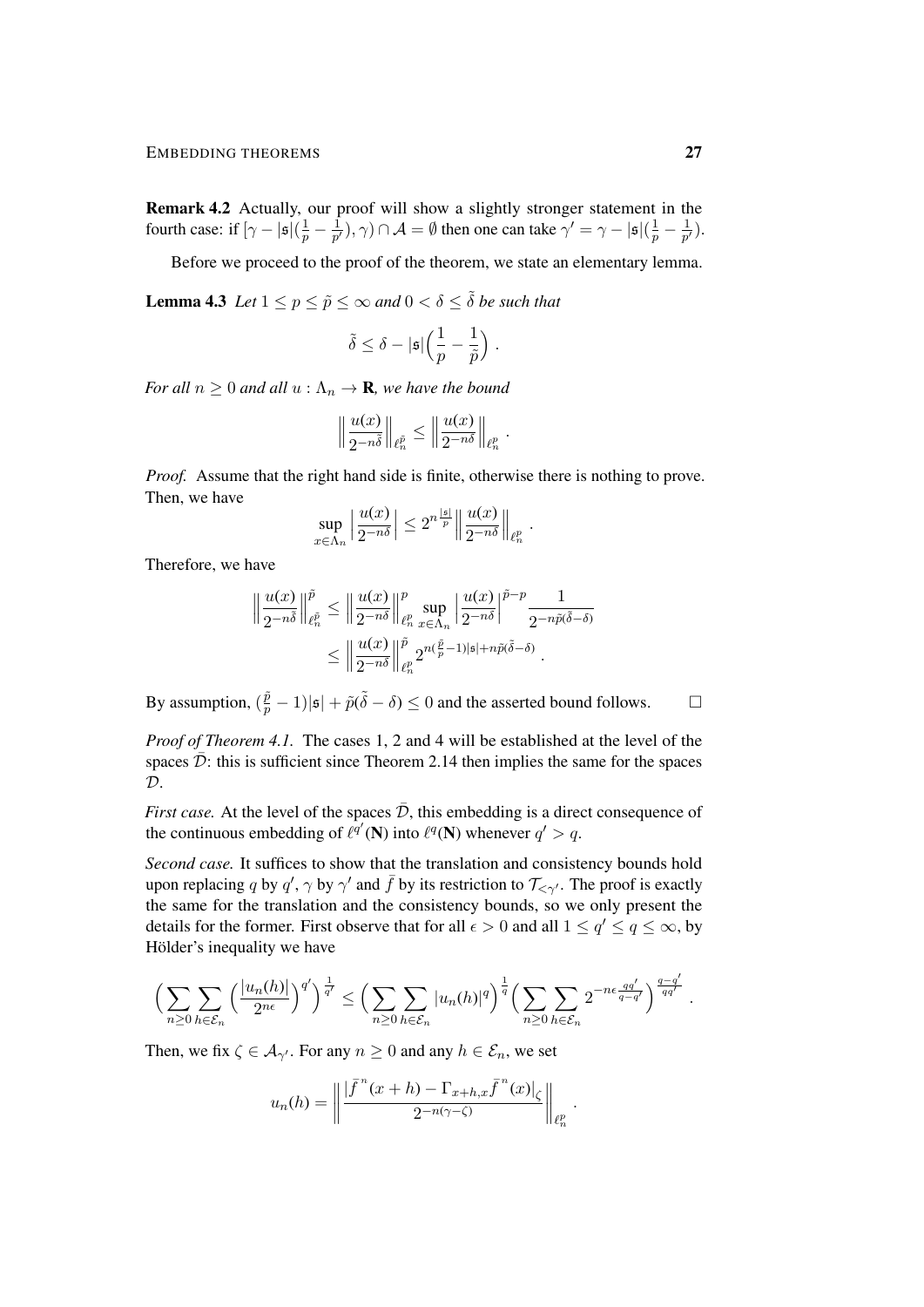Applying the above inequality with  $\epsilon = \gamma - \gamma'$ , one immediately gets

$$
\bigg(\sum_{n\geq 0}\sum_{h\in\mathcal{E}_n}\left\|\frac{|\bar{f}^n(x+h)-\Gamma_{x+h,x}\bar{f}^n(x)|_{\zeta}}{2^{-n(\gamma'-\zeta)}}\right\|_{\ell^p_n}^{q'}\bigg\}^{\frac{1}{q'}}\lesssim \|f\|\ .\qquad(4.1)
$$

This yields the desired embedding in the case where  $\gamma' \in (\max A_\gamma, \gamma)$ . If  $\gamma' <$ max  $A_\gamma$ , the restriction of  $\bar{f}^n$  to  $\mathcal{T}_{\leq \gamma'}$  differs from  $\bar{f}^n$  by  $\sum_{\gamma' < \beta \leq \gamma} \bar{f}^n_{\beta}$  $\int_{\beta}^n$ . Then, uniformly over all  $n \geq 0$ , we have

<span id="page-27-0"></span>
$$
\left(\sum_{n\geq 0}\sum_{h\in\mathcal{E}_n}\left\|\frac{\left|\Gamma_{x+h,x}\sum_{\gamma'<\beta<\gamma}\bar{f}_\beta^n(x)\right|_{\zeta}}{2^{-n(\gamma'-\zeta)}}\right\|_{\ell^p_n}^{q'}\right)^{\frac{1}{q'}}\n\n\lesssim \sum_{\substack{\gamma'<\beta<\gamma}}\left(\sum_{n\geq 0}\left\|\left|\bar{f}^n(x)\right|_{\beta}2^{-n(\beta-\gamma')}\right\|_{\ell^p_n}^{q'}\right)^{\frac{1}{q'}}\n\n\lesssim \sup_{\beta\in\mathcal{A}_\gamma}\sup_{n\geq 0}\left\|\left|\bar{f}^n(x)\right|_{\beta}\right\|_{\ell^p_n},\n
$$

which implies, together with [\(4.1\)](#page-27-0), the desired embedding at the level of  $\overline{\mathcal{D}}$ .

*Third case.* This follows from the continuous embedding of  $L^p$  into  $L^{p'}$  whenever the underlying space is bounded.

*Fourth case.* Here again, we prove the embedding at the level of the spaces  $\overline{\mathcal{D}}$ . Let  $\zeta_1 > \zeta_2 > \ldots$  be the elements of  $\mathcal{A}_{\gamma}$  in the decreasing order. For all  $\epsilon \geq 0$  and all  $\zeta < \gamma$ , we let  $p_{\zeta}^{(\epsilon)} \in [p, \infty]$  be such that

$$
\zeta+\epsilon=\gamma-|\mathfrak{s}|\Big(\frac{1}{p}-\frac{1}{p^{(\epsilon)}_\zeta}\Big)\ ,
$$

if this admits a solution, otherwise we set  $p_{\zeta}^{(\epsilon)} = \infty$ . In the particular case  $\epsilon = 0$ , we set  $p_{\zeta} = p_{\zeta}^{(0)}$ ω,<br>ζ

The core of the proof relies on the following two properties:

- 1) For all  $\gamma' \in (\zeta_1, \gamma)$ , let  $p'' \in [p, \infty]$  be such that  $\gamma' = \gamma |\mathfrak{s}| \left( \frac{1}{p} \frac{1}{p'} \right)$  $\frac{1}{p^{\prime\prime}}$  ) if this admits a solution, otherwise let  $p'' = \infty$ . Then,  $\bar{f} \in \bar{\mathcal{D}}_{p''}^{\gamma'}$  $\stackrel{\gamma}{p'',q}.$
- 2) For all  $\gamma' \in (\zeta_2, \zeta_1)$ , we have  $\bar{f} \in \bar{\mathcal{D}}_{p_c}^{\gamma'}$  $\stackrel{\gamma}{p}_{\zeta_1},q.$

Once these properties are established, an elementary recursion on  $\zeta_i$  concludes the proof of the embedding. We are left with proving these two properties.

Property 1) is a direct consequence of Lemma [4.3](#page-26-0) and of the continuous inclusion  $\ell^p_0 \subset \ell^{p^{\gamma\prime}}_0$  $\frac{p}{0}$ . To prove Property 2), we actually show:

2') For all  $\epsilon > 0$  and all  $\gamma'' \in (\zeta_2, \zeta_1)$ , we have  $\bar{f} \in \bar{\mathcal{D}}_{\zeta(\epsilon)}^{\gamma''}$  $p_{\zeta_1}^{(\epsilon)}, q^{\boldsymbol{\cdot}}$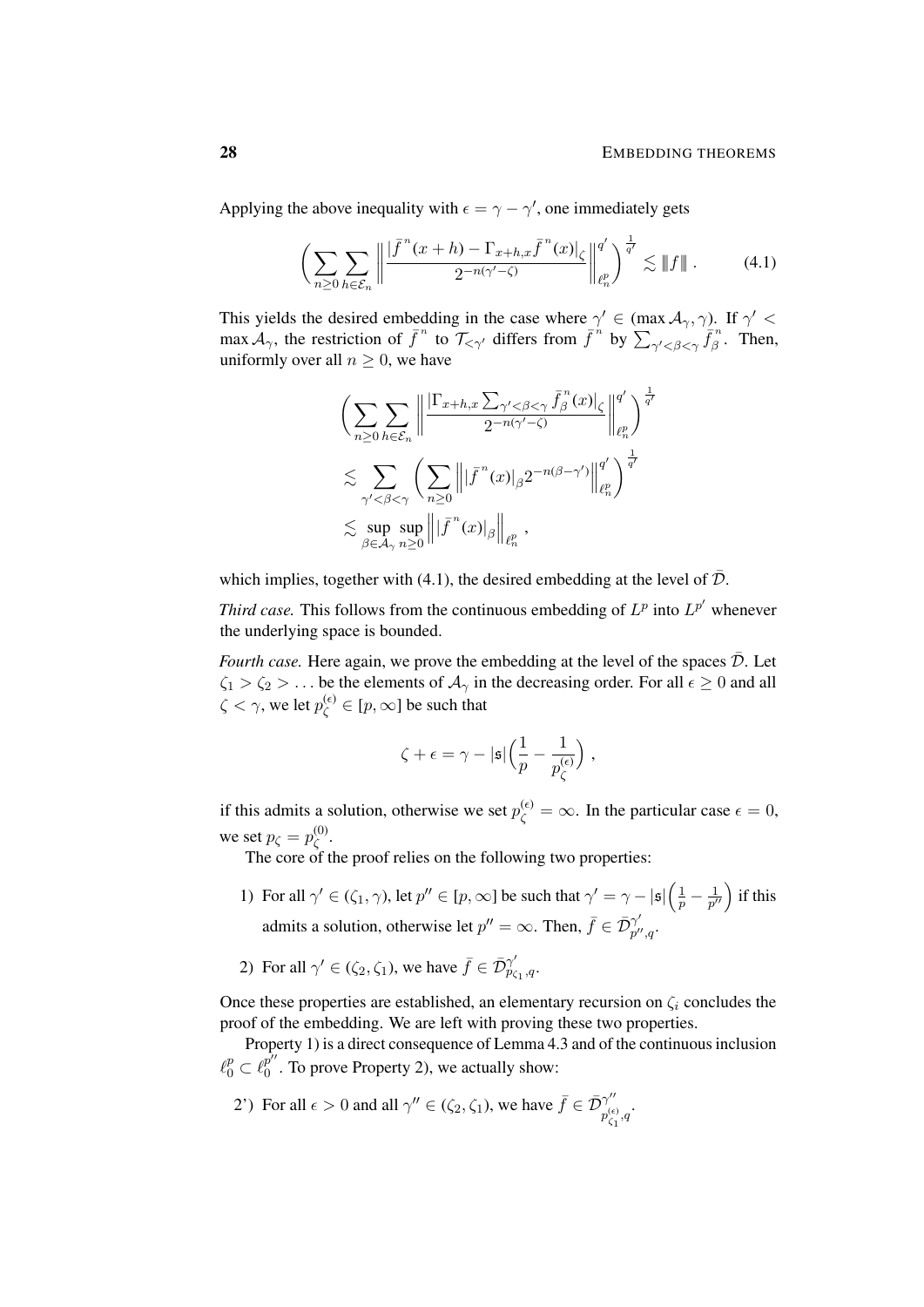#### EMBEDDING THEOREMS 29

Indeed, if 2') is satisfied then Lemma [4.3](#page-26-0) and the continuous inclusion  $\ell_0^{p_{\zeta_1}^{(\epsilon)}} \subset \ell_0^{p_{\zeta_1}}$ ensure that  $\bar{f} \in \bar{\mathcal{D}}_{p_{\zeta_1},q}^{\gamma''(\epsilon)}$  $\gamma''(\epsilon)$  where  $\gamma''(\epsilon) = \gamma'' - |\mathfrak{s}| \left( \frac{1}{p_{\epsilon}^{(0)}} \right)$  $p_{\zeta_1}^{(\epsilon)}$  $-\frac{1}{n}$  $\overline{p_{\zeta_1}}$ ). Since  $\gamma''(\epsilon) \uparrow \gamma''$  as  $\epsilon \downarrow 0$ , we deduce that Property 2) holds.

Let us show 2'). Fix  $\gamma'' \in (\zeta_2, \zeta_1)$ . Let  $\bar{f}_{\leq \zeta_1}$  be the restriction of  $\bar{f}$  to  $\mathcal{T}_{\leq \zeta_1}$ . For all  $\zeta < \zeta_1$ , we have

$$
\left| \bar{f}_{\leq \zeta_1}^n(x+h) - \Gamma_{x+h,x} \bar{f}_{\leq \zeta_1}^n(x) \right|_{\zeta} \leq \left| \bar{f}^n(x+h) - \Gamma_{x+h,x} \bar{f}^n(x) \right|_{\zeta} \n+ \left| \Gamma_{x+h,x} \bar{f}_{\zeta_1}^n(x) \right|_{\zeta} .
$$

Since  $\gamma'' < \zeta_1 + \epsilon$ , Lemma [4.3](#page-26-0) yields the bound

$$
\bigg(\sum_{n\geq 0}\sum_{h\in\mathcal{E}_n}\bigg\|\frac{|\bar{f}^n(x+h)-\Gamma_{x+h,x}\bar{f}^n(x)|_{\zeta}}{2^{-n(\gamma''-\zeta)}}\bigg\|_{\ell_n^{\rho(\zeta)} }^q\bigg\|_{\ell_n^{\rho(\zeta)}}^{q}\bigg\} \lesssim \|\bar{f}\|.
$$

On the other hand, we have

$$
\label{eq:bound} \bigg(\sum_{n\geq 0}\sum_{h\in\mathcal{E}_n}\Big\|\frac{|\Gamma_{x+h,x}\bar{f}_{\zeta_1}^{\,n}(x)|_\zeta}{2^{-n(\gamma''-\zeta)}}\Big\|_{\ell_n^{\rho(\zeta)} }^q\bigg)^{\frac{1}{q}}\lesssim \sup_{n\geq 0}\|\bar{f}_{\zeta_1}^{\,n}\|_{\ell_n^{\rho(\zeta)} } \Big(\sum_{n\geq 0} 2^{-n(\zeta_1-\gamma'')q}\Big)^{\frac{1}{q}}\\ \lesssim \sup_{n\geq 0}\|\bar{f}_{\zeta_1}^{\,n}\|_{\ell_n^{\rho(\zeta)} } \ ,
$$

so we only need to bound this last term. A careful inspection of the proof of Lemma [2.13](#page-10-1) shows that there exists  $C > 0$  such that

$$
\|\bar{f}_{\zeta_1}^{n+1}\|_{\ell_{n+1}^{(\epsilon)}} \le \|\bar{f}_{\zeta_1}^{n}\|_{\ell_{n}^{\ell_{\zeta_1}^{(\epsilon)}}} + C2^{-n\epsilon} \sum_{h \in \mathcal{E}_{n+1}} \Big\|\frac{|\bar{f}^n(x) - \Gamma_{x,x+h}\bar{f}^{n+1}(x+h)|_{\zeta_1}}{2^{-n\epsilon}}\Big\|_{\ell_{n}^{\ell_{\zeta_1}^{(\epsilon)}}},
$$

uniformly over all  $n \ge 0$ . Since  $\zeta_1 + \epsilon \le \gamma - |\mathfrak{s}|(\frac{1}{p} - \frac{1}{p_1^{(n)}})$  $\overline{p_{\zeta_1}^{(\epsilon)}}$ ), Lemma [4.3](#page-26-0) yields the bound

$$
\left\|\frac{|\bar{f}^{n}(x)-\bar{f}^{n+1}(x+h)|_{\zeta_{1}}}{2^{-n\epsilon}}\right\|_{\ell_{n}^{p_{\zeta_{1}}^{(\epsilon)}}} \leq \left\|\frac{|\bar{f}^{n}(x)-\Gamma_{x,x+h}\bar{f}^{n+1}(x+h)|_{\zeta_{1}}}{2^{-n(\gamma-\zeta_{1})}}\right\|_{\ell_{n}^{p}},
$$

so that, using Remark [2.11,](#page-10-0) we deduce that

$$
\|\bar{f}_{\zeta_1}^{\,n+1}\|_{\substack{p_{\zeta_1}^{(\epsilon)} \\ \ell_{n+1}}} \le \|\bar{f}_{\zeta}^{\,n}\|_{\substack{p_{\zeta_1}^{(\epsilon)} \\ \ell_{n}^{(\epsilon)}}} + C2^{-n\epsilon} \|\bar{f}\| \;,
$$

for all  $n \geq 0$ . Consequently,

$$
\sup_{n\geq 0}\|\bar f_{\zeta_1}^{\,n}\|_{\ell^{\rho(\epsilon)}_n}\lesssim \|\bar f\|\;,
$$

thus concluding the proof of 2').  $\Box$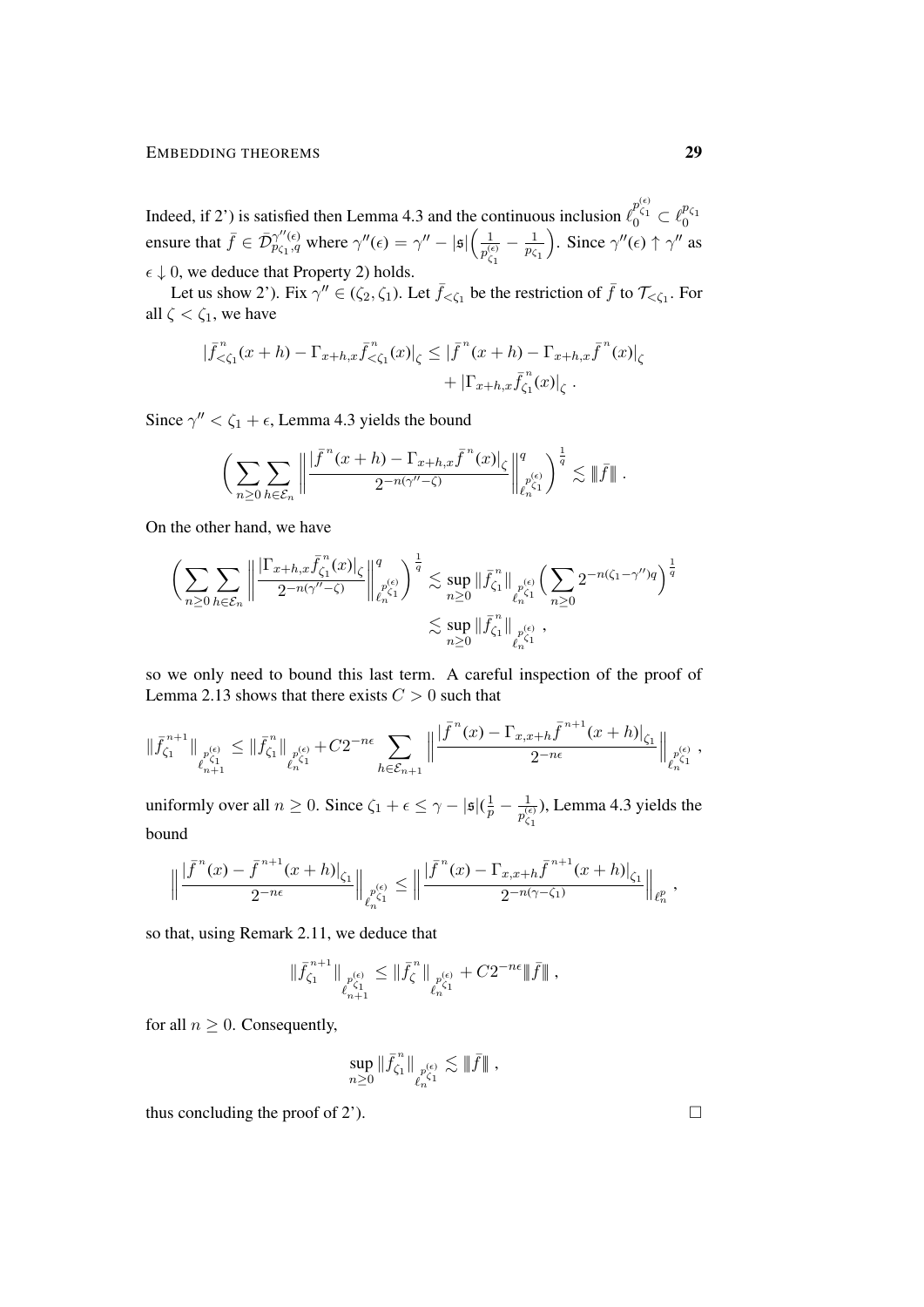## <span id="page-29-0"></span>5 Convolution with singular kernels

From now on, we assume that  $d \geq 2$  and we view the first direction  $x_1$  as time and the  $d-1$  remaining ones as space. We consider a kernel  $P : \mathbf{R}^d \to \mathbf{R}$  which is smooth except at the origin and which improves regularity by order  $\beta > 0$ . More precisely, we assume that there exist some smooth functions  $P_$  and  $P_n$ ,  $n \geq 0$  on  $\mathbf{R}^d$  such that:

- 1. For every  $x \in \mathbf{R}^d \setminus \{0\}$ , we have  $P(x) = P_-(x) + \sum_{n \geq 0} P_n(x)$ ,
- 2.  $P_0$  is supported in  $B(0, 1)$  and for every  $n \ge 0$ , we have the identity

$$
P_n(x) = 2^{n(|\mathfrak{s}| - \beta)} P_0(2^{n\mathfrak{s}} x), \quad x \in \mathbf{R}^d,
$$

where  $2^{ns}x = (2^{ns_1}x_1, \ldots, 2^{ns_d}x_d)$ .

3. The function  $P_0$  annihilates all polynomials of scaled degree r.

The second property ensures that for all  $k \in \mathbb{N}^d$ , there exists  $C > 0$  such that

<span id="page-29-1"></span>
$$
|\partial^k P_n(x)| \le C 2^{n(|\mathfrak{s}| - \beta + |k|)},\tag{5.1}
$$

uniformly over all  $n \geq 0$  and all  $x \in \mathbf{R}^d$ .

A typical example of such a kernel is given by the heat kernel which, under the parabolic scaling  $\mathfrak{s} = (2, 1, \ldots, 1)$ , satisfies these assumptions with  $\beta = 2$ . The celebrated Schauder estimates assert that for any distribution  $\xi \in \mathcal{B}_{p,q}^{\alpha}$  (that does not grow too fast at infinity), the distribution  $P * \xi$  obtained by convolving  $\xi$  with P belongs to  $\mathcal{B}_{p,q}^{\alpha+\beta}$ . Notice that the growth condition is only required because the kernel is not compactly supported. The core of the proof of the Schauder estimate concerns the convolution with the singular part  $P_+$  of the kernel for which no growth condition is required.

The goal of the present section is to lift this result to our spaces  $\mathcal{D}_{p,q}^{\gamma}$ . Actually, we will restrict ourselves to proving this result with P replaced by  $P_+ = \sum_{n\geq 0} P_n$ since this is the only difficult part in the proof. As in [\[Hai14,](#page-34-0) Sec. 4], we assume in this section that our regularity structure is equipped with an abstract integration map of order  $\beta$ , namely a linear map  $\mathcal{I}: \mathcal{T} \to \mathcal{T}$  such that:

- 1.  $\mathcal{I}: \mathcal{T}_{\zeta} \to \mathcal{T}_{\zeta+\beta},$
- 2.  $\mathcal{I}\tau = 0$  for all  $\tau \in \overline{\mathcal{T}}$ ,
- 3.  $\mathcal{I}\Gamma\tau \Gamma\mathcal{I}\tau \in \overline{\mathcal{T}}$  for all  $\tau \in \mathcal{T}$  and all  $\Gamma \in \mathcal{G}$ .

Second, we assume that our model is admissible in the sense that it satisfies the identity:

$$
\Pi_x \mathcal{I} \tau(y) = \langle \Pi_x \tau, P_+(y - \cdot) \rangle - \sum_{k \in \mathbf{N}^d : |k| < \zeta + \beta} \frac{X^k}{k!} \langle \Pi_x \tau, \partial^k P_+(x - \cdot) \rangle,
$$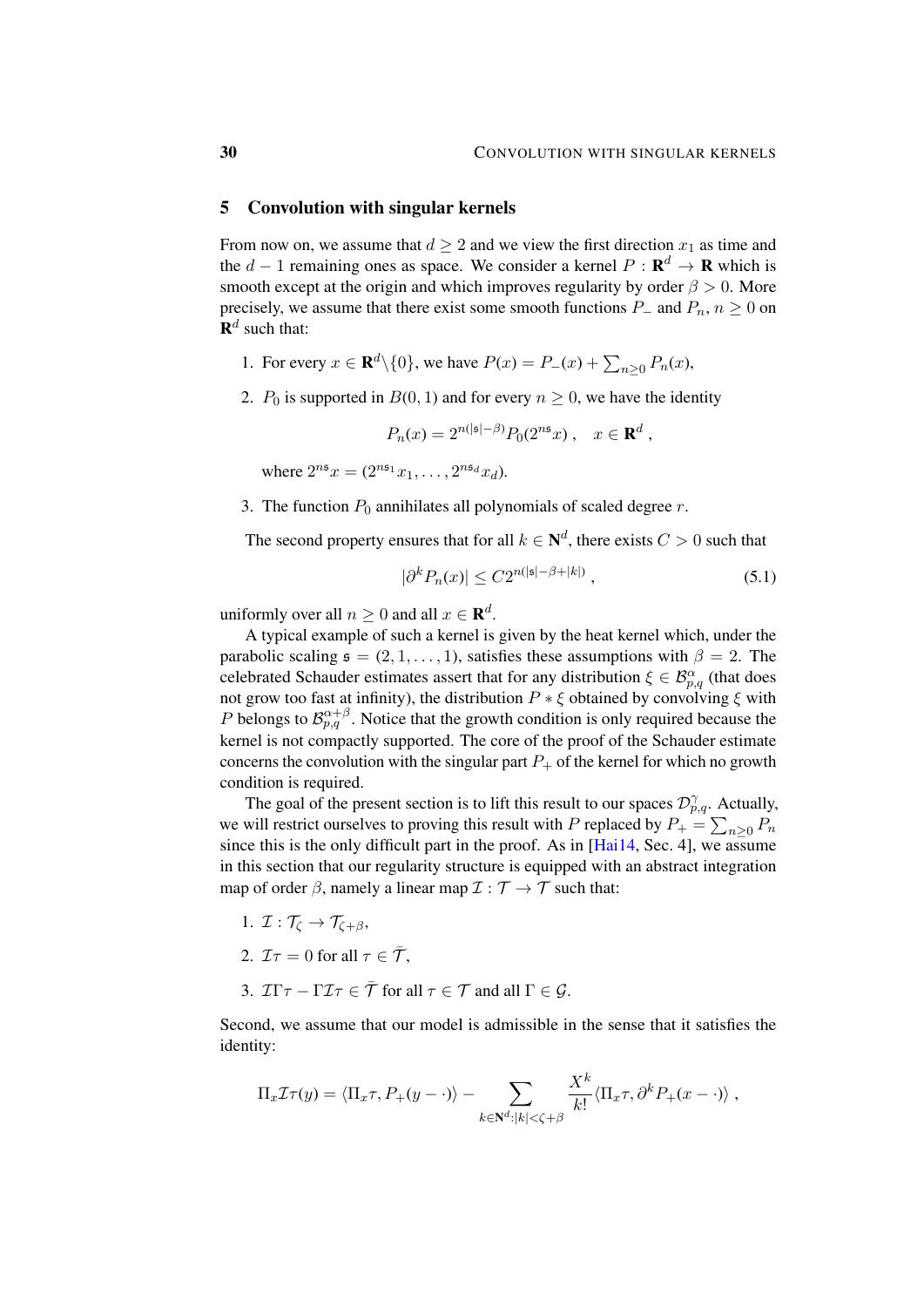for all  $\tau \in \mathcal{T}_{\zeta}$  and all  $\zeta \in \mathcal{A}_{\gamma}$ . (See again [\[Hai14,](#page-34-0) Sec. 4] for a discussion of the meaning of this condition.) Then, we introduce the linear operator

$$
\mathcal{P}_+^{\gamma} f(x) := \mathcal{I}(f(x)) + \sum_{\zeta \in \mathcal{A}_{\gamma}} \sum_{k \in \mathbb{N}^d : |k|_{\mathfrak{s}} < \zeta + \beta} \frac{X^k}{k!} \langle \Pi_x \mathcal{Q}_{\zeta} f(x), \partial^k P_+(x - \cdot) \rangle
$$
\n
$$
+ \sum_{k \in \mathbb{N}^d : |k|_{\mathfrak{s}} < \zeta + \beta} \frac{X^k}{k!} \langle \mathcal{R} f - \Pi_x f(x), \partial^k P_+(x - \cdot) \rangle.
$$

<span id="page-30-0"></span>Theorem 5.1 *Consider a regularity structure equipped with an integration map of order*  $\beta > 0$  *and an admissible model. Fix*  $\gamma \in \mathbf{R}_+ \backslash \mathbf{N}$ *, and assume that*  $\gamma + \beta \notin \mathbf{N}$ *.* Then  $\mathcal{P}_+^{\gamma}$  is a continuous linear map from  $\mathcal{D}_{p,q}^{\gamma}$  into  $\mathcal{D}_{p,q}^{\gamma+\beta}$  and we have the identity

<span id="page-30-1"></span>
$$
\mathcal{RP}_+^\gamma f = P_+ * \mathcal{R}f \,,\tag{5.2}
$$

for all  $f \in \mathcal{D}_{p,q}^{\gamma}$ . Furthermore, if  $(\bar{\Pi}, \bar{\Gamma})$  is another admissible model, then we have  $\\
|\!\|\mathcal{P}_+^{\gamma}f,\mathcal{P}_+^{\gamma}$  $\| \tilde{\mathcal{F}}_{+}\tilde{f}\| \lesssim \| \Pi\| (1+\|\Gamma\|) |\!|\!| f, \bar{f} |\!|\!| +(|| \Pi-\bar \Pi| |(1+\|\bar \Gamma\|) +\|\bar \Pi\| |\!|\Gamma-\bar \Gamma| |)\|\bar f |\!|\!| \, ,$  $u$ niformly over all models ( $\Pi, \Gamma$ ), ( $\bar{\Pi}, \bar{\Gamma}$ ), and all elements  $f, \bar{f}$  in  $\mathcal{D}_{p,q}^{\gamma}, \bar{\mathcal{D}}_{p,q}^{\gamma}$ .

Before we proceed to the proof, we introduce a few notations and state a useful lemma. We set  $\gamma' := \gamma + \beta$ . For all  $k \in \mathbf{N}^d$ , we set

$$
P_{n,x,y}^{k,\gamma'}(\cdot) := \partial^k P_n(y - \cdot) - \sum_{\ell \in \mathbb{N}^d : |k+\ell| < \gamma'} \frac{(y - x)^\ell}{\ell!} \partial^{k+\ell} P_n(x - \cdot) \,,
$$

and  $P_{x,y}^{k,\gamma'} = \sum_{n\geq 0} P_{n,x,y}^{k,\gamma'}$ . Let  $e_i$  be the unit vector of  $\mathbf{R}^d$  in the direction  $i \in$  $\{1, \ldots, d\}$ , and for every  $\ell \in \mathbb{N}^d$  set  $\mathfrak{m}(\ell) := \inf\{i : \ell_i \neq 0\}$ . We define

$$
\partial \gamma' := \{ \ell \in \mathbf{N}^d : |\ell|_{\mathfrak{s}} > \gamma', |\ell - e_{\mathfrak{m}(\ell)}|_{\mathfrak{s}} < \gamma' \}.
$$

We then recall the following identity.

**Lemma 5.2 (Prop 11.1 [\[Hai14\]](#page-34-0)**) *For all*  $x, y \in \mathbb{R}^d$  and all  $k \in \mathbb{N}^d$  such that  $|k|_{\mathfrak{s}} < \gamma$ *, we have* 

$$
P_{n,x,y}^{k,\gamma'}(\cdot) = \sum_{\ell:k+\ell \in \partial \gamma'} \int_{\mathbf{R}^d} \partial^{k+\ell} P_n(x+h-\cdot) \mu^{\ell}(y-x, dh) .
$$

Here,  $\mu^\ell(y-x, dh)$  is a signed measure on  $\mathbf{R}^d$ , supported in the set  $\{z \in \mathbf{R}^d : z_i \in$  $[0, y_i - x_i]$ } and whose total mass is given by  $\frac{(y-x)^{\ell}}{\ell!}$  $\frac{-x)^{c}}{\ell!}$ .

*Proof of Theorem [5.1.](#page-30-0)* We start with the local bound of the  $\mathcal{D}_{p,q}^{\gamma}$ -norm. For every  $\zeta \in \mathcal{A}_{\gamma'}\backslash \mathbb{N}$ , the only contributions of  $\mathcal{P}_{+}^{\gamma}f$  at level  $\zeta$  come from  $\mathcal{I}(f(x))$  and we have

$$
\|\mathcal{Q}_{\zeta+\beta}\mathcal{I}(f(x))\|_{L^p}\lesssim \|\mathcal{Q}_{\zeta}f(x)\|_{L^p},
$$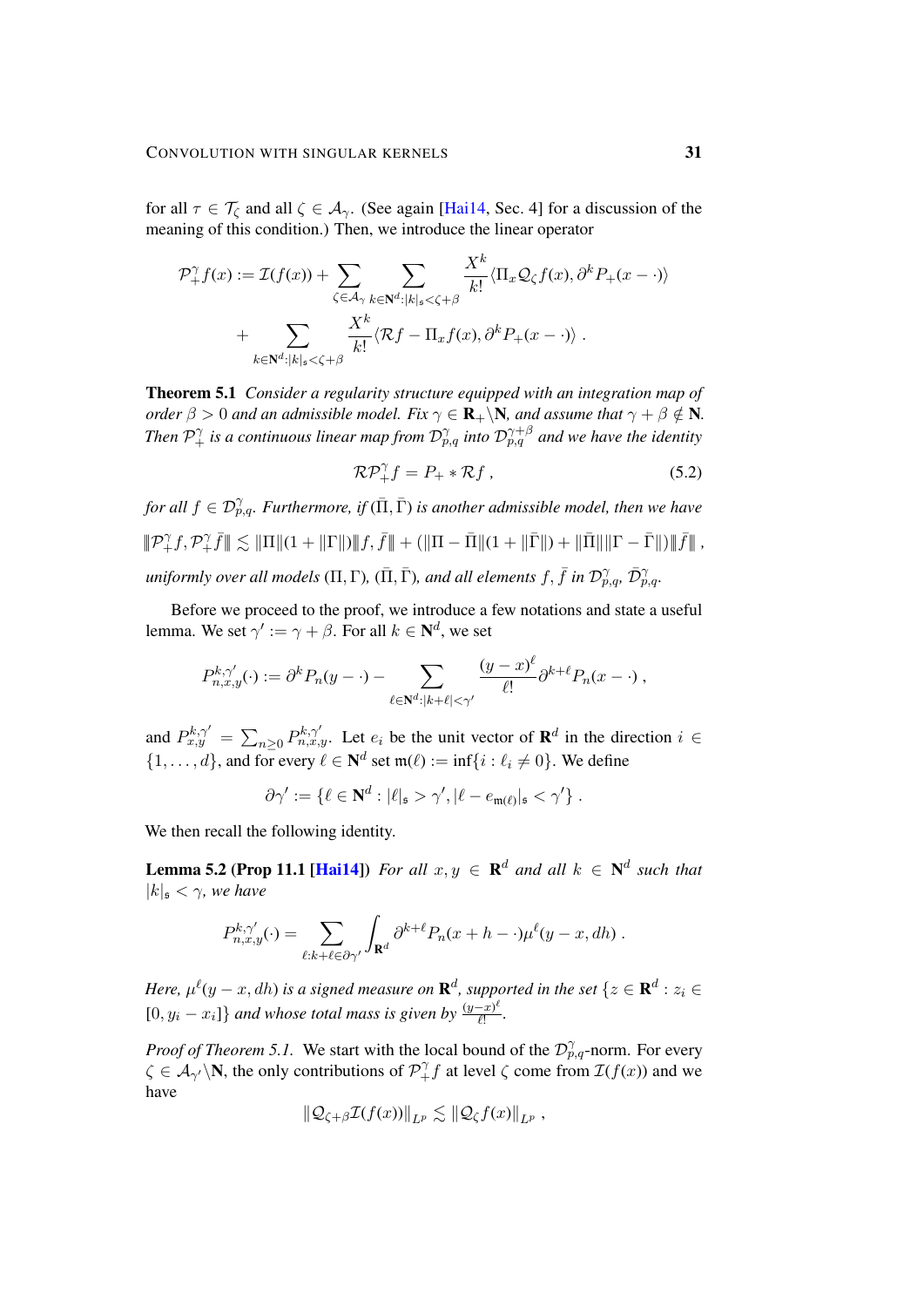by the properties of *T*. Let us now consider  $k \in \mathbb{N}^d$  such that  $|k|_{\mathfrak{s}} < \gamma'$ . We have the identity

<span id="page-31-0"></span>
$$
k! \mathcal{Q}_k \mathcal{P}_+^{\gamma} f(x) = \sum_{n \ge 0} \Big( \sum_{\zeta \in \mathcal{A}_{\gamma}: \zeta > |k|_{\mathfrak{s}} - \beta} \langle \Pi_x \mathcal{Q}_{\zeta} f(x), \partial^k P_n(x - \cdot) \rangle \Big) \tag{5.3}
$$

$$
+ \langle \mathcal{R} f - \Pi_x f(x), \partial^k P_n(x - \cdot) \rangle \Big).
$$

By  $(5.1)$ , we have

$$
\left\| \langle \Pi_x \mathcal{Q}_\zeta f(x), \partial^k P_n(x - \cdot) \rangle \right\|_{L^p} \lesssim \left\| \mathcal{Q}_\zeta f(x) \right\|_{L^p} 2^{-n(\zeta + \beta - |k|)},
$$

uniformly over all  $n \geq 0$ . The sum over all  $n \geq 0$  of these norms is therefore bounded by a term of order  $|| f ||$  as required. Applying Theorem [3.1,](#page-15-1) we obtain a similar bound for the second term on the right hand side of [\(5.3\)](#page-31-0).

We turn to the translation bound. Regarding the terms at non-integer levels, the bound derives from exactly the same argument as for the local bound. We focus on terms at integer levels. Let  $k \in \mathbb{N}^d$  such that  $|k|_{\mathfrak{s}} < \gamma + \beta$ . A simple computation based on [\[Hai14,](#page-34-0) Lemma 5.16] ensures that

<span id="page-31-1"></span>
$$
k!Q_k(\mathcal{P}_+^{\gamma}f(x+h) - \Gamma_{x+h,x}\mathcal{P}_+^{\gamma}f(x))
$$
\n
$$
= \langle \mathcal{R}f - \Pi_x f(x), P_{x,x+h}^{k,\gamma'} \rangle
$$
\n
$$
- \sum_{\substack{\zeta \in \mathcal{A}_{\gamma} \\ \zeta \le |k|_{\mathfrak{s}} - \beta}} \langle \Pi_{x+h} \mathcal{Q}_{\zeta}(f(x+h) - \Gamma_{x+h,x}f(x)), \partial^k P(x+h - \cdot) \rangle,
$$
\n(5.4)

which can also be written as

<span id="page-31-2"></span>
$$
k!Q_k(\mathcal{P}_+^{\gamma}f(x+h) - \Gamma_{x+h,x}\mathcal{P}_+^{\gamma}f(x))
$$
\n
$$
= \langle \mathcal{R}f - \Pi_{x+h}f(x+h), \partial^k P_+(x+h-\cdot) \rangle
$$
\n
$$
- \langle \mathcal{R}f - \Pi_x f(x), \sum_{\ell \in \mathbb{N}^d : |k+\ell| \le \gamma'} \frac{h^{\ell}}{\ell!} \partial^{k+\ell} P_+(x-\cdot) \rangle
$$
\n
$$
+ \sum_{\substack{\zeta \in \mathcal{A}_{\gamma} \\ \zeta > |k| \le -\beta}} \langle \Pi_{x+h} \mathcal{Q}_{\zeta}(f(x+h) - \Gamma_{x+h,x}f(x)), \partial^k P_+(x+h-\cdot) \rangle.
$$
\n(5.5)

Let  $n_0$  be the largest integer such that  $2^{-n_0} \ge |h|$ . According to the relative values of  $n$  and  $n_0$  we use either of these two expressions for the proof of the bound. We start with the case  $n < n_0$ . We have

$$
\Big\|\sum_{n  

$$
\lesssim \sum_{n
$$
$$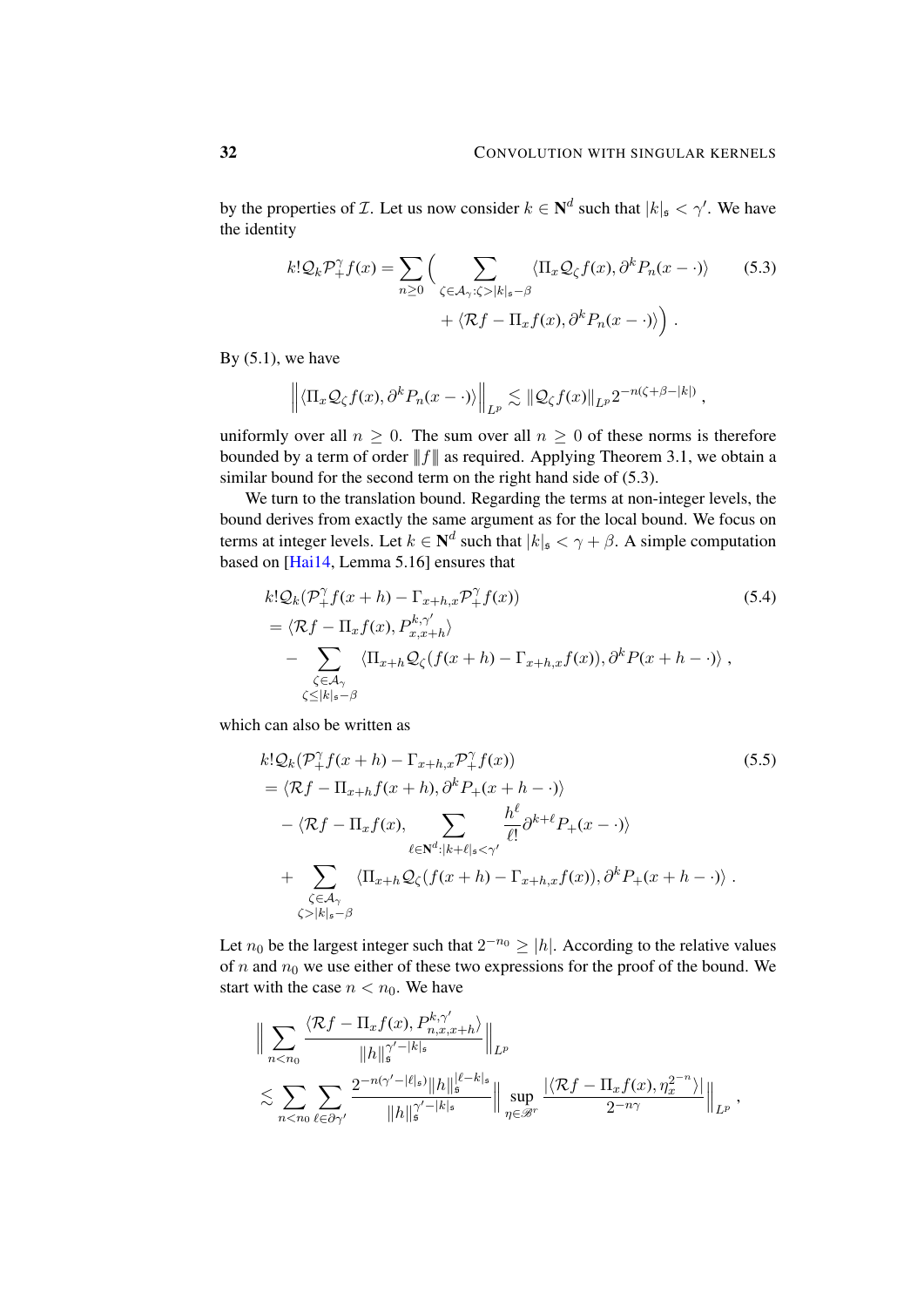uniformly over all  $h \in B(0, 2^{-n_0}) \backslash B(0, 2^{-n_0-1})$  and all  $n_0 \ge 0$ . Since

$$
\sum_{n < n_0} \sum_{\ell \in \partial \gamma'} \frac{2^{-n(\gamma' - |\ell|_{\mathfrak{s}})} \|h\|_{\mathfrak{s}}^{|\ell - k|_{\mathfrak{s}}}}{\|h\|_{\mathfrak{s}}^{\gamma' - |k|_{\mathfrak{s}}}} \lesssim 1,
$$

uniformly over the same parameters, we get using Jensen's inequality that

$$
\left(\int_{h\in B(0,1)} \Big\|\sum_{n\lesssim \left(\int_{h\in B(0,1)} \sum_{n\lesssim \left(\sum_{n\geq 0} \Big\|\sup_{\eta\in\mathscr{B}^r} \frac{|\langle \mathcal{R}f-\Pi_x f(x), \eta_x^{2^{-n}}\rangle|}{2^{-n\gamma}}\Big\|_{L^p}^q\right)^{\frac{1}{q}},
$$

which is bounded by a term of order  $|| f ||$  by Theorem [3.1.](#page-15-1) The second term on the right hand side of [\(5.4\)](#page-31-1) can be bounded similarly.

We turn to the case  $n \ge n_0$ , and we use [\(5.5\)](#page-31-2). To bound the first term, we use a change of variable at the second line to get

$$
\|\sum_{n\geq n_0} \frac{\langle \mathcal{R}f - \Pi_{x+h}f(x+h), \partial^k P_n(x+h-\cdot)\rangle}{|h|^{\gamma'-|k|}}\|_{L^p}
$$
  
\$\lesssim \sum\_{n\geq n\_0} \left\|\frac{\langle \mathcal{R}f - \Pi\_x f(x), \partial^k P\_n(x-\cdot)\rangle}{|h|^{\gamma'-|k|}}\right\|\_{L^p}\$  
\$\lesssim \sum\_{n\geq n\_0} \frac{2^{-n(\gamma'-|k|)}}{|h|^{\gamma'-|k|}} \left\|\sup\_{\eta\in\mathscr{B}^r} \frac{|\langle \mathcal{R}f - \Pi\_x f(x), \eta\_x^{2^{-n}}\rangle|}{2^{-n\gamma}}\right\|\_{L^p},

uniformly over all  $h \in B(0, 2^{-n_0}) \backslash B(0, 2^{-n_0-1})$  and all  $n_0 \ge 0$ . Since

$$
\sum_{n\geq n_0}\frac{2^{-n(\gamma' -|k|)}}{|h|^{\gamma' -|k|}}\lesssim 1\;,
$$

uniformly over the same parameters, we apply Jensen's inequality to get

$$
\left(\int_{h\in B(0,1)} \Big\|\sum_{n\geq n_0} \frac{\langle \mathcal{R}f-\Pi_{x+h}f(x+h),\partial^k P_n(x+h-\cdot)\rangle}{|h|^{\gamma'-|k|}}\Big\|_{L^p}^q \frac{dh}{|h|^{|s|}}\right)^{\frac{1}{q}}
$$
  

$$
\lesssim \left(\int_{h\in B(0,1)} \sum_{n\geq n_0} \frac{2^{-n(\gamma'-|k|)}}{|h|^{\gamma'-|k|}} \Big\|\sup_{\eta\in\mathscr{B}^r} \frac{|\langle \mathcal{R}f-\Pi_xf(x),\eta_x^{2^{-n}}\rangle|}{2^{-n\gamma}}\Big\|_{L^p}^q \frac{dh}{|h|^{|s|}}\right)^{\frac{1}{q}}
$$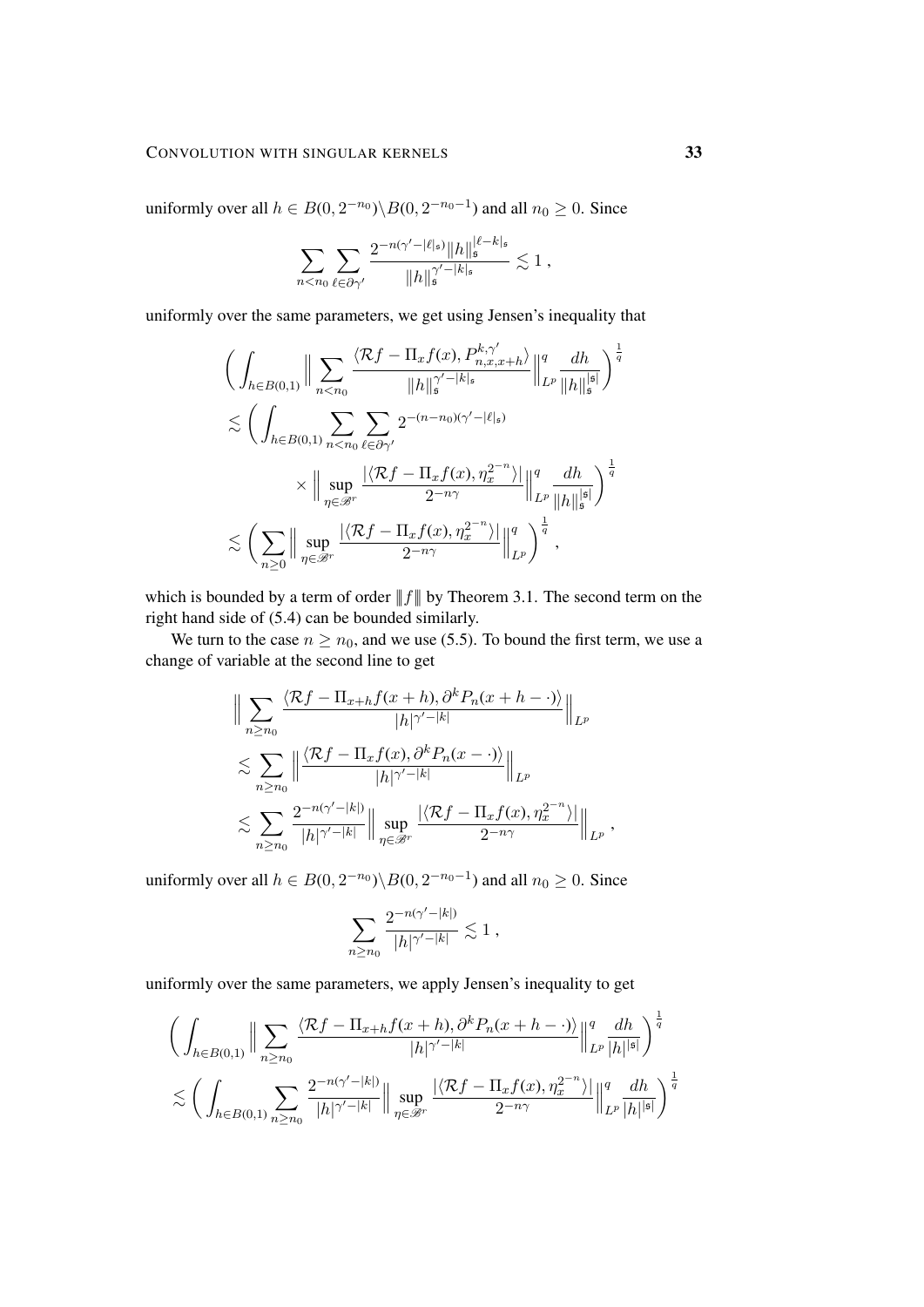$\lesssim$   $||f||$ ,

as required. To bound the second and third terms arising from [\(5.5\)](#page-31-2), one proceeds similarly.

Let us now show that  $\mathcal{RP}_+^{\gamma}f = P_+ * \mathcal{R}f$ . By the uniqueness part of Theorem [3.1,](#page-15-1) it suffices to show that

$$
\bigg\|\Big\|\sup_{\eta\in\mathscr{B}^r}\frac{|\langle P_+\ast\mathcal{R}f-\Pi_x\mathcal{P}_+^\gamma f(x),\eta_x^\lambda\rangle|}{\lambda^{\gamma'}}\Big\|_{L^p}\bigg\|_{L^q_\lambda}<\infty\;.
$$

By the restriction property of the spaces  $\mathcal{D}_{p,q}^{\gamma}$  we can furthermore assume without loss of generality that  $\gamma' \in (0, 1)$  which simplifies a number of expressions below. We have

$$
\langle P_+ * \mathcal{R}f - \Pi_x \mathcal{P}_+^{\gamma} f(x), \eta_x^{\lambda} \rangle = \sum_{n \ge 0} \int_y \eta_x^{\lambda} (y) \Big( \langle \mathcal{R}f, P_n(y - \cdot) \rangle - \langle \Pi_x f(x), P_n(y - \cdot) \rangle \Big) \cdot \langle \mathcal{R}f - \Pi_x f(x), P_n(x - \cdot) \rangle \Big) dy
$$

$$
= \sum_{n \ge 0} \Big( \mathcal{R}f - \Pi_x f(x), \int_y \eta_x^{\lambda} (y) P_{n,x,y}^{0,\gamma'} dy \Big) .
$$

Then, we argue differently according to the relative values of  $2^{-n}$  and  $\lambda$ . Let  $n_0$  be the largest integer such that  $2^{-n_0} \geq \lambda$ . If  $n \leq n_0$ , then  $\int_y \eta_x^{\lambda}(y) P_{n,x,y}^{0,\gamma'}$  scales like a function  $\psi_x^{2^{-n+1}}$  times a factor of order  $2^{-n\beta}$ , for some  $\psi \in \mathscr{B}^r$  (depending on n and y), uniformly over all  $n \leq n_0$ . Therefore, we get

$$
\Big\| \sup_{\eta \in \mathscr{B}^r} \sum_{n \le n_0} \frac{|\langle \mathcal{R}f - \Pi_x f(x), \int_y \eta_x^{\lambda}(y) P_{n,x,y-x}^{\gamma,0} dy \rangle|}{\lambda^{\gamma'}} \Big\|_{L^p}
$$
  

$$
\lesssim \sum_{n \le n_0} \Big\| \sup_{\psi \in \mathscr{B}^r} \frac{|\langle \mathcal{R}f - \Pi_x f(x), \psi_x^{2^{-n+1}} \rangle|}{2^{-n\gamma}} \Big\|_{L^p} 2^{-(n-n_0)\gamma'},
$$

uniformly over all  $n_0 \ge 0$  and all  $\lambda \in B(0, 2^{-n_0}) \setminus B(0, 2^{-n_0-1})$ . Jensen's inequality then yields

$$
\label{eq:bound_1} \begin{split} &\left\|\Big\|\sup_{\eta\in\mathscr{B}^r}\sum_{n\leq n_0}\frac{|\langle\mathcal{R}f-\Pi_x f(x),\int_y\eta_x^\lambda(y)P_{n,x,y}^{0,\gamma}dy\rangle|}{\lambda^{\gamma'}}\Big\|_{L^p}\right\|_{L^q}\\ &\lesssim \bigg(\int_{\lambda\in B(0,1)}\sum_{n\leq n_0}2^{-(n-n_0)\gamma'}\Big\|\sup_{\psi\in\mathscr{B}^r}\frac{|\langle\mathcal{R}f-\Pi_x f(x),\psi_x^{2^{-n}}\rangle|}{2^{-n\gamma}}\Big\|_{L^p}^q\frac{d\lambda}{\lambda}\bigg)^{\frac{1}{q}}\\ &\lesssim \bigg(\sum_{n\geq 0}\Big\|\sup_{\psi\in\mathscr{B}^r}\frac{|\langle\mathcal{R}f-\Pi_x f(x),\psi_x^{2^{-n}}\rangle|}{2^{-n\gamma}}\Big\|_{L^p}^q\bigg)^{\frac{1}{q}}\,, \end{split}
$$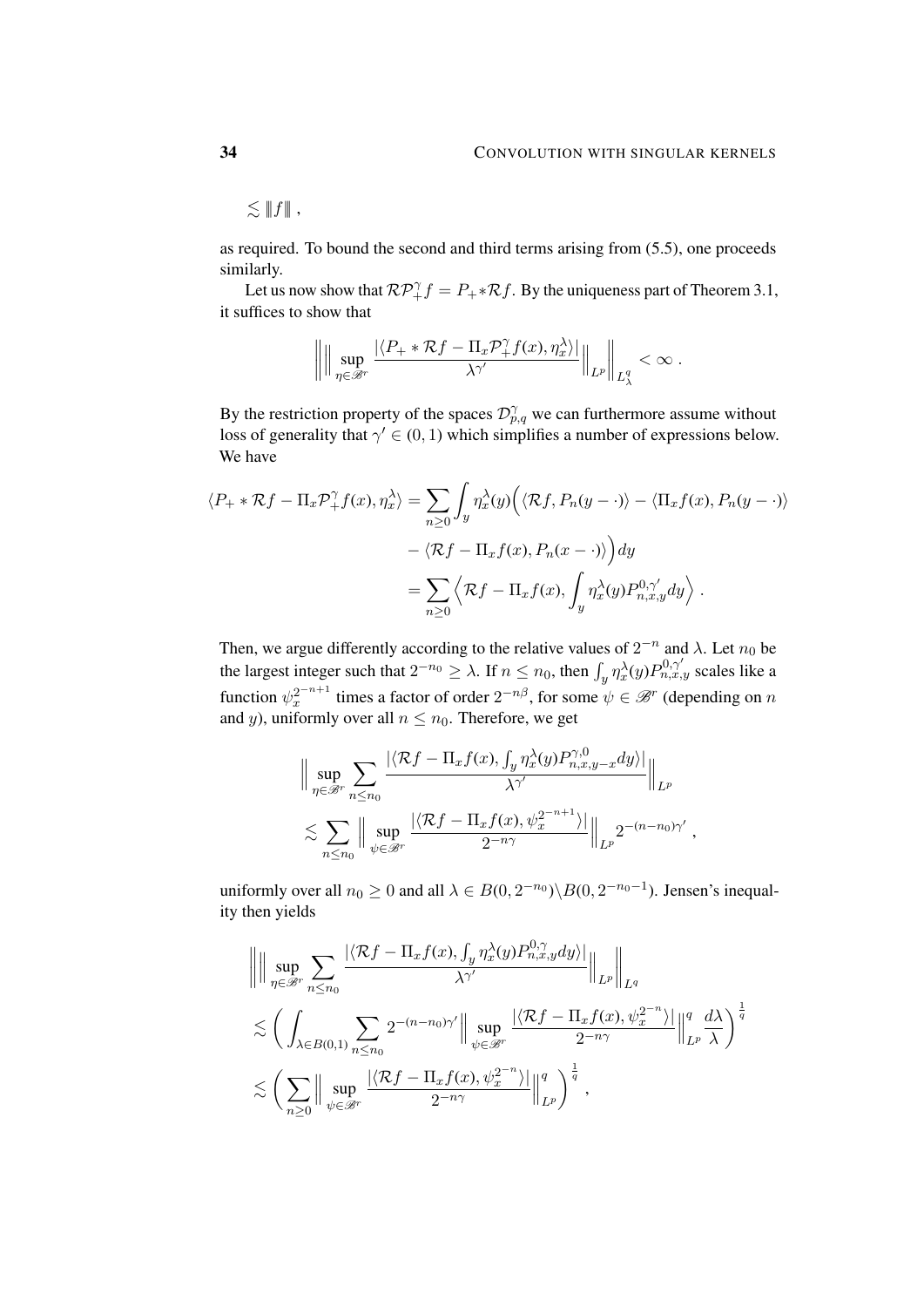which is of order  $||f||$  as required. We turn to the case  $n > n_0$ . We bound separately the contributions coming from each of the two terms in  $P_{n,x,y}^{\gamma',0}$ . The function  $\int_y \eta_x^{\lambda}(y)P_n(y-\cdot)dy$  scales like  $\psi_x^{2\lambda}(\cdot)$  times a factor of order  $2^{-\beta n}$ , for some  $\psi \in \mathscr{B}^r$ , uniformly over all  $n \ge n_0$  and all  $\lambda \in B(0, 2^{-n_0}) \setminus B(0, 2^{-n_0-1})$ . This being given, we have

$$
\left\| \left\| \sup_{\eta \in \mathscr{B}^r} \sum_{n>n_0} \frac{\left| \langle \mathcal{R}f - \Pi_x f(x), \int_y \eta_x^{\lambda}(y) P_n(y - \cdot) dy \rangle \right|}{\lambda^{\gamma'}} \right\|_{L^p} \right\|_{L^q}
$$
  

$$
\lesssim \left\| \sum_{n>n_0} 2^{-\beta n} \right\| \sup_{\psi \in \mathscr{B}^r} \frac{\left| \langle \mathcal{R}f - \Pi_x f(x), \psi_x^2 \rangle \right|}{\lambda^{\gamma'}} \right\|_{L^p} \left\|_{L^p} \right\|_{L^q}
$$
  

$$
\lesssim \left\| \left\| \sup_{\psi \in \mathscr{B}^r} \frac{\left| \langle \mathcal{R}f - \Pi_x f(x), \psi_x^{\lambda} \rangle \right|}{\lambda^{\gamma}} \right\|_{L^p} \right\|_{L^q},
$$

which is of order  $|| f ||$  as required. The term with  $P_n(y - \cdot)$  replaced by  $P_n(x - \cdot)$  is bounded analogously, thus concluding the proof of [\(5.2\)](#page-30-1).

In the case where we deal with two models, the above arguments can be adapted, using the reconstruction bound [\(3.2\)](#page-15-3) as well as decompositions similar to what we did in  $(3.9)$ .

## References

- <span id="page-34-5"></span>[Ada75] R. A. ADAMS. *Sobolev spaces*. Academic Press, New York-London, 1975, xviii+268. Pure and Applied Mathematics, Vol. 65.
- <span id="page-34-3"></span>[CFG15] G. CANNIZZARO, P. K. FRIZ, and P. GASSIAT. Malliavin Calculus for regularity structures: the case of gPAM. *ArXiv e-prints* (2015). [arXiv:1511.](http://arxiv.org/abs/1511.08888) [08888](http://arxiv.org/abs/1511.08888).
- <span id="page-34-8"></span>[Dau88] I. DAUBECHIES. Orthonormal bases of compactly supported wavelets. *Comm. Pure Appl. Math.* 41, no. 7, (1988), 909–996. [doi:10.1002/cpa.](http://dx.doi.org/10.1002/cpa.3160410705) [3160410705](http://dx.doi.org/10.1002/cpa.3160410705).
- <span id="page-34-6"></span>[DNPV12] E. DI NEZZA, G. PALATUCCI, and E. VALDINOCI. Hitchhiker's guide to the fractional Sobolev spaces. *Bull. Sci. Math.* 136, no. 5, (2012), 521–573. [arXiv:1104.4345](http://arxiv.org/abs/1104.4345). [doi:10.1016/j.bulsci.2011.12.004](http://dx.doi.org/10.1016/j.bulsci.2011.12.004).
- <span id="page-34-1"></span>[GIP15] M. GUBINELLI, P. IMKELLER, and N. PERKOWSKI. Paracontrolled distributions and singular PDEs. *Forum Math. Pi* 3, (2015), e6, 75. [arXiv:1210.2684](http://arxiv.org/abs/1210.2684). [doi:10.1017/fmp.2015.2](http://dx.doi.org/10.1017/fmp.2015.2).
- <span id="page-34-4"></span>[Gub04] M. GUBINELLI. Controlling rough paths. *J. Funct. Anal.* 216, no. 1, (2004), 86–140. [arXiv:math/0306433](http://arxiv.org/abs/math/0306433). [doi:10.1016/j.jfa.2004.01.002](http://dx.doi.org/10.1016/j.jfa.2004.01.002).
- <span id="page-34-0"></span>[Hai14] M. HAIRER. A theory of regularity structures. *Invent. Math.* 198, no. 2, (2014), 269–504. [arXiv:1303.5113](http://arxiv.org/abs/1303.5113). [doi:10.1007/s00222-014-0505-4](http://dx.doi.org/10.1007/s00222-014-0505-4).
- <span id="page-34-2"></span>[HL15] M. HAIRER and C. LABBE´. Multiplicative stochastic heat equations on the whole space. *to appear in J. Eur. Math. Soc.* (2015). [arXiv:1504.07162](http://arxiv.org/abs/1504.07162).
- <span id="page-34-7"></span>[Mey92] Y. MEYER. *Wavelets and operators*, vol. 37 of *Cambridge Studies in Advanced Mathematics*. Cambridge University Press, Cambridge, 1992,